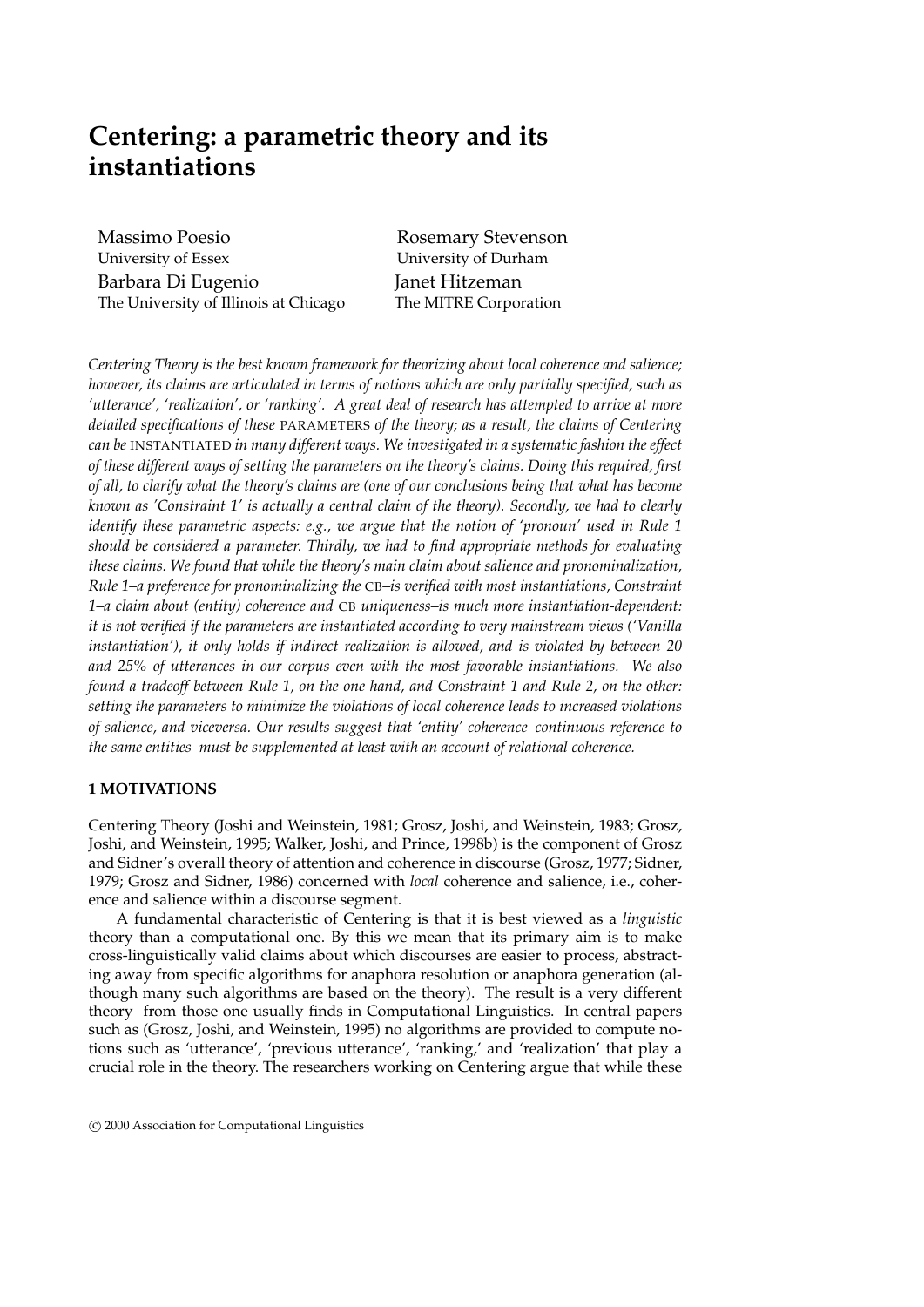concepts play a central role in any theory of discourse coherence and salience, their precise characterization is best left for subsequent research; indeed, that some of these concepts–e.g., ranking–might be defined in a different way for each language (Walker, Iida, and Cote, 1994). In other words, these notions should be viewed as PARAMETERS of Centering. This feature of the theory has inspired a great deal of research attempting to specify Centering's parameters for different languages (Kameyama, 1985; Walker, Iida, and Cote, 1994; Di Eugenio, 1998; Turan, 1998; Strube and Hahn, 1999). Competing versions of the central definitions and claims of the theory have also been proposed: e.g., different definitions of CB can be found in (Grosz, Joshi, and Weinstein, 1983; Grosz, Joshi, and Weinstein, 1995; Gordon, Grosz, and Gillion, 1993). As a result, a researcher wishing to test the predictions of Centering, or to use it for practical applications, is confronted with a large number of possible INSTANTIATIONS of the theory.

The main goal of the work reported in this paper was to explore the extent to which the preferences proposed in Centering are affected by these different ways of instantiating the parameters of the theory. This required specifying in an explicit way what Centering's main claims are; clearly identifying the parameters, not all of which have previously been discussed in the literature; and developing appropriate methods (and statistical tests) to carry out this evaluation. The comparison between instantiations was carried out by annotating a corpus of English texts from different genres with the information needed to test a variety of Centering instantiations, and using this corpus to assess the extent to which the theory's claims are verified once the parameters are set in a certain way. The proponents of Centering have clearly stated that the aim of the theory is to identify preferences that make discourses easier to process; clearly, the best way to test such preferences are behavioral experiments, and many aspects of the theory have been in fact tested this way (Hudson, Tanenhaus, and Dell, 1986; Gordon, Grosz, and Gillion, 1993; Brennan, 1995). But given the enormous number of possible ways of setting the theory's parameters, a systematic comparison can only be done by computational means. A corpus-based evaluation has other advantages, as well– among which, that it is perhaps the best way to identify the aspects of the theory that need to be further specified, and the factors such as temporal coherence or stylistic variation that may interact with the preferences expressed by Centering. (Also, knowing the extent to which real texts conform to Centering preferences is an important goal in its own right.)

In previous corpus-based studies of Centering (Walker, 1989; Passonneau, 1993; Byron and Stent, 1998; Di Eugenio, 1998; Kameyama, 1998; Strube and Hahn, 1999; Tetreault, 2001) only a few instantiations of Centering were compared. The present study is more systematic in that it considers a greater number of parameters, as well as more parameter instantiations, including 'crossing' instantiations in which the parameters are set according to proposals due to different researchers. Only reliable annotation techniques were used; we produced an annotation manual that can be used to extend our analysis to other data, as well as a companion web site (http://cswww.essex.ac.uk/staff/poesio/cbc/) to allow readers to try out instantiations not discussed in this paper. (The web site also contains the annotation manual, and a Technical Report expanding this paper with a full discussion of all results.) Last but not least, our evaluation is arguably more neutral than in most previous studies in that, first of all, we are not proposing a new instantiation of the theory; and secondly, all parameter instantiations were tested on the same data.

The paper is organized as follows. We first review the basic concepts of the theory, discussing the three claims on which we focus–Constraint1, Rule 1, and Rule 2–and the parameters they contain. We then discuss how the corpus was annotated, and how the annotation was used to compute violations of the three main claims. In Section §4 we discuss our main results. Our results are discussed in Section §5.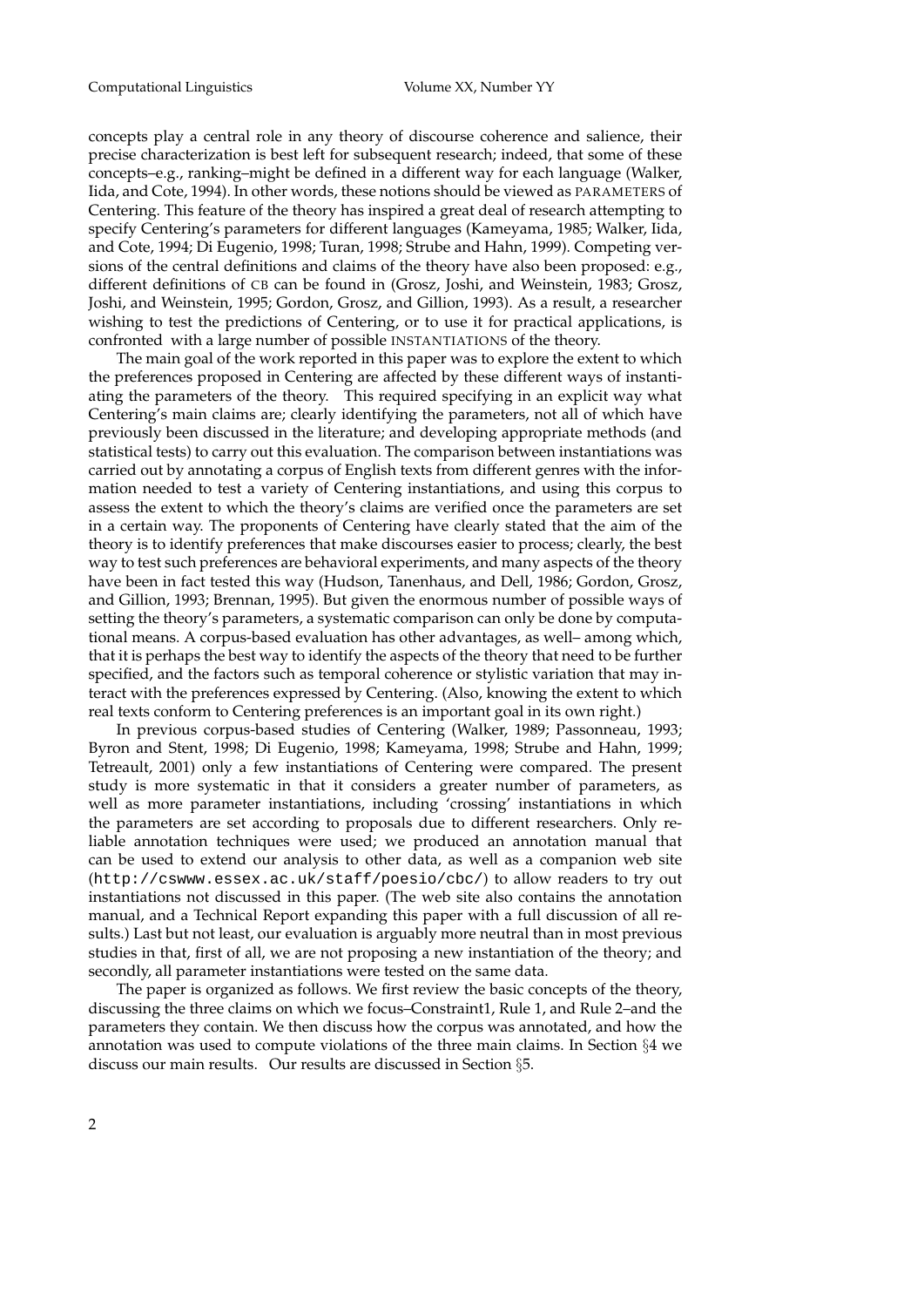# **2 CENTERING THEORY AND ITS PARAMETERS**

It is not possible to discuss in this paper the entire Centering literature; we merely summarize in this section some of this work in enough detail to allow the reader to follow the discussion in the rest of the paper. For more details, we refer the reader to classic references such as (Grosz, Joshi, and Weinstein, 1995; Walker, Joshi, and Prince, 1998b) or the discussion of Centering in (Poesio and Stevenson, To appear).

### **2.1 Motivations and Main Intuitions**

Centering is simultaneously a theory of discourse *coherence* and of discourse *salience*. As a theory of coherence, it attempts to characterize ENTITY-COHERENT discourses: discourses that are considered coherent because of the way discourse entities are introduced and discussed.<sup>1</sup> At the same time, Centering is also intended to be a theory of *salience*: i.e., it attempts to predict which entities will be most salient at any given time.

The main claim about local coherence made in Centering is that discourse segments in which successive 'utterances' keep mentioning the same discourse entities are 'more coherent' than discourse segments in which different entities are mentioned. This hypothesis was already formulated by Chafe (1976) and is backed by empirical evidence such as (Kintsch and van Dijk, 1978; Givon, 1983). In Centering this hypothesis is further strenghtened by proposing that every utterance has a unique 'main link' with the previous utterance: the 'Backward-Looking Center', or CB. Having a unique CB, it is claimed, considerably simplifies the complexity of the inferences required to integrate an utterance into the discourse (Joshi and Kuhn, 1979; Joshi and Weinstein, 1981).

Centering's first contention as far as local salience is concerned is that the discourse entities 'realized' by an utterance (more on 'realization' below) are *ranked*: i.e., that in each utterance some discourse entities are more salient than others. This claim, as well, is a basic tenet of much work on discourse (Sidner, 1979; Prince, 1981; Givon, 1983; Gundel, Hedberg, and Zacharski, 1993) and is supported by much psychological evidence (Hudson, Tanenhaus, and Dell, 1986; Gernsbacher and Hargreaves, 1988; Gordon, Grosz, and Gillion, 1993; Stevenson, Crawley, and Kleinman, 1994).

These claims about coherence and salience are linked by two further hypotheses: that the identity of the CB is crucially determined by the entities' ranking, and that the CB is most likely to be realized as a pronoun. This assumption that a 'main entity' or 'topic' or 'focus' is the preferred interpretation of pronouns is commonly found in theories in the psychological (e.g., (Sanford and Garrod, 1981)), computational (Sidner, 1979) and linguistic literature (Gundel, Hedberg, and Zacharski, 1993) and is motivated by evidence such as the contrast between examples (1) and (2).

- (1) a. Something must be wrong with John.
	- b. He has been acting quite odd. (He = John)
	- c. He called up Mike yesterday.
	- d. John wanted to meet him quite urgently.
- (2) a. Something must be wrong with John.
	- b. He has been acting quite odd. (He = John).
	- c. He called up Mike yesterday.
	- d. He wanted to meet him quite urgently.

<sup>1</sup> Entity-based theories of coherence are so-called by contrast with RELATION-CENTERED theories of coherence, such as those developed in (Hobbs, 1979; Mann and Thompson, 1988) and used in (Fox, 1987; Lascarides and Asher, 1993). The earliest detailed entity-based theory of coherence we are aware of is by Kintsch and van Dijk (1978), who also explicitly mention the need to supplement such theories with a theory of relational coherence. (More on this in the Discussion.)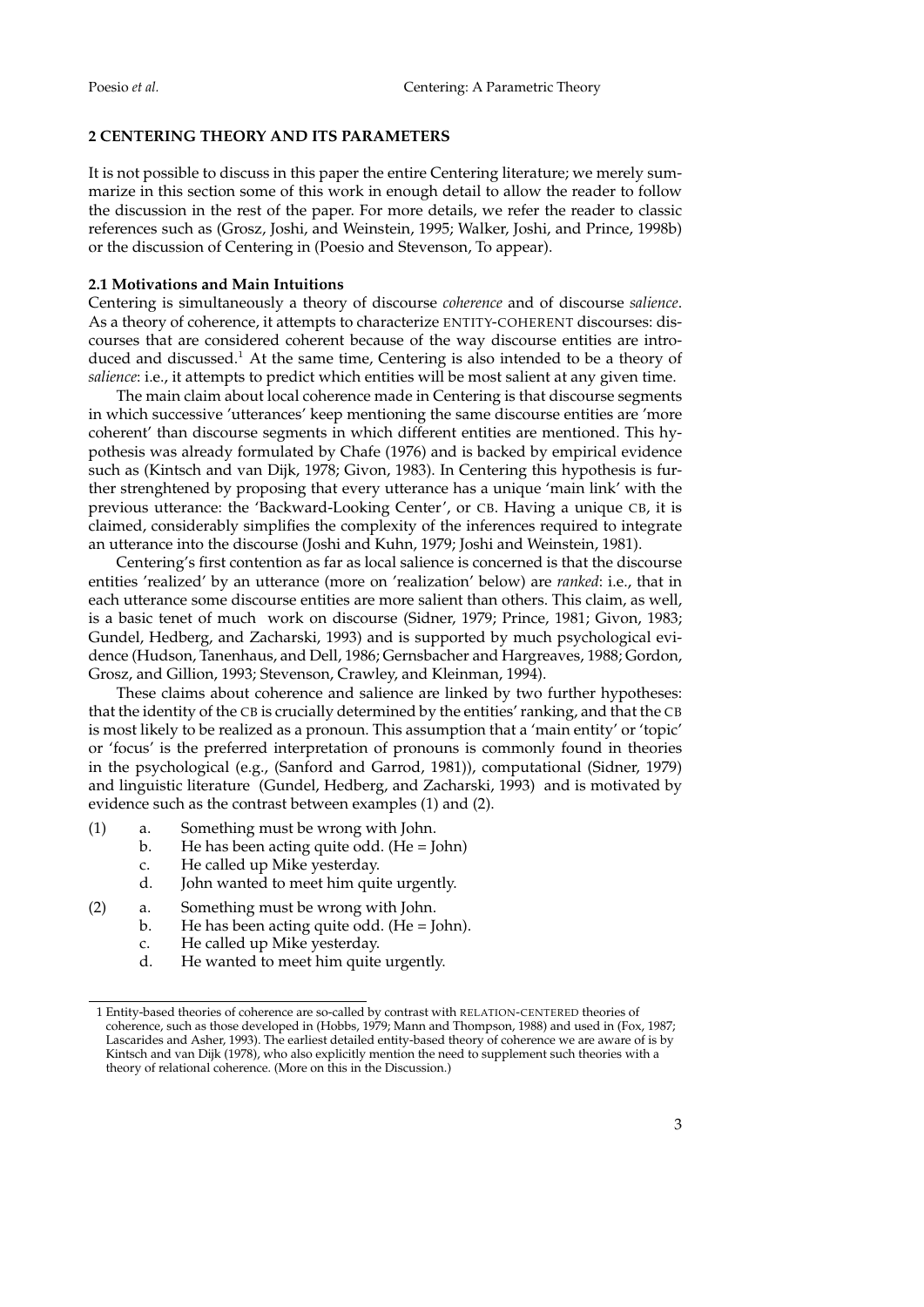Discourses (1) and (2) only differ in their (d) sentence, but, according to Grosz *et al.*, (1d) is not as felicitous as (2d). The reason, they argue, is that after the (c) utterances, the discourse entity *John* is more highly ranked than *Mike*, so it will be the CB of the next utterance provided that it is realized in it; and given the preference for pronominalizing the CB, *John* should be pronominalized if anything else is.

This link between pronominalization and the identity of the CB has been used by Grosz *et al.* to support the claim discussed above that utterances have a unique CB (contra, e.g., Sidner (1979), whose theory assumed two foci). Grosz *et al.* note the contrast between continuations (c)-(f) of the discourse initiated by utterances (3a-b).

- (3) a. Susan gave Betsy a pet hamster.
	- b. She reminded her that such hamsters were quite shy.
	- c. She asked Betsy whether she liked the gift.
	- Betsy told her that she really liked the gift.
	- e. Susan asked her whether she liked the gift.
	- She told Susan that she really liked the gift.

Grosz *et al.* argue that continuations (3c)–(3f) are less and less acceptable, whereas if 'Susan' and 'Betsy' were equally ranked after (b), all variants should be equally acceptable.

# **2.2 Terminology and Definitions**

*Local Focus, Forward-Looking Centers (*CF*s) and Utterances* A fundamental assumption underlying Centering is that processing a discourse involves continuous updates to the local attentional state, or LOCAL FOCUS. The local focus includes a set of FORWARD-LOOKING CENTERS (CFs), which correspond to Sidner's 'potential discourse foci' (Sidner, 1979) and can be viewed as mentions of discourse entities (Karttunen, 1976; Webber, 1978; Heim, 1982; Kamp and Reyle, 1993). The local focus also contains information about the relative prominence or RANK of these CFs. The local focus gets updated after every UTTERANCE: in this update the current CFs are replaced by new ones, and the CB changes, as well (see below).<sup>2</sup> The set of CFs introduced in the local focus by utterance  $\mathrm{U}_i$  in discourse segment DS is indicated by CF( $\mathrm{U}_i$ ,DS), generally abbreviated to CF( $\mathrm{U}_i$ ). Brennan, Friedman, and Pollard (1987) formalized the relationship between utterances and CFs by means of one of their so-called 'Constraints':<sup>3</sup>

**Constraint 2:** Every element of CF(U,DS), must be REALIZED in U.

*Ranking,* CP *and* CB We already mentioned two important claim of the theory: that forwardlooking centers are ranked, and that because of this ranking, some CFs acquire particular prominence. The ranking function is only required to be partial, but the most highly ranked CF realized by an utterance (when one exists) is called the 'Preferred Center', or CP. Ranking is also used to characterize one of the CFs as the BACKWARD-LOOKING CEN-TER (CB). The CB is the closest concept in Centering to the traditional notion of 'topic' (Sgall, 1967; Chafe, 1976; Sanford and Garrod, 1981; Givon, 1983; Vallduvi, 1990; Gundel, Hedberg, and Zacharski, 1993) and plays a central role in the theory's claims about both coherence and salience. Although in (Grosz, Joshi, and Weinstein, 1983) the CB was only characterized in intuitive terms, most subsequent work has been based on the

<sup>2</sup> The hypothesis that discourse processing involves continuous updates to the discourse model also lies at the heart of so-called 'dynamic' theories of discourse semantics (Heim, 1982; Kamp and Reyle, 1993).

<sup>3</sup> The order of presentation of Constraints and Rules followed here differs from that more familiar in the Centering literature. This is because we want to distinguish between definitions and claims, and the three Constraints proposed by Brennan *et al.* do not all have the same status: while Constraint 2 can be seen as a 'filter' ruling out certain values of  $CF(U_i)$ , Constraint 3 is a definition, and Constraint 1 an empirical claim.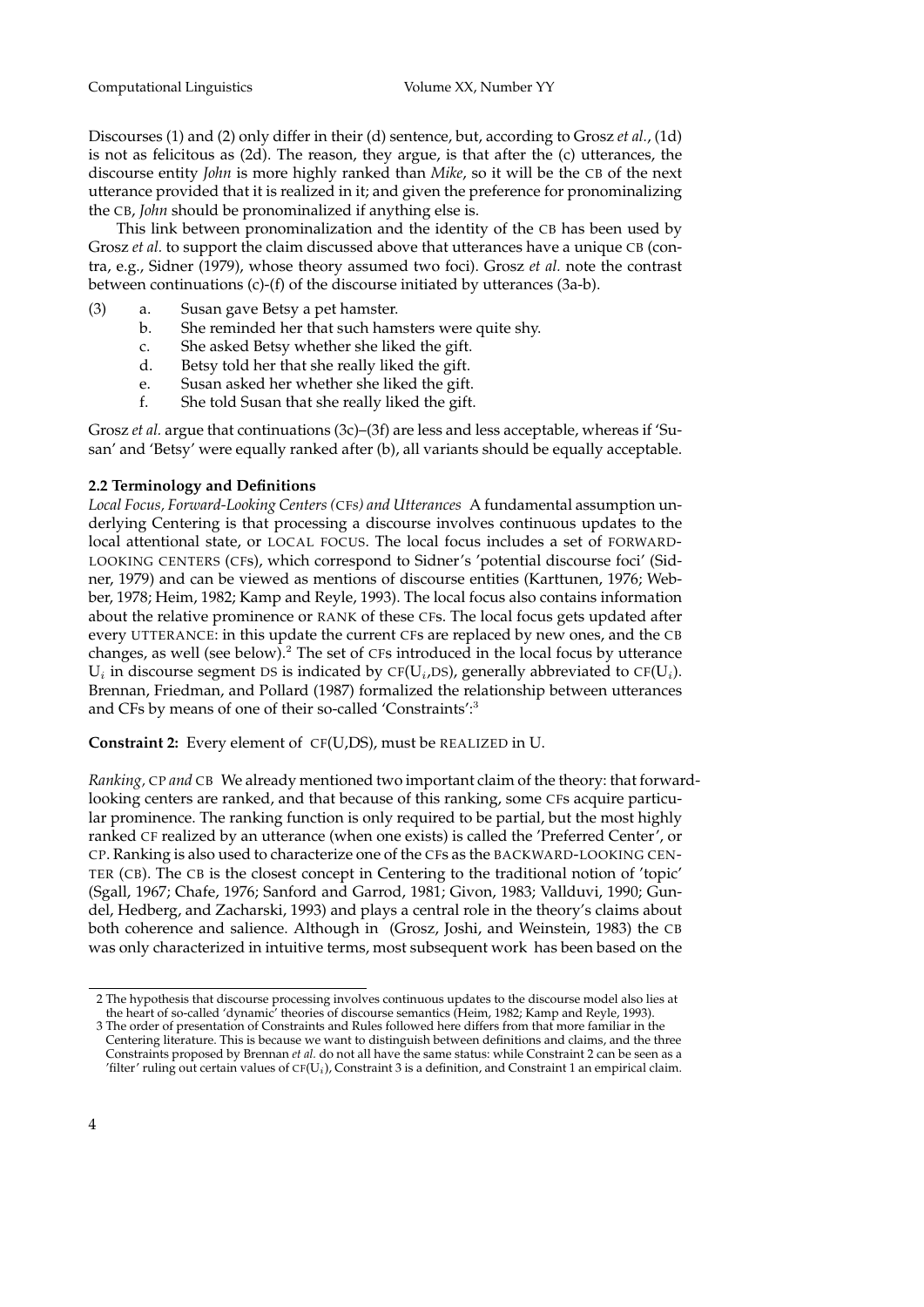definition below (Grosz, Joshi, and Weinstein, 1995), called 'Constraint 3' by Brennan, Friedman, and Pollard (1987):

**Constraint 3** CB(U<sub>i</sub>), the BACKWARD-LOOKING CENTER of utterance  $U_i$ , is the highest ranked element of CF( $\mathrm{U}_{i-1}$ ) that is realized in  $\mathrm{U}_{i}.$ 

Notice that according to this definition the computation of the CB depend exclusively on ranking and 'previous utterance,' making these parameters crucially important for the framework. <sup>4</sup>

*Transitions* The hypothesis that discourses are easier to process when successive utterances are perceived as being 'about' a unique discourse entity is formalized in Centering in terms of a classification of utterances according to the type of TRANSITION (update) they induce in the local focus. Many such classifications of transitions have been proposed; Grosz, Joshi, and Weinstein (1995) distinguish between three types of transitions, depending on whether the backward looking center of  $U_{i-1}$  is maintained or not in  $\mathrm{U}_i$ , and on whether CB( $\mathrm{U}_i$ ) is also the most highly ranked entity (CP) of  $\mathrm{U}_i$ :

**Center Continuation (CON):** CB( $U_i$ ) = CB( $U_{i-1}$ ), and CB( $U_i$ ) is the most highly ranked CF (CP) of  $U_i$  (i.e., CP( $U_i$ ) = CB( $U_i$ ))

**Center Retaining (RET):** CB(U<sub>i</sub>) = CB(U<sub>i−1</sub>), but CP(U<sub>i</sub>)  $\neq$  CB(U<sub>i</sub>)

**Center Shifting (SHIFT):** CB( $U_{i-1}$ )  $\neq$  CB( $U_i$ )

We will consider a few alternative classification schemes below, after discussing how these classifications are used to formulate one of the core claims of Centering, Rule 2.

# **2.3 Main Claims**

In the words of Grosz *et al.*, the most fundamental claim of Centering is that "to the extent that discourse adheres to Centering constraints, its coherence will increase and the inference load placed upon the hearer will decrease" ((Grosz, Joshi, and Weinstein, 1995), p. 210). They list seven such 'costraints,' three of which can be directly evaluated. Even though we are not following here the distinction between 'Constraints' and 'Rules' introduced in (Brennan, Friedman, and Pollard, 1987), we will use for these three claims the names Brennan *et al.* gave them, and by which they are now best known:

**Constr. 1 (Strong):** All utterances of a segment except for the first have exactly one CB.

**Rule 1 (GJW95):** If any CF is pronominalized, the CB is.

**Rule 2 (GJW 95):** (Sequences of) continuations are preferred over (sequences of) retains, which are preferred over (sequences of) shifts.

*Constraint 1, topic uniqueness, and entity coherence* If we view the CB as a formalization of the idea of 'topic' (Vallduvi, 1990; Gundel, 1998; Hurewitz, 1998; Miltsakaki, 1999; Beaver, 2004), Constraint 1 expresses, first and foremost, the original claim from (Joshi and Kuhn, 1979; Joshi and Weinstein, 1981) that discourses with exactly one (or no more than one) 'topic' at each point are easier to process. This view contrasts both with Sidner's (1979) hypothesis that utterances may have two 'topics,' and with theories such as

<sup>4</sup> Other ways of defining the CB have been proposed. We refer the interested reader to the longer report and to the companion web site.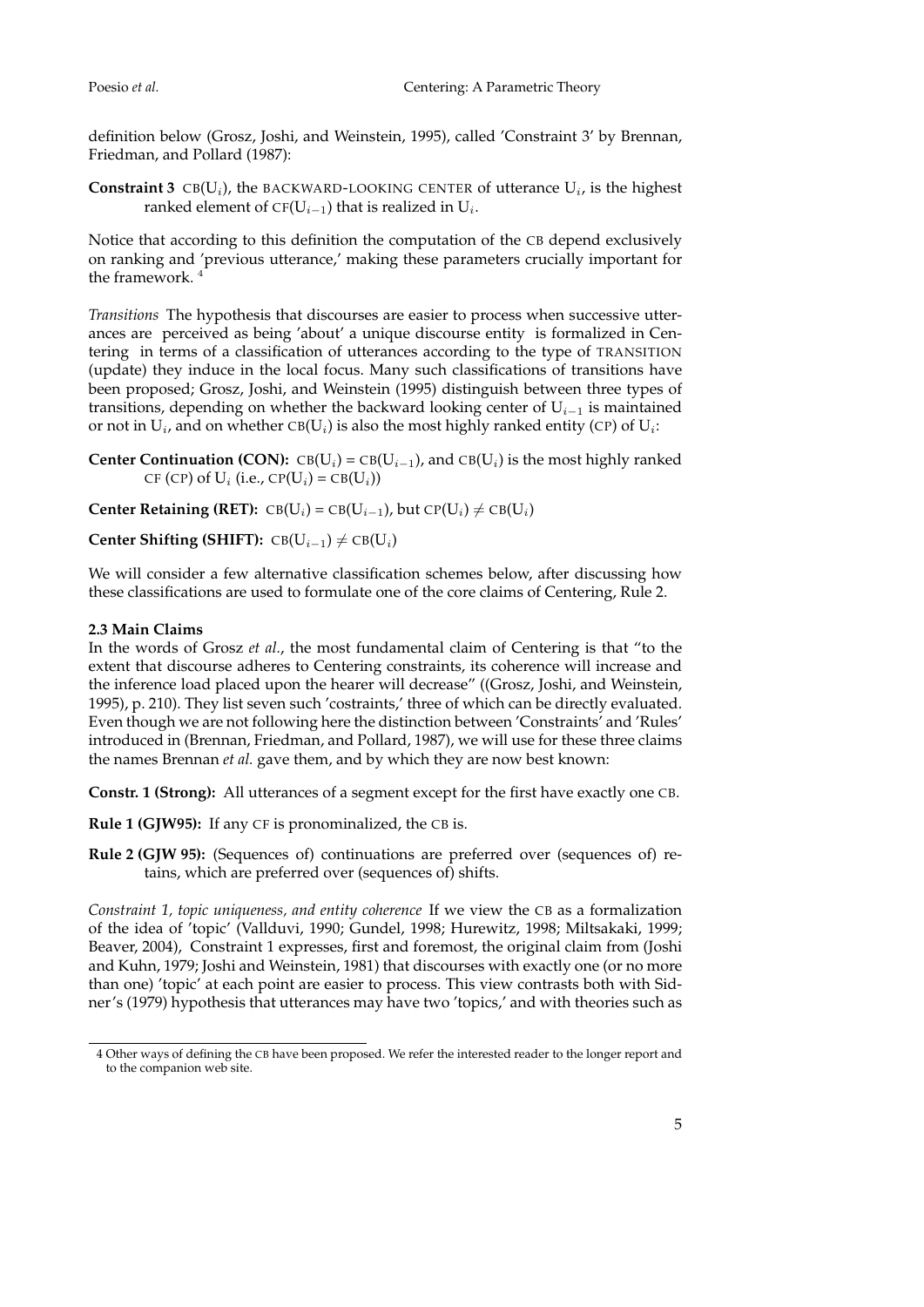(Givon, 1983; Alshawi, 1987; Lappin and Leass, 1994; Arnold, 1998) which view 'topichood' as a matter of degree, and therefore allow for an arbitrary number of topics.

In the strong form just presented, Constraint 1 is also a claim about local coherence. It expresses a preference for discourses to be ENTITY COHERENT: to continue talking about the same entities. Each utterance in a segment should realize at least one of the discourse entities realized in the previous utterance. A weaker form of Constraint 1 has also been suggested (e.g., (Walker, Joshi, and Prince, 1998a, footnote 2, p.3)), preserving the preference for a unique CB is preserved, but not the preference for 'entity coherence'.

**Constraint 1 (Weak):** All utterances of a segment except for the 1st have *at most one* CB.

*Rule 1 and pronominalization* Rule 1 is the main claim of Centering about pronominalization. In the version presented above, it states a preference for pronominalizing the CB, if anything is pronominalized at all. We also examined two alternative formulations. The original form of the claim in Grosz, Joshi, and Weinstein (1983) was as follows:

**Rule 1 (GJW83):** If the CB of the current utterance is the same as the CB of the previous utterance, a pronoun should be used.

Gordon, Grosz, and Gillion (1993) proposed a much stronger form of the claim. They found that entities realized in certain positions in the sentence were read more slowly unless pronominalized (REPEATED NAME PENALTY (RNP)).<sup>5</sup> This evidence led them to propose a more restrictive definition of CB (briefly, that the CB is the entity subject to the RNP–for discussion, see the longer version of the paper) and a stronger form of Rule 1, requiring the CB (defined in this more restrictive way) to be always pronominalized:

**Rule 1 (Gordon et al):** The CB should be pronominalized.

Although we will refer to this version as "Gordon *et al.*'s" for brevity, readers should keep in mind that because the definition of CB proposed by Gordon *et al.* is more restrictive, their version of Rule 1 is only properly evaluated using that definition. (The results with this instantiation are discussed in the longer version of the paper.)

*Rule 2 and the classification of transitions* Rule 2 is a claim about coherence, as well: it states a preference for preserving the CB over changing it, and for preserving it as the most salient entity over changing its relative ranking. This aspect of the theory has received a lot of attention; several variants of this constraint have been proposed, as well as many ways of classifying transitions. We studied many alternative proposals.

The version of Rule 2 presented in (Grosz, Joshi, and Weinstein, 1995) expresses preferences among *sequences* of transitions (e.g., CON-CON over SHIFT-SHIFT) rather than preferences for particular transitions. This form of the constraint is in part motivated by the empirical work just mentioned. Di Eugenio (1998), for example, found that the relative distribution of null and explicit pronouns in Italian depends on the previous transition as well: in Center Continuations that follow a CON or a SHIFT, it is much more likely that a null pronoun will be used, whereas in Center Continuations that follow a RET transition, both null and explicit pronouns are equally likely. Turan (1998) found similar results for null and explicit pronouns in Turkish.

<sup>5</sup> Gordon *et al.* observed increased reading times when proper names were used instead of pronouns to realize an entity in subject position referring to an entity realized in first-mentioned or subject position. E.g., in *Bruno was the bully of the neighborhood. Bruno / He often taunted Tommy.*, the second sentence would be read more slowly when *Bruno* was used than when *he* was used.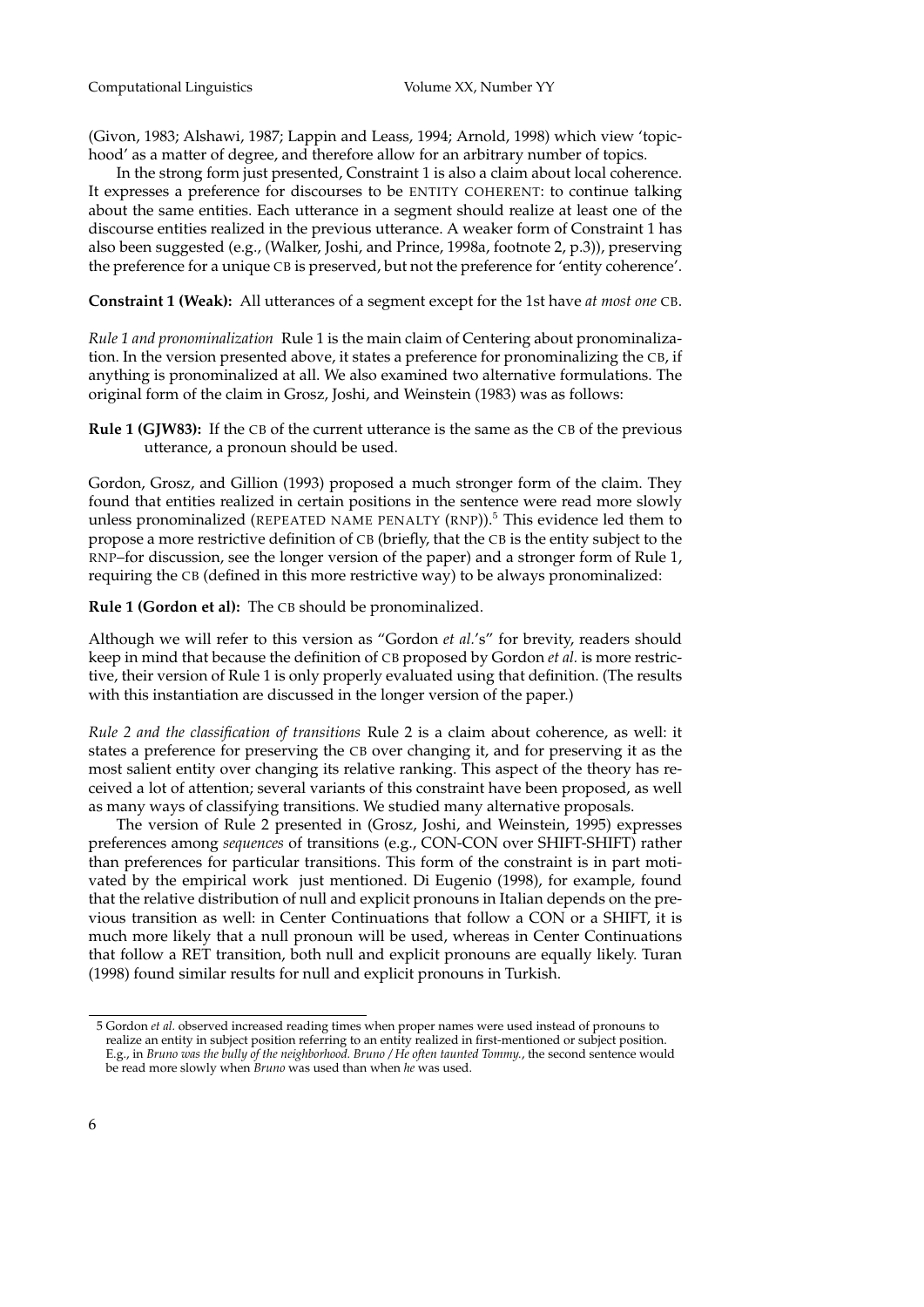Other researchers argue instead that the inferential load is evaluated utterance by utterance (Brennan, Friedman, and Pollard, 1987; Walker, Iida, and Cote, 1994; Walker, Joshi, and Prince, 1998a). The version of Rule 2 proposed by Brennan *et al.* is as follows:

**Rule 2 (Single transitions):** Transition states are ordered. The CON transition is preferred to the RET transition, which is preferred to the SMOOTH-SHIFT transition (SSH), which is preferred to the ROUGH-SHIFT transition (RSH).

This formulation of Rule 2 depends on a further distinction between two types of SHIFT: SMOOTH SHIFT, when CB( $\bar{U}_n$ ) = CP( $U_n$ ) and ROUGH-SHIFT, when CB( $U_n$ )  $\neq$  CP( $U_n$ ). Transitions can then be classified along two dimensions, as in the following table:

|                        | $CB(U_n) = CB(U_{n-1})$ or $CB(U_{n-1}) = NIL \mid CB(U_n) \neq CB(U_{n-1})$ |              |
|------------------------|------------------------------------------------------------------------------|--------------|
| $CB(U_n) = CP(U_n)$    | <b>CONTINUE</b>                                                              | SMOOTH-SHIFT |
| $CB(U_n) \neq CP(U_n)$ | <b>RETAIN</b>                                                                | ROUGH-SHIFT  |

Further refinements of these classification schemes have been proposed. Kameyama (1986) proposed a fourth transition type, CENTER ESTABLISHMENT, for utterances that establish a CB after an utterance without one, such as the first utterance of a segment. Walker, Iida, and Cote (1994) argued that these utterances should be classified as CENTER CONTINUATIONs, the idea being that even the first utterance of a segment does have a CB, but this CB is initially underspecified, and is only determined when the second utterance is processed. Notice that according to the strong version of Constraint 1, the first utterance of a discourse segment is the only utterance allowed not to have a CB in a coherent discourse; hence, none of these classification schemes for transitions includes classes either for the inverse of Center Establishment, that we might call ZEROing transition – a CB-less utterance following one which does have a CB – or for CB-less utterances following other CB-less ones (the 'NULL' transition).

Strube and Hahn (1999), like Grosz, Joshi, and Weinstein (1995), claim that inferential load is evaluated across sequences (pairs, in fact) of transitions, but argue for a different way of evaluating the inferential load of utterances. In their view, classifications of transitions such as those above do not reflect what should be one of the crucial claims of the theory: that the CP of one utterance predicts the CB of the next. In order to formalize their view, they propose a different classification scheme, based on the distinction between CHEAP and EXPENSIVE transitions ((Strube and Hahn, 1999), p.332):

- A transition pair is CHEAP if the CB of the current utterance is correctly predicted by the CP of the previous utterance, i.e., if CB( $U_n$ ) = CP( $U_{n-1}$ );
- A transition pair is EXPENSIVE if  $CB(U_n) \neq CP(U_{n-1});$

Strube and Hahn then propose a new version of Rule 2 based on this distinction:

**Rule 2 (Strube and Hahn):** Cheap transition pairs are preferred to expensive ones. <sup>6</sup>

<sup>6</sup> Kibble (2001) proposed a version of Rule 2 that further develops the 'decompositional' view of Rule 2 introduced by Brennan *et al.*, while simultaneously incorporating Strube and Hahn's intuition that 'cheap' transitions should be preferred. Kibble formulates his version of Rule 2 as a series of preferences: for transitions that preserve the CB–i.e., such that  $CB(U_n) = CB(U_{n-1})$  (he calls these transitions *cohesive*), that identify  $CB(U_n)$  with  $CP(U_n)$ , and / or that are cheap. Code to test an earlier version of Kibble's form of Rule 2 (Kibble, 2000) has been incorporated in the scripts discussed later in the paper, and the results can be seen in the longer Technical Report accompanying this paper, or from the companion web site. We will however omit a discussion of this version here, in part for reasons of space, in part because the final version of the Rule in Kibble (2001) differs substantially from the original version that we evaluated.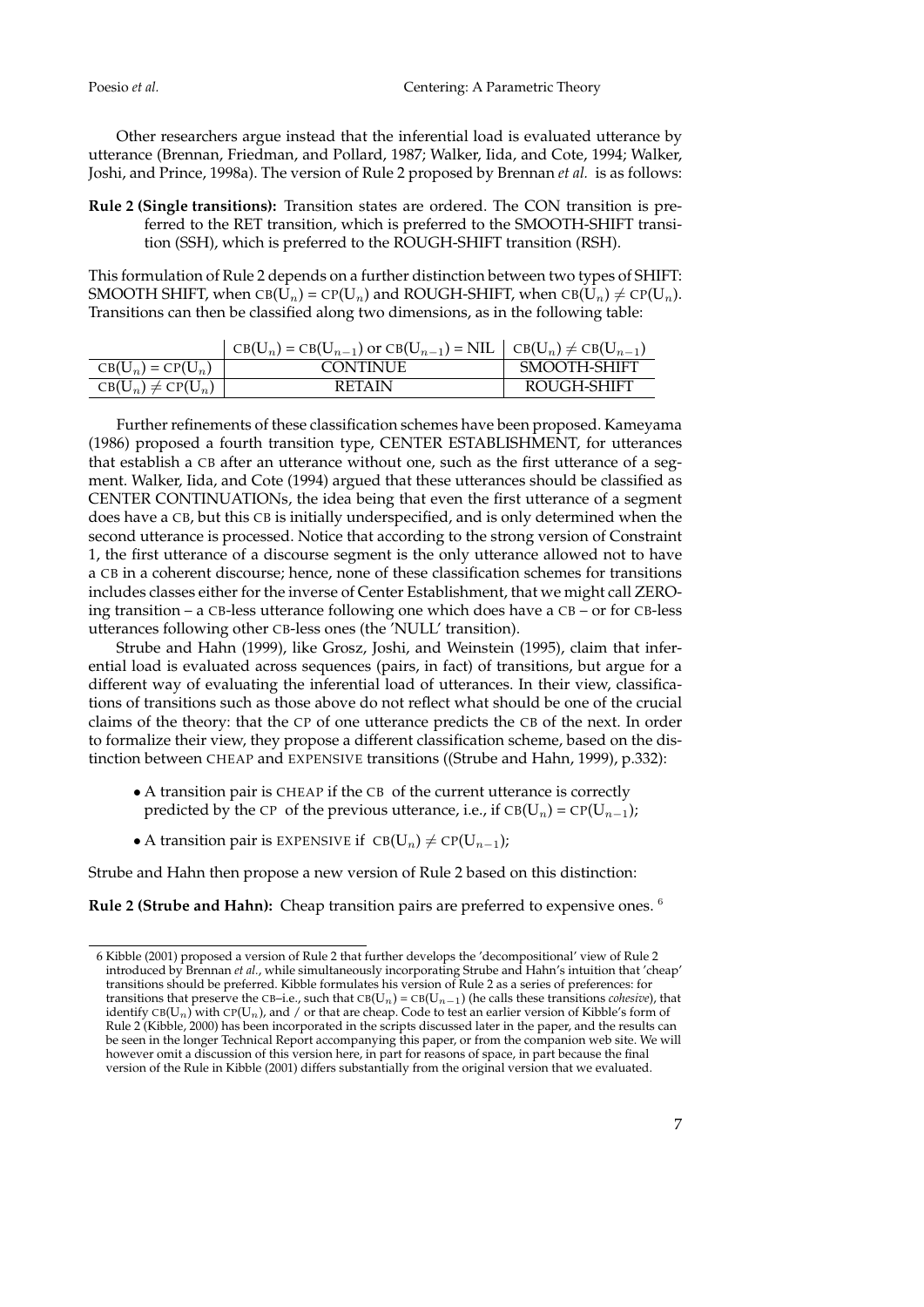# **2.4 The Parameters of Centering**

Although Grosz *et al.* discussed possible definitions for the concepts used in the claims above–'utterance', 'previous utterance', 'ranking,' and 'realization'–they didn't settle on a specific definition, even for English. Similarly undefined is the notion of 'pronominalization' governed by Rule 1. But without further specification of these concepts it is impossible to evaluate the claims above, just as it is not possible to evaluate the predictions of, say, 'Government and Binding theory' without providing an explicit definition of 'command' or 'argument'. As a result, a considerable amount of research has been concerned with establishing the best specification for what are, essentially, parameters of the theory. We briefly review some of these proposals in this section.<sup>7</sup>

*Utterance and Previous Utterance* In the early Centering papers, utterances were implicitly identified with sentences. Kameyama (1998), however, argued that such identification makes the number of potential antecedents of anaphoric expressions much greater than if they were resolved clause by clause. Furthermore, she noted that this identification leads to problems with multiclausal sentences: for example, grammatical function ranking becomes difficult to compute, as a sentence may have more than one subject. Kameyama proposed that the local focus is updated after every tensed clause, not after every sentence; and classified tensed clauses into (i) utterances that constitute a 'permanent' update of the local focus, such as coordinated clauses and adjuncts, and (ii) EMBEDDED utterances that result in temporary updates that are then 'popped', much as the information introduced into discourse by subordinated discourse segments is popped according to Grosz and Sidner (1986). According to Kameyama, only few types of clauses, such as the complements of certain verbs, are embedded. For example, Kameyama proposes to break up (4) into utterances as follows, and to treat each of these utterances, including subordinate clauses such as (u2) or (u5), as an update:

(4) (u1) **Her** entrance in Scene 2 Act 1 brought some disconcerting applause (u2) even before **she** had sung a note. (u3) Thereafter the audience waxed applause happy (u4) but discriminating operagoers reserved judgment (u5) as **her** singing showed signs of strain

Experiments by Pearson, Stevenson, and Poesio (2000) confirmed that CFs introduced in main clauses are significantly more likely to be subsequently mentioned than CFs introduced in complement clauses. However, a semi-controlled study by Suri and McCoy (1994) suggested that other types of clauses – specifically, adjunct clauses headed by *after* and *before*–are also 'embedded,' not 'permanent updates' as suggested by Kameyama; these results were subsequently confirmed by Cooreman and Sanford (1996). The status of other types of clauses is less clear. Kameyama (1998) also proposes a tentative analysis of relative clauses, according to which they are temporarily treated as utterances and update the local focus, but are then merged with the embedding clause; she didn't however provide empirical support for this hypothesis. Other types of subordinate clauses and parentheticals are not discussed in this literature.

Strube (1998) and Miltsakaki (1999) question Kameyama's identification of utterances with (tensed) clauses. Miltsakaki (1999) argues, on the basis of data from English and Greek, that the local focus is only updated after every sentence, and that only the CFs in the main clause are considered when establishing the CB.

*Realization* Grosz, Joshi, and Weinstein (1995) simply say that the definition of 'U realizes c' depends on the particular semantic theory one adopts. They consider two ways

<sup>7</sup> For more details, and for a discussion of the motivations behind these proposals, see the extended version of this paper and (Poesio and Stevenson, To appear).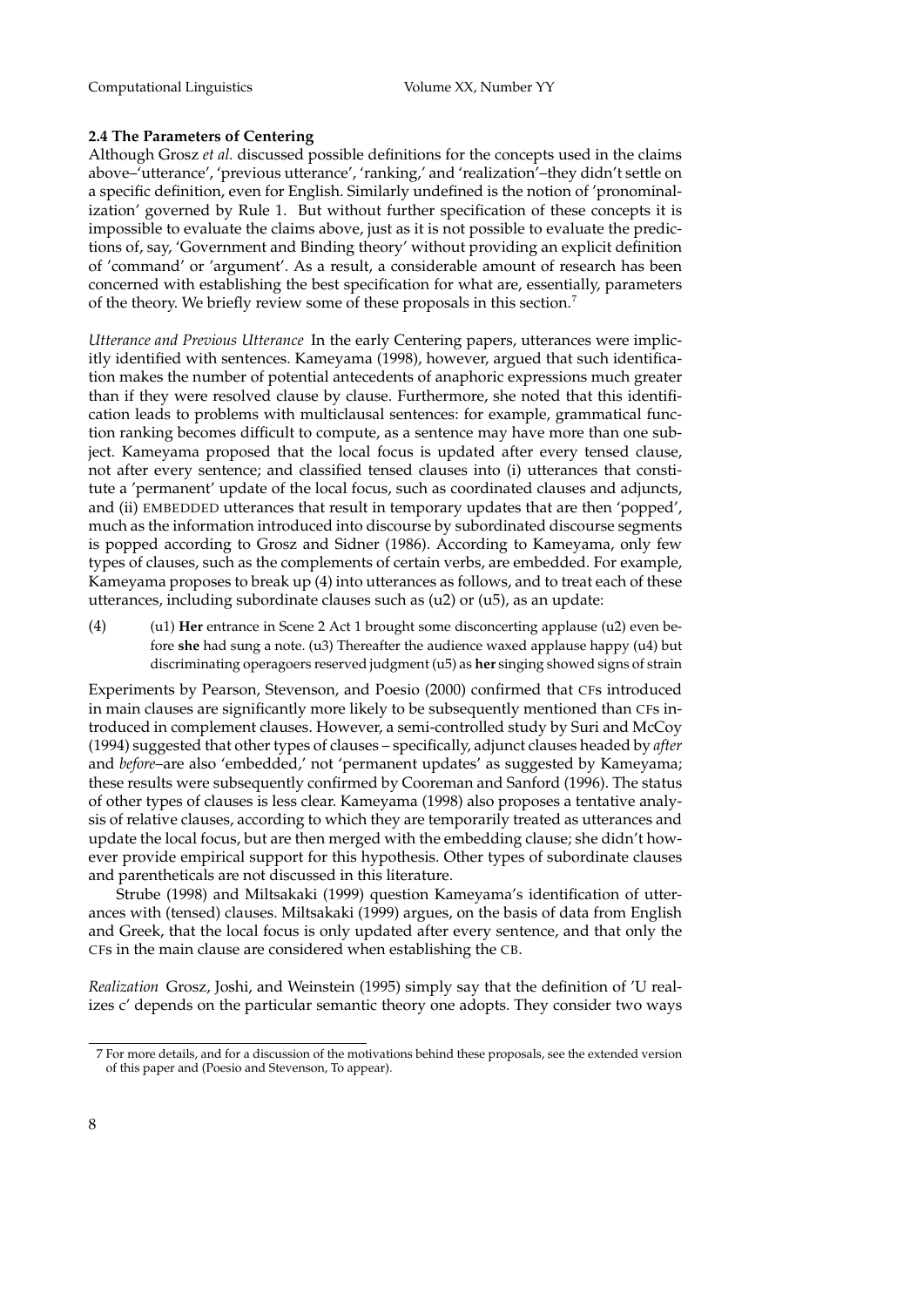in which a discourse entity may be 'realized' in an utterance as required by Constraint 2. DIRECT realization is when a noun phrase in the utterance refers to that discourse entity. INDIRECT realization is when one of the noun phrases in the utterance is an ASSOCIA-TIVE REFERENCE to that CF in the sense of Hawkins (1978), $^8$  i.e., an anaphoric expression that refers to an object which wasn't mentioned before but is somehow related to an object that already has. For example, in the following discourse:

(5) (u1) John walked towards *the house*. (u2) The door was open.

*John*, *the house* and *the door* are directly realized in the respective utterances; in addition, the house can be thought as being indirectly realized in u2 by virtue of being referred to by the associative reference *the door* (see, e.g., the discussion in (Grosz, Joshi, and Weinstein, 1995; Walker, Joshi, and Prince, 1998b)). Clearly, the computation of the CB is affected by which entities are considered to be 'realized' in an utterance: in (5), for example, (u2) only has a CB (the house) if *the house*is considered to be realized in (u2) by virtue of it being associated with *the door*. To our knowledge, the effect of these alternative notions of realization on the predictions of the theory have not been previously studied, even though theories of focusing such as Sidner's (1979) do allow the (discourse) focus to be realized in an utterance in these cases, and the issue is often mentioned in discussions of Centering.

A related issue is whether empty realizations, or *traces*, should count as realizations of an entity. Many theories of grammar hypothesize that morphologically null elements occur in the syntactic structure underlying a variety of constructions, including control constructions as in (6a), reduced relatives as in (6b), and even coordinated VPs as in (6c):

- (6) a. John wanted (to  $\emptyset$  buy a house).
	- b. John bought a house (∅ abandoned by its previous occupiers).
	- c. John bought a house and (∅ promptly demolished it).

If, e.g., the coordinated VP in (6c) is considered a separate utterance, whether or not it contains a realization of *John* is going to determine whether it has a CB or not. To our knowledge, morphologically null elements have only been considered in the Centering literature for languages other than English.

An issue that has been raised in the Centering literature (e.g., (Walker, 1993; Di Eugenio, 1998; Byron and Stent, 1998)) is whether the CF list only contains entities realized as third person NPs, or also the entities realized as first and second person NPs. (Walker, 1993) suggests that deictic entities are beyond the purview of Centering; however, in example (7), neither utterance (u2) nor utterance (u3) would have a CB if second person pronoun *you* is not counted as introducing an entity in the CF list.<sup>9</sup>

- (7) (u1) You should not use PRODUCT-Z
	- (u2) if you are pregnant of breast-feeding.
	- (u3) Whilst you are receiving PRODUCT-Z ....

<sup>8</sup> Associative references are one type of BRIDGING REFERENCE (Clark, 1977).

<sup>9</sup> According to Walker, Joshi, and Prince (1998a), in the original version of (Grosz, Joshi, and Weinstein, 1995), that appeared in 1986, Grosz *et al.* provided a more explicit definition of realization:

An utterance U realizes a center c if c is an element of the situation described by U, or c is the semantic interpretation of some subpart of U.

With this definition, all of the cases considered above–the anchors of associative references, traces, and the entities realizes as first and second pronouns–would be considered as realizes by an utterance.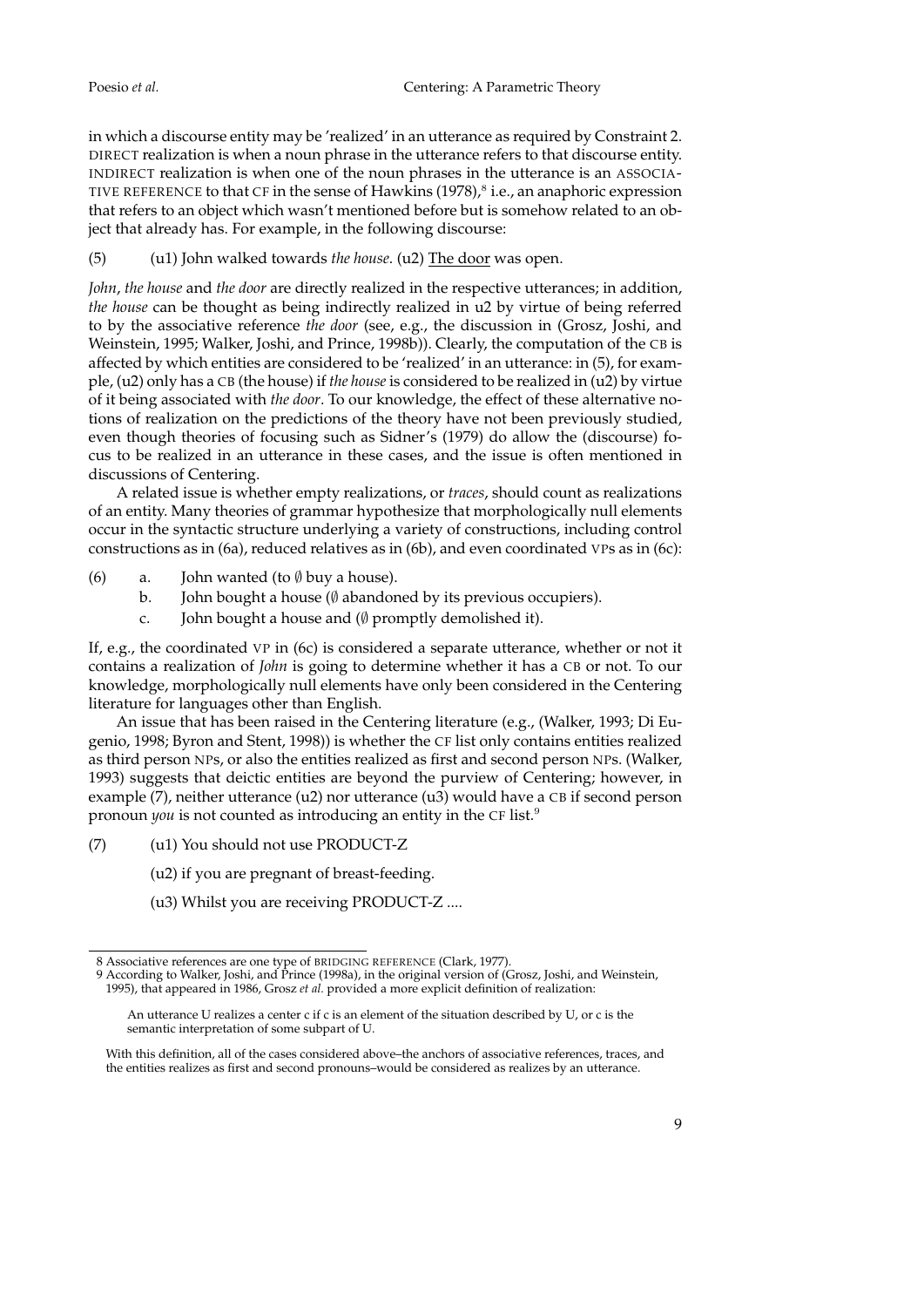*Ranking* Perhaps the most discussed parameter of Centering –at least in the versions of the theory that accept the definition of CB specified by Constraint 3– is the ranking function. Most researchers working on Centering, including Grosz *et al.*, assume that several factors play a role in determining the relative ranking of forward looking centers; in fact, (Walker, Iida, and Cote, 1994; Walker, Joshi, and Prince, 1998a) claim that the factors affecting ranking may not be the same in all languages. Nevertheless, most versions of the theory developed since (Kameyama, 1985; Kameyama, 1986) and (Grosz, Joshi, and Weinstein, 1986) have assumed that GRAMMATICAL FUNCTION plays the main role in determining the order among forward looking centers, at least for English. Specifically, (Grosz, Joshi, and Weinstein, 1995) claim that subjects are ranked more highly than objects, and these are ranked more highly than other grammatical positions: SUBJ  $\prec$  OBJ ≺ OTHERS (see also (Kameyama, 1986; Hudson, Tanenhaus, and Dell, 1986)). Slightly different ranking functions based on grammatical function where proposed by Brennan, Friedman, and Pollard (1987) (who made a further distinction between objects and indirect objects), by Walker, Iida, and Cote (1994) for Japanese, and by Turan (1998) for Turkish. There is quite a lot of psychological support for at least the part of this claim stating that entities realized as subjects are more salient than entities realized in other grammatical functions (Hudson, Tanenhaus, and Dell, 1986; Gordon, Grosz, and Gillion, 1993; Brennan, 1995; Hudson-D'Zmura and Tanenhaus, 1998).

Other factors affecting ranking have been considered as well. Rambow (1993) proposed that a number of facts about scrambling in German could be explained if ranking in German were to be determined by surface order of realization. The idea that order of mention affects salience is well supported by psychological evidence; e.g., the results of probe experiments by Gernsbacher and Hargreaves (1988) suggest that the firstmentioned discourse entity in a sentence is the most salient. The interaction of order of mention with grammatical function has also been studied. As mentioned above, Gordon, Grosz, and Gillion (1993) observed a repeated name penalty (RNP) for CFs in subject position co-referring with an entity previously introduced. This effect was observed both when the antecedent was in subject position and when it was the first-mentioned entity in a non-subject position (as in *In Lisa's opinion, he shouldn't have done that*), suggesting that first mentioned CFs are as highly ranked as subjects.

Strube and Hahn (1999) argue that in German, the rank of discourse entities is determined by the position they hold in Prince's (1981; 1992) givenness hierarchy. Specifically, Strube and Hahn argue that HEARER-OLD entities rank higher than MEDIATED entities; and in turn, these rank higher than HEARER-NEW entities: HEARER-OLD  $\prec$  MEDIATED  $\prec$  HEARER-NEW.<sup>10</sup> Order of mention also plays a role in their ranking: within each category, the entities realized earlier in the sentence are ranked more highly.

Finally, Sidner's original claim (in her dissertation) that ranking depended on thematic roles, abandoned in the early versions of Centering, was revisited by Cote (1998). This view is supported by psychological work on 'implicit causality' verbs (Caramazza et al., 1977) as well as work by (Stevenson, Crawley, and Kleinman, 1994; Pearson, Stevenson, and Poesio, 2001a). In particular, there is evidence that with certain verbs, the normal preference for subjects to rank higher than their objects is reversed, although these preferences are modified by other factors such as order of mention, the type of connective, and animacy (Stevenson, Crawley, and Kleinman, 1994; Stevenson et al., 2000; Pearson, Stevenson, and Poesio, 2001a).

<sup>10</sup> Strube and Hahn's HEARER-OLD entities include Prince's EVOKED (= discourse old) and UNUSED entities, which are entities such as *Margaret Thatcher* that are supposed to be part of shared knowledge. MEDIATED entities are the entities falling in Prince's categories INFERRABLE, CONTAINING INFERRABLE, and ANCHORED BRAND-NEW.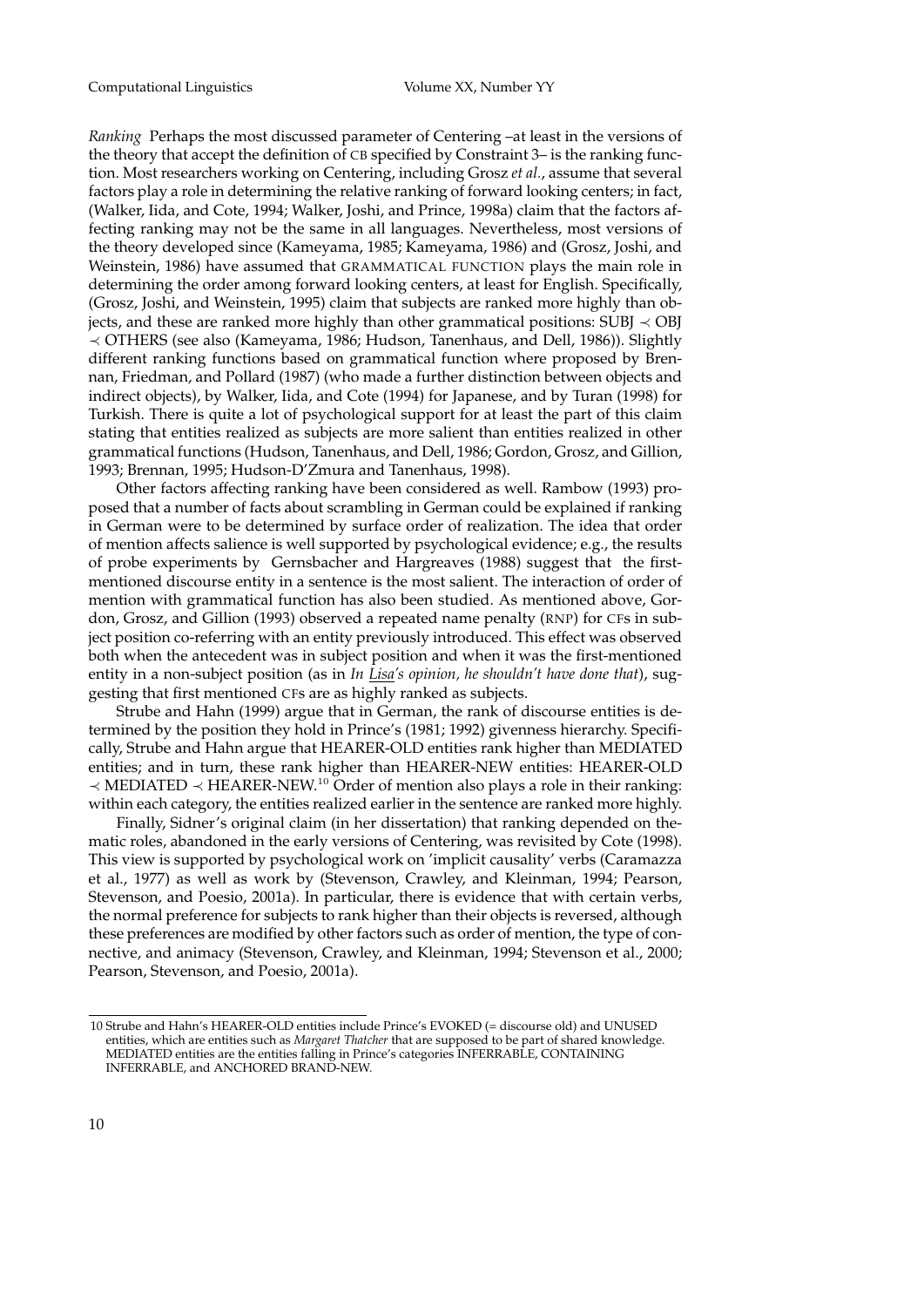*R1-Pronouns* Rule 1 states that if any CF is pronominalized, the CB is, but the theory does not explicitly specify which types of 'pronouns' are covered by this rule. It seems clear that realization as a third person singular pronoun does count - i.e., if the choice is between using a third person singular pronoun to realize a CB or another CF, the CB should be chosen. We also saw that in languages such as Italian, Japanese, and Turkish, the preferred realization of CBs are morphologically null elements (Kameyama, 1986; Walker, Iida, and Cote, 1994; Turan, 1998; Di Eugenio, 1998). But should an utterance of English count as verifying the rule if if a CF is realized as a third person pronoun, and the CB as a trace? Or if the CB is realized with a full NP, but a second CF is realized with a demonstrative pronoun? And what about first and second person pronouns? The precise characterization of the (sub) class of pronouns subject to Rule 1, which we will call R1-PRONOUNs, is clearly an essential aspect of the theory, yet, to the best of our knowledge, no proposals in this regard can be found in the Centering literature.

# **2.5 Empirical support for, and applications of, Centering**

Centering has served as the theoretical foundation for a lot of work in linguistics, NLP, and psychology. This includes annotation studies testing the claims of the theory for languages including English, German, Hindi, Italian, Japanese, and Turkish (e.g., (Kameyama, 1985; Passonneau, 1993; Walker, Iida, and Cote, 1994; Di Eugenio, 1998; Turan, 1998) and several papers in (Walker, Joshi, and Prince, 1998b)). The claims about pronominalization made in Centering have been applied to develop algorithms for both anaphora resolution (Brennan, Friedman, and Pollard, 1987; Strube and Hahn, 1999; Tetreault, 2001) and for sentence planning (Dale, 1992; Henschel, Cheng, and Poesio, 2000); this work can be viewed as providing an evaluation of claims such as Rule 1. Ideas from Centering, and in particular Rule 2, are found increasingly useful in text planning (McKeown, 1985; Kibble and Power, 2000; Knott et al., 2001; Karamanis, 2003).

We already saw that some predictions of the theory have been tested with psychological techniques. In many of these experiments, differences in processing pronominal references to entities with different ranks (according to a particular instantiation of the theory) were observed: Hudson, for example, observed that pronominal references to entities introduced in subject position in the previous sentence are interpreted more quickly than non-pronominal references or references to non-subjects (Hudson, Tanenhaus, and Dell, 1986; Hudson-D'Zmura and Tanenhaus, 1998). And we already mentioned that Gordon, Grosz, and Gillion (1993) identified a processing time slowdown, the RNP, when NPs in subject position referring to entities introduced in subject or firstmention position in the previous sentence are not pronominalized.

However, the discussion in this section should have made it clear just how many parameters the theory has, and in how many different ways they can be instantiated. To our knowledge, none of the previous studies has attempted to analyze in a systematic ways how varying the instantiation of more than one of these parameters affects the claims of the theory, especially for combinations of parameter settings not considered in the original papers. This analysis is the goal of the work discussed here.

# **3 A CORPUS-BASED COMPARISON OF CENTERING'S INSTANTIATIONS**

Given the many ways in which the parameters of Centering can be set, the only feasible way to make a systematic comparison between the theory's 'instantiations' is by computational means: that is, running computer simulations of the process of local focus update using an annotated corpus, and comparing the results obtained under different instantiations. The evaluation principle we used for this comparison was the number of 'violations' of the theory's claims resulting when the parameters are set in a certain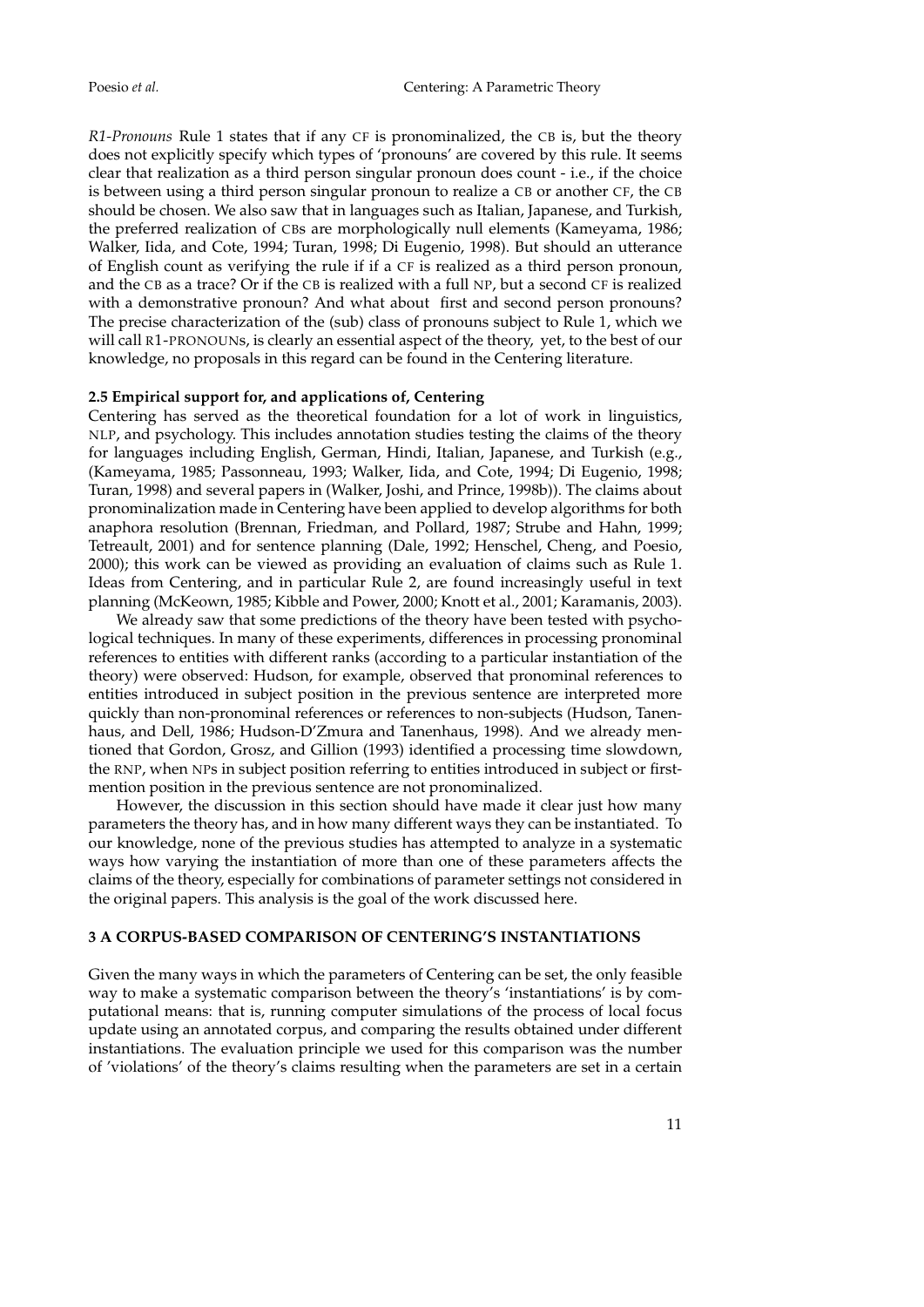way–e.g., whether pronominalization choices are in accordance with Rule 1. In this section we discuss how we set about doing the comparison, the data we used, our annotation methods, and how the annotation was used.

# **3.1 Evaluating the Claims of Centering against a Corpus**

A preliminary question we had to address is what are in fact the main claims of the theory. As discussed in Section §2, of the seven claims mentioned in (Grosz, Joshi, and Weinstein, 1995), Constraint 1, Rule 1, and Rule 2 are the ones that can actually be verified using a corpus; we concentrated on these. Because several variants of these three claims have been proposed, we evaluated a few of these variants as well.<sup>11</sup>

The second important question is how these three claims are meant to be interpreted, and what we can expect a corpus to tell us about them. The proponents of Centering are quite clear that the theory does not state 'hard' facts about language, i.e., the kind of facts whose violation leads to ungrammaticality judgments. Constraint 1, Rule 1, and Rule 2 are meant to be preferences which, when followed, lead to texts that are easier to process.<sup>12</sup> The mere presence of a few exceptions to a claim does not, therefore, count as a falsification. For one thing, we should expect these preferences to interact with other constraints (a point not emphasized enough in the Centering literature). And secondly, there may be no way of expressing a particular piece of information without violating some such preferences.<sup>13</sup> So, at best, we can expect the three claims to be verified in a *statistical* sense: i.e., that the number of utterances that verify such claims will be significantly higher than the number of utterances that violate them–and in fact, we may find that for some claims, even statistical significance will not be achieved. This is how our evaluation was carried out; the tests we used are the Sign test for Constraint 1 and Rule 1, and the Page test for Rule 2 (Siegel and Castellan, 1988).

It is also important to keep in mind that a corpus cannot tell us whether these 'violations' actually result in processing difficulties: this can only be determined by behavioral studies such as reading-time experiments. So, we should make it absolutely clear that minimizing violations cannot and should not be the only deciding factor in theorizing about Centering. Nevertheless, the combinatorics of the problem make it impossible to do the comparison any other way. Furthermore, this form of evaluation is also the most systematic way to identify other preferences and constraints that may interact with Centering. We return to these issues in the Discussion.

# **3.2 The Data**

The data used in this work are texts from the GNOME corpus, that currently includes texts from three domains. The museum subcorpus consists of descriptions of museum objects and brief texts about the artists that produced them.<sup>14</sup> The pharmaceutical subcorpus is a selection of leaflets providing the patients with legally mandatory informa-

<sup>11</sup> In this version of the paper, we assume the CB is defined by Constraint 3. For the results with alternative definitions of CB, see the extended Technical Report or the companion website.

<sup>12</sup> Beaver (2004) argues–correctly, in our opinion–that in one of the best-known pronoun resolution algorithms based on Centering, that proposed by Brennan, Friedman, and Pollard (1987), Rule 1 is effectively used as a hard constraint, a problem fixed by his own Optimality-Theoretic reformulation of the algorithm. It is nevertheless quite clear that in the theory, Rule 1 has the status of a preference. 13 This point is especially important from an NLG perspective: see, e.g., (Karamanis, 2003). We will return on

this issue in the Discussion. 14 The museum subcorpus extends the corpus collected to support the ILEX and SOLE projects at the

University of Edinburgh. ILEX generates Web pages describing museum objects on the basis of the perceived status of its user's knowledge and of the objects she previously looked at (Oberlander et al., 1998). The SOLE project extended ILEX with concept-to-speech abilities, using linguistic information to control intonation (Hitzeman et al., 1998).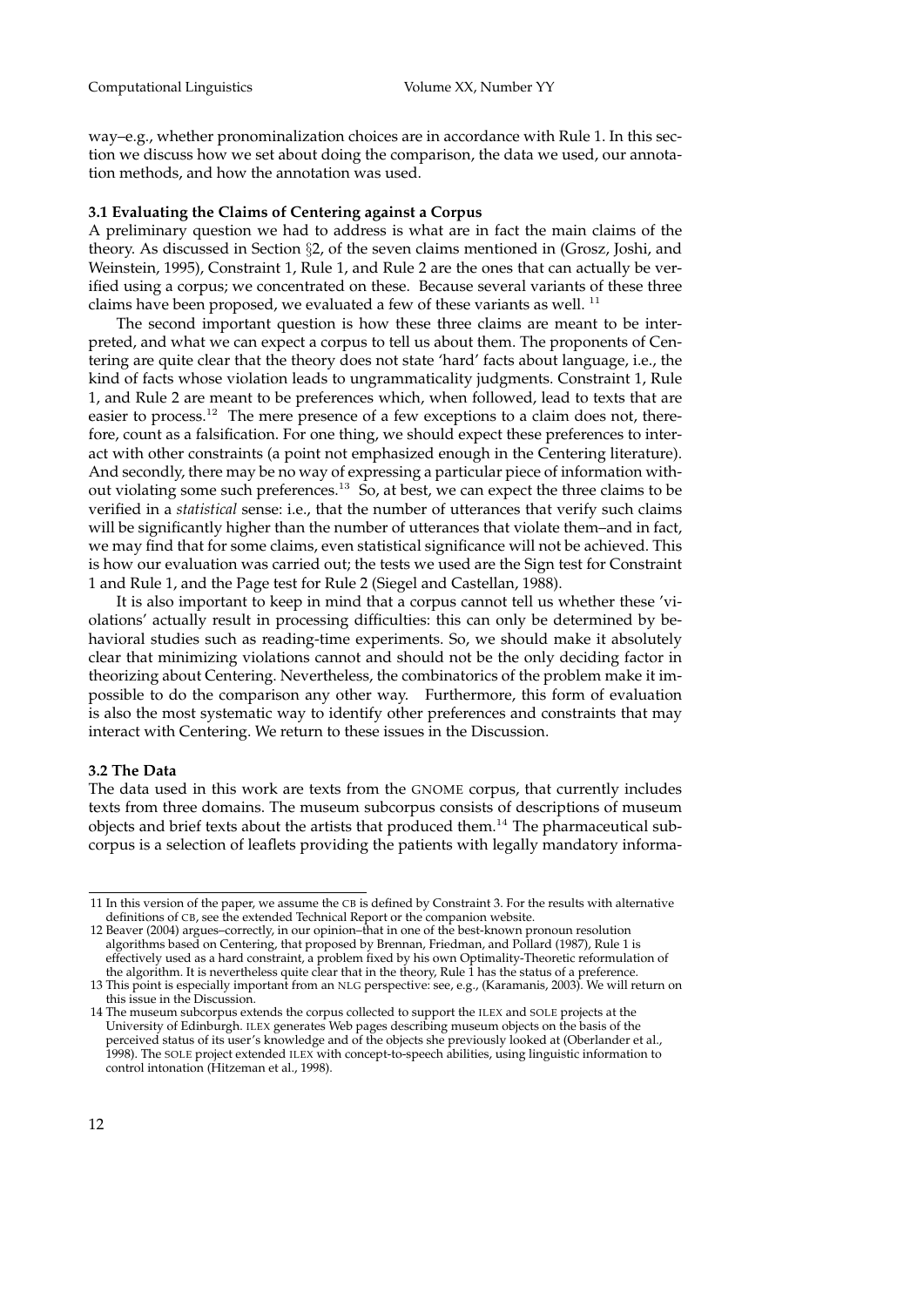tion about their medicine.<sup>15</sup> The GNOME corpus also includes tutorial dialogues from the Sherlock corpus collected at the University of Pittsburgh (Di Eugenio, Moore, and Paolucci, 1997). Each subcorpus contains about 6,000 NPs. Texts from the first two domains were used for the main experiments reported here. The third subcorpus was used for the segmentation experiments discussed in the extended report.

The data used for this study have two characteristics that make them of particular interest. First of all, they cover genres not previously considered in studies on Centering, and more similar to those that 'real' NLP applications have to contend with. At the same time, they are strongly entity-centered (see, e.g., (Knott et al., 2001) for an analysis of the museum data), so the hypotheses about coherence formulated in Centering are likely to play an important part in the way these texts are constructed.

### **3.3 Annotation**

The previous corpus-based investigations of Centering Theory we are aware of (Walker, 1989; Passonneau, 1993; Passonneau, 1998; Byron and Stent, 1998; Di Eugenio, 1998; Hurewitz, 1998; Kameyama, 1998; Strube and Hahn, 1999) were all carried out by a single annotator annotating her/his corpus according to her/his own subjective judgment. One of our goals was to use for this study only information that could be annotated reliably (Passonneau and Litman, 1993; Carletta, 1996), as we believe this will make our results easier to replicate. The price we paid to achieve replicability is that we couldn't test all proposals about the computation of Centering parameters proposed in the literature, especially about segmentation and about ranking, as discussed below. The annotation followed a detailed manual, available from the companion web site. Eight paid annotators were involved in the reliability studies and the annotation. In the following we briefly discuss the information that we were able to annotate, what we didn't annotate, and the problems we encountered; for more details, we refer readers to the extended version of the paper and the web site.

A systematic comparison between different ways of setting the parameters would be prohibitively expensive with traditional psychological methods, but it's not easy to do with corpus analysis, either. Obviously, it can't be done by directly annotating 'utterances' or 'CB' according to one way of fixing the parameters, as done in most previous studies of Centering Theory (Byron and Stent, 1998; Di Eugenio, 1998; Kameyama, 1998; Passonneau, 1993; Walker, 1989). Instead, we annotated our corpus with the primitive concepts used by different instantiations of the theory, i.e., information that has been claimed by one or the other instantiation of Centering to play a role in the definitions of its basic notions. This includes, for example, how sentences break up into clauses and subclausal units; grammatical function; and anaphoric relations, including bridging references. An automatic script uses this information to compute utterances, their CF ranking, and their CB, according to a particular way of setting the parameters, and to compute statistics relevant to the three claims according to that instantiation.

*Utterances* In order to evaluate the definitions of utterance proposed in the literature (sentences versus finite clauses), as well as the different proposals concerning the 'previous utterance' discussed above, we marked all spans of text that might be claimed to update the local focus. This includes sentences (defined as all units of text ending with a full stop, a question mark, or an exclamation point) as well as what we called (DISCOURSE) UNITS. Units include clauses (defined as sequences of text containing a

<sup>15</sup> The leaflets in the pharmaceutical subcorpus are a subset of the collection of all patient leaflets in the UK which was digitized to support the ICONOCLAST project at the University of Brighton, developing tools to support multilingual generation (Scott, Power, and Evans, 1998).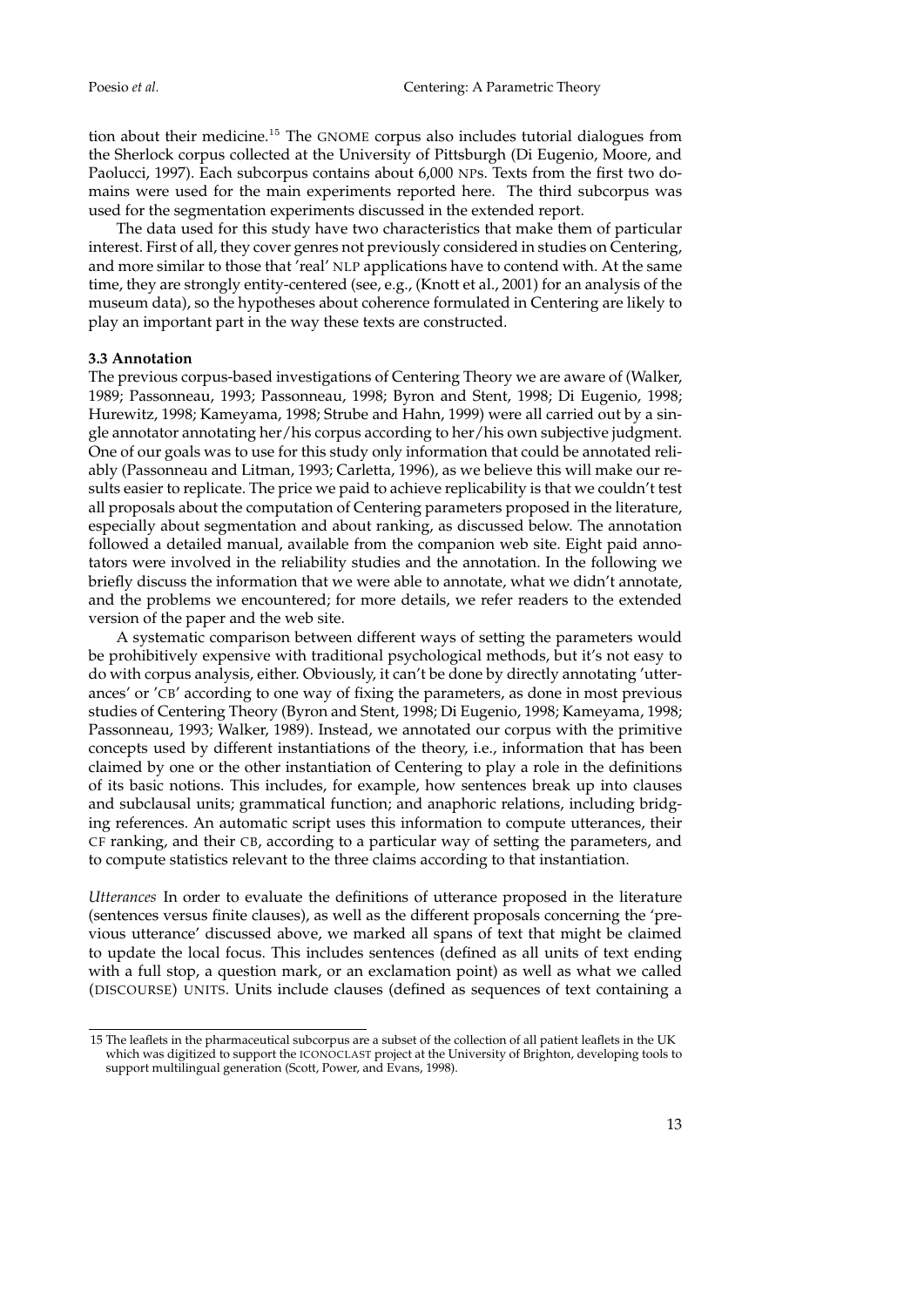verbal complex, all its obligatory arguments, and all postverbal adjuncts) as well as other sentence subconstituents that might independently update the local focus, such as parentheticals, preposed PPs, and (the second element of) coordinated VPs.<sup>16</sup>

Sentences have one attribute, stype, specifying whether the sentence is declarative, interrogative, imperative, or exclamative. The attributes of units include:

- utype: whether the unit is a main clause, a relative clause, appositive, a parenthetical, etc.
- verbed: whether the unit contains a verb or not.
- finite: for verbed units, whether the verb is finite or not.

Marking up sentences proved up to be quite easy; marking up units required extensive annotator training. The agreement on identifying the boundaries of units, using the  $\kappa$ statistic discussed in (Carletta, 1996), was  $\kappa = .9$  (for two annotators and 500 units); the agreement on features (2 annotators and at least 200 units) was as follows: utype:  $\kappa$ =.76; verbed:  $\kappa$ =.9; finite:  $\kappa$ =.81. In total, the texts used for the main study contain 505 sentences and more than 1,000 units, including 900 finite clauses.

*NPs* Our instructions for identifying NP markables derive from those proposed in the MATE scheme for annotating anaphoric relations (Poesio, Bruneseaux, and Romary, 1999), in turn derived from DRAMA (Passonneau, 1997) and MUC-7 (Chinchor and Sundheim, 1995). In total, the corpus used for this study contains 3345 NPs. These include 586 pronouns, among which 217 third-person personal and possessive pronouns, 23 demonstratives, and 308 second person pronouns; 1290 definite NPs including 554 *the*-nps, 250 possessive NPs, and 391 proper nouns; 1119 indefinite NPs, including 745 bare NPs and 269 *a*-NPs; and 350 other NPs, including 117 quantified NPs and 114 coordinated NPs.

We annotated 14 attributes of NPs specifying their syntactic, semantic and discourse properties (Poesio, 2000). Those relevant to the study discussed here include:

- The NP type, cat, with values such as a-np, that-np, the-np, pers-pro, etc. .
- The agreement features num, per, and gen, used to identify contexts in which the antecedent of a pronoun could be identified unambiguously;
- The grammatical function gf. Our instructions for this feature are derived from those used in the FRAMENET project ((Baker, Fillmore, and Lowe, 1998); see also http://www.icsi.berkeley.edu/˜framenet/). The values are subj, obj, predicate (used for post-verbal objects in copular sentences, such as *This is (a production watch)*), there-obj (for post-verbal objects in *there*-sentences), comp (for indirect objects), adjunct (for the argument of PPs modifying VPs), gen (for NPs in determiner position in possessive NPs), np-compl, np-part, np-mod, adj-mod, and no-gf (for NPs occurring by themselves - eg., in titles).

The agreement values for these attributes are as follows: cat: .9; gen: .89; gf: .85; num: .84; per: .9. We encountered problems even with supposedly 'easy' information such as number and gender, but especially so with semantic attributes (see the annotation scheme). We were however able to mark up the attributes relevant for this study in a reliable fashion. One exception is that we weren't able to reach acceptable agreement on

<sup>16</sup> Our instructions for marking up such elements benefited from the discussion of clauses in (Quirk and Greenbaum, 1973) and from Marcu's proposals for discourse units annotation (Marcu, 1999).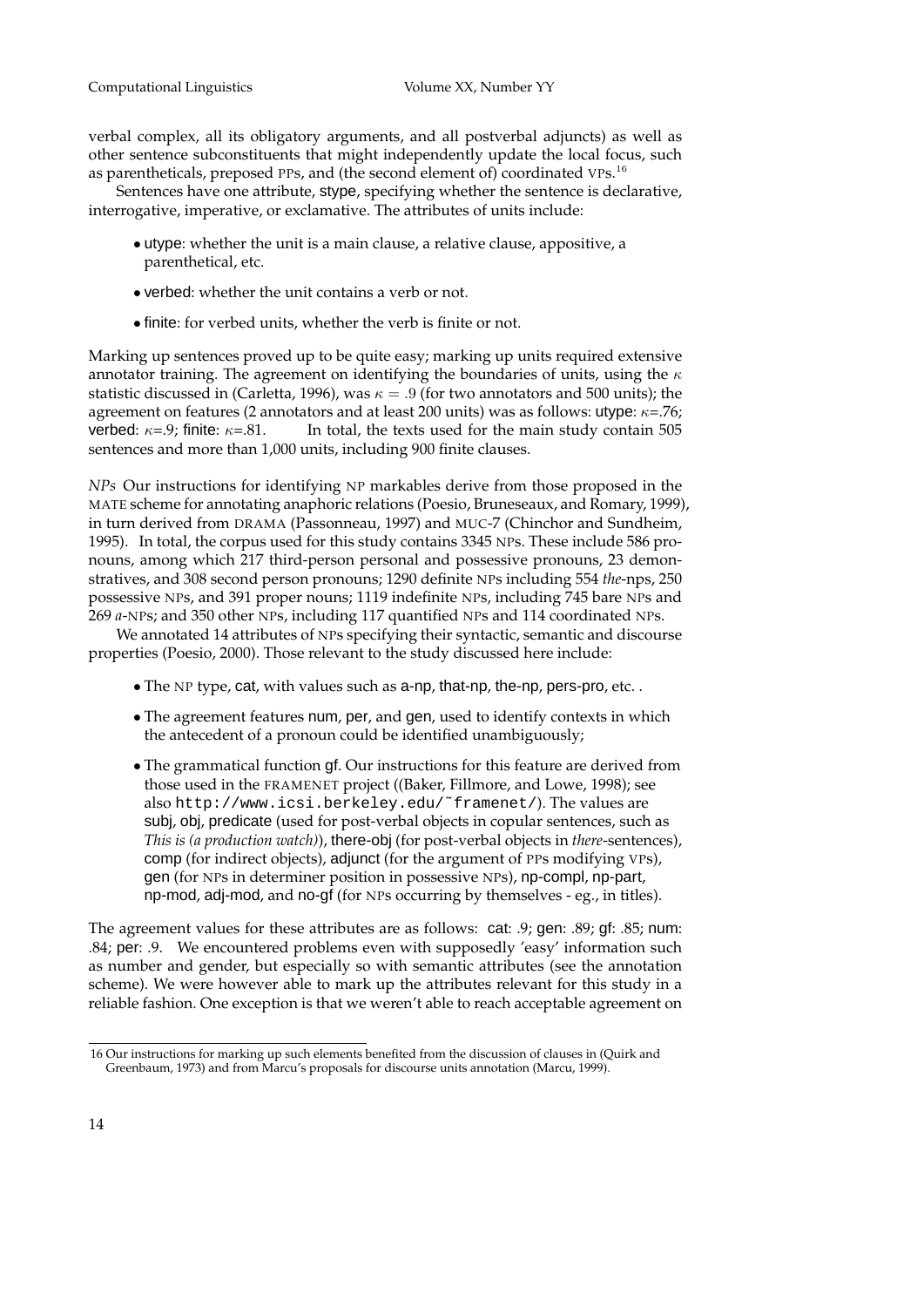a feature of NPs often claimed to affect ranking, thematic roles (Sidner, 1979; Cote, 1998; Stevenson, Crawley, and Kleinman, 1994); the agreement value in this case was  $\kappa = .35$ . As a result, we were not able to evaluate ranking functions based on thematic roles.

*Anaphoric information* In order to determine whether a CF of an utterance is realized directly or indirectly in the following utterance, it is necessary to annotate the anaphoric relations CFs enter into, including both identity relations and, in order to compute indirect realization, associative relations. This type of annotation raises, however, a number of difficult and, sometimes, unresolved semantic issues (Poesio, 2004). As part of the MATE and GNOME projects, an extensive analysis of previously existing schemes for socalled 'coreference annotation,' such as the MUC-7 scheme, was carried out, highlighting a number of problems with such schemes, ranging from issues with the annotation methodology to semantic issues. Although some of these schemes, like DRAMA, allow the marking of associative relations, none of these proposals analyze which among such relations can be reliably annotated (Poesio, Bruneseaux, and Romary, 1999; Poesio, 2000). The semantic problems with these schemes include the inappropriate use of the term 'coreference' to cover semantic relations such as that between an intensional entity like *the temperature* that may take different values at different time points, and these values (as in *the price of aluminum siding rose from* \$*3.85 to* \$*4.02*); or between a quantifier and a variable the quantifier binds, in which neither may 'corefer' (as in *none of the meetings resulted in an agreement between its participants* (van Deemter and Kibble, 2000; Poesio, 2004). In MATE, a general scheme was developed which includes a finergrained repertoire of semantic relations, such as binding and function-value (Poesio, Bruneseaux, and Romary, 1999). For the GNOME corpus, we adopted a simplified version of the MATE scheme, as for our purposes it's not essential to mark all semantic relations between entities introduced by a text, but only those that may establish a 'link' between two utterances. So, for example, it is in general unnecessary in our case to mark a relation between the subject of a copular sentence and its predicate - e.g., between *the price of aluminum siding* and either \$*3.85* or \$*4.02* in the example above. Also, our texts do not include any case of bound anaphora, so it was not necessary to allow this option to our annotators.

In the GNOME corpus, anaphoric information is marked by means of a special  $\langle$  ante $\rangle$ element; the  $\langle$  ante $\rangle$  element itself specifies the index of the anaphoric expression (a  $\langle$  ne $\rangle$ element) and the type of semantic relation (e.g., identity), whereas one or more embedded  $\langle$ anchor $\rangle$  elements indicate possible antecedents.<sup>17</sup> (See (8).)

```
(8) <unit finite='finite-yes' id='u227'>
```

```
<ne id='ne546' gf='subj'> The drawing of
  <ne id='ne547' gf='np-compl'>the corner cupboard </ne></ne>
<unit finite='no-finite' id='u228'>, or more probably
  <ne id='ne548' gf='no-gf'> an engraving of
     <ne id='ne549' gf='np-compl'> it </ne></ne>
</unit>,
...
</unit>
<ante current="ne549" rel="ident"> <anchor ID="ne547"> </ante>
```
Work such as (Sidner, 1979; Strube and Hahn, 1999), as well as our own preliminary analysis, suggested that indirect realization can play a crucial role in maintaining the CB. However, previous attempts at marking anaphoric information, particularly in the context of the MUC initiative, suggested that while it's fairly easy to achieve agreement

<sup>17</sup> The presence of more than one  $\langle$  anchor $\rangle$  element indicates that the anaphoric expression is ambiguous.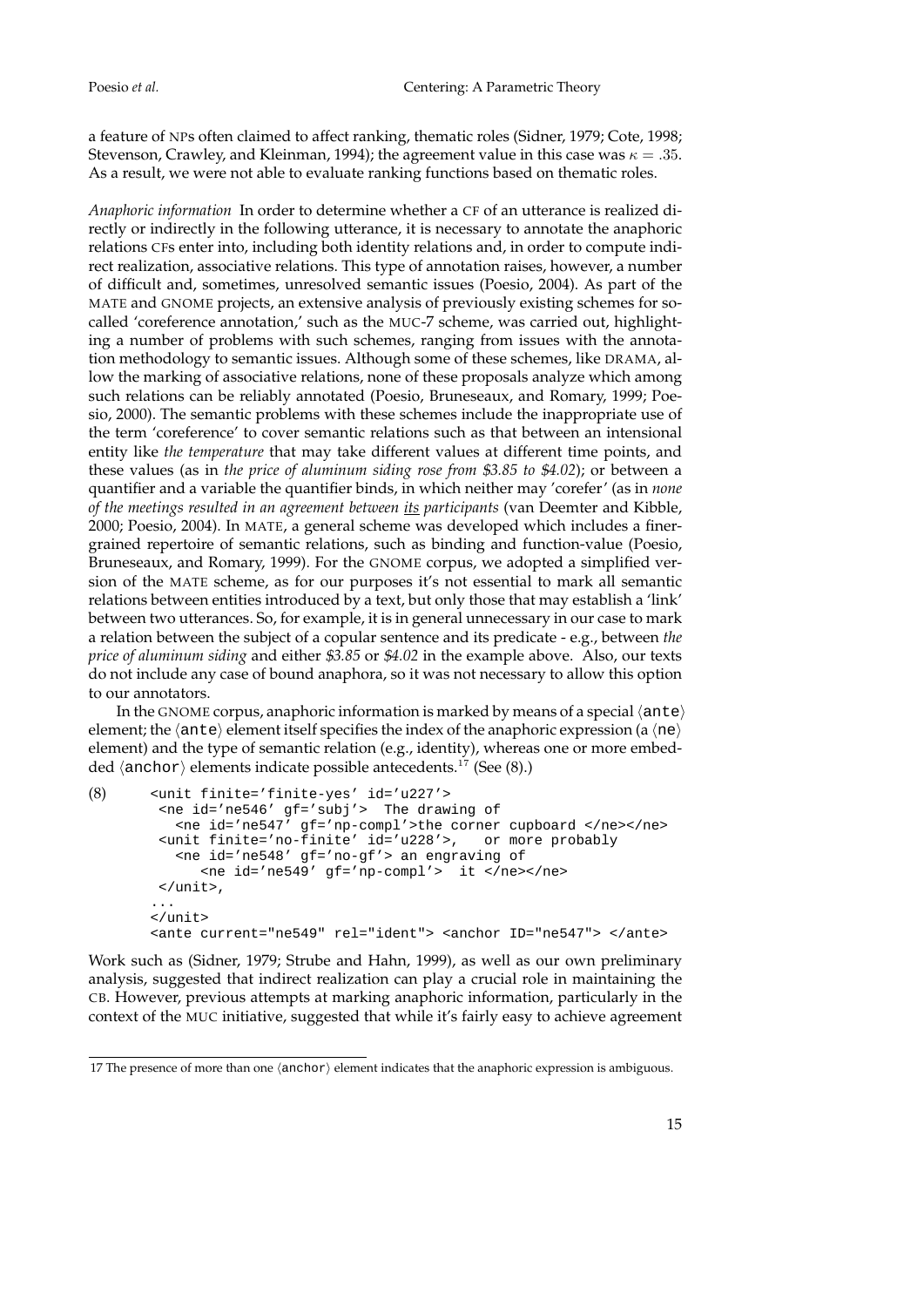on identity relations, marking up bridging references is quite hard; this was confirmed by studies such as (Poesio and Vieira, 1998). For these reasons, and to reduce the annotators' work, we only marked a few types of relations, and we specified priorities. Besides identity (IDENT) we only marked up three associative relations (Hawkins, 1978). These relations include set membership (ELEMENT), subset (SUBSET), and 'generalized possession' (POSS), which includes part-of relations as well as ownership relations. We only marked relations between objects realized by noun phrases and not, for example, anaphoric references to actions, events or propositions implicitly introduced by clauses or sentences. We also gave strict instructions to our annotators concerning how much to mark. (See the annotation manual.) Furthermore, we specified preferences: for example, in *Francois, the Dauphin*, the embedding NP would be chosen as an antecedent, rather than the NP in appositive position.

As expected, we found a reasonable (if not perfect) agreement on identity relations. In our most recent analysis (two annotators looking at the anaphoric relations between 200 NPs) we observed no real disagreements; 79.4% of the relations were marked up by both annotators; 12.8% by only one of them; and in 7.7% of the cases, one of the annotators marked up a closer antecedent than the other.<sup>18</sup> With associative references, limiting the relations did limit the disagreements among annotators (only 4.8% of the relations are actually marked differently) but only 22% of bridging references were marked in the same way by both annotators; 73.17% of relations are marked by only one or the other annotator. So reaching agreement on this information involved several discussions between annotators and more than one pass over the corpus (Poesio, 2000).

*Segmentation* According to Grosz and Sidner (1986), Centering is only meant to capture preferences within discourse segments. A proper evaluation of the claims of the theory would require therefore a corpus in which discourse segments have been identified. Unfortunately, discourse segments are difficult to identify reliably (Passonneau and Litman, 1993), and Grosz and Sidner (1986) do not provide a specification of discourse intentions explicit enough that can be used to identify the intentional structure of texts– which, according to Grosz and Sidner, determines their segmentation. As a result, only preliminary attempts at annotating texts according to Grosz and Sidner's theory have been made.

For this reason, most previous corpus-based studies of Centering either ignored segmentation, or used heuristics such as those proposed by Walker (1989): consider every paragraph as a separate discourse segment, except when its first sentence contains a pronoun in subject position, or a pronoun whose agreement features are not matched by any other CF in the same sentence. We only tested heuristic methods as well, using the layout structure of the texts as a rough indicator of discourse structure. In this paper we only discuss the results with the heuristic proposed by Walker. In the extended Technical Report we discuss the results with other segmentation heuristics, as well as further results with the tutorial dialogues subdomain of the GNOME corpus, independently annotated according to Relational Discourse Analysis (Moser and Moore, 1996), a technique inspired by Grosz and Sidner's proposals, and from which a Grosz and Sidner-like segmentation was extracted as proposed in (Poesio and Di Eugenio, 2001).

<sup>18</sup> In previous work (Poesio and Vieira, 1998) we came to the conclusion that κ, while appropriate when the number of categories is fixed and relatively small, is problematic for anaphoric reference, when neither condition apply, and may result in inflated values of agreement.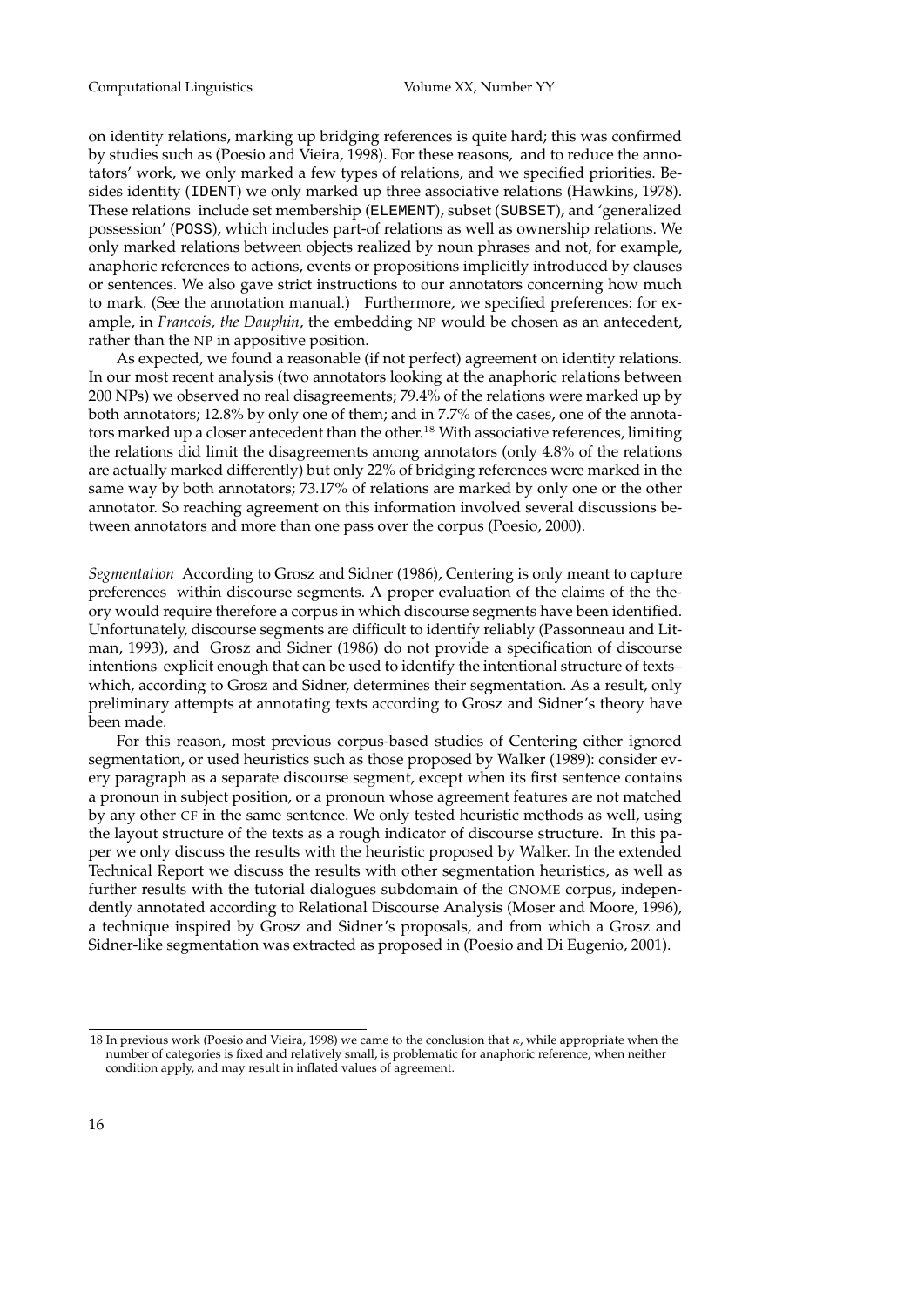# **3.4 Automatic computation of Centering information**

The annotated corpus is used by Perl scripts that automatically compute the Centering data structures (utterances, CFs and CB) according to the particular parameter instantiation chosen, and find violations of Constraint 1, Rule 1, and Rule 2 (according to several versions of Rule 1 and Rule 2), and evaluate the claims using the statistical tests. The behavior of the scripts is controlled by a number of parameters, including:

- **CBdef** : which definition of CB should be used. (All the results discussed in this paper were computed using the definition in Constraint 3.)
- **uttdef:** identify utterances with sentences, finite clauses, or verbed clauses.
- **previous utterance:** treat adjunct clauses Kameyama-style or Suri-style.
- **realization:** only allow direct realization, or indirect realization as well.
- **CF-filter:** treat all NPs as introducing CFs, or exclude certain classes. At the moment it is possible to omit first and second person NPs, and / or NPs in predicative position (e.g., *a policeman* in *John is a policeman*).
- **rank:** rank CFs according to grammatical function, linear order, a combination of the two as in (Gordon, Grosz, and Gillion, 1993), or information status as in (Strube and Hahn, 1999).
- **prodef:** consider as R1-pronouns only third person personal pronouns ( *it*, *they*), or also demonstrative pronouns (*that, these*), and / or the second person pronoun (*you*).
- **segmentation:** identify segments using Walker's heuristics, or with paragraphs, sections, or whole texts.

Among the many other script parameters whose effect will not be discussed here we will just mention those who determine whether implicit anaphors in bridging references should be treated as CFs; the relative ranking of entities in complex NPs; and how to handle 'preposed' adjunct clauses. (See extended report.) The algorithm used to compute the statistics concerning the violations of the claims is fairly straightforward, and we will therefore omit it here; the interested reader can find a discussion in the extended report. The one additional complication that we need to mention here are relative pronouns. As it could be argued that the decision to generate a relative pronoun is primarily controlled by grammatical considerations, we attempted to ignore them as much as possible, in the following sense. Our scripts do not count an utterance as a violation / verification of Rule 1 from (Grosz, Joshi, and Weinstein, 1995) if the only 'pronoun' realizing a non-CB is a relative pronoun, or the CB is only realized by a relative pronoun. What this means in practice is that the number of utterances examined to evaluate Rule 1 is generally less than the number of utterances with a CB, as we will see shortly.

# **4 MAIN RESULTS**

Given the number of parameters, it is difficult, if not impossible, to discuss the results with all instantiations. Instead, we begin by discussing the results with what we call the 'Vanilla instantiation,' based on the settings for the parameters most often used in discussions of the theory. We then examine the results obtained by varying the definitions of utterance, realization, and segmentation. After establishing the 'best' values for these parameters, we consider the effect of alternative ranking functions. Additional results are discussed in the extended report. Readers who want to try out instantiations not discussed here should try the companion web site.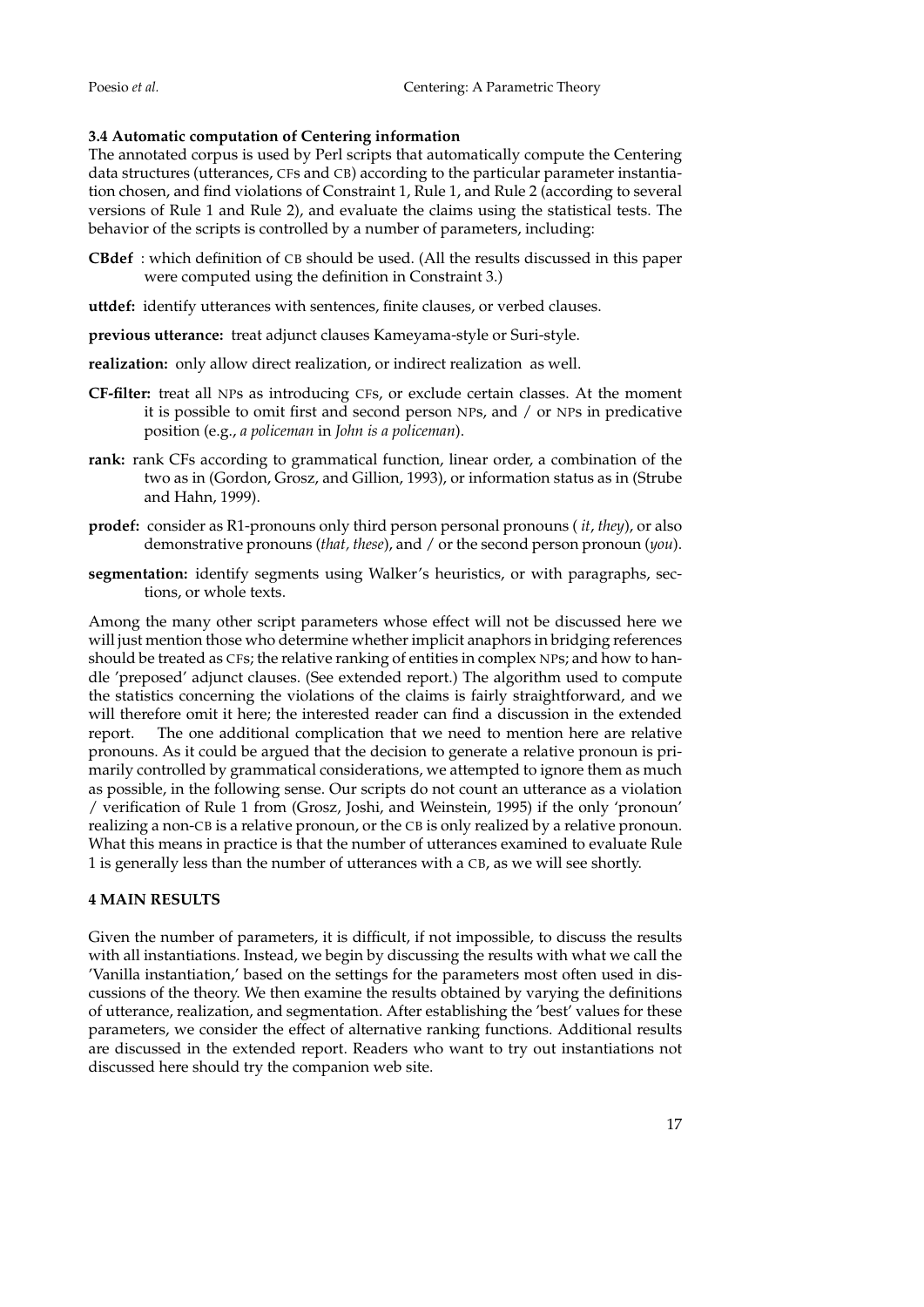# **4.1 The Vanilla Instantiation**

What we call 'Vanilla instantiation' is not an instantiation actually proposed in the literature, but an attempt to come as close as possible to a 'mainstream' instantiation of Centering by blending proposals from (Grosz, Joshi, and Weinstein, 1995) and (Brennan, Friedman, and Pollard, 1987), and incorporating additional suggestions from (Kameyama, 1998) and (Walker, Joshi, and Prince, 1998a). The Vanilla instantiation is based on the definition of CB from (Grosz, Joshi, and Weinstein, 1995), and uses grammatical function for ranking, as proposed there and in (Brennan, Friedman, and Pollard, 1987). Because Grosz *et al.* do not provide a definition of utterance, the Vanilla instantiation incorporates the hypothesis from Kameyama (1998) that utterances are finite clauses, and the characterization of 'previous utterance' proposed there.<sup>19</sup> Concerning realization, in the Vanilla instantiation only third person NPs introduce CFs, and a discourse entity only counts as 'realized' in an utterance if it is explicitly mentioned. For the purposes of Rule 1, we mainly studied a 'strict' definition of R1-pronoun allowing only personal (and possessive) pronouns and relative pronouns and traces (see the introduction to (Walker, Joshi, and Prince, 1998b), p. 4); but we also considered a 'broader' definition including the demonstrative pronouns *this*, *that*, *these* and *those*. Relative clauses are assumed to include a link to the embedding NP, possibly not explicitly realized. The segmentation heuristic proposed by Walker (1989) is adopted. With the parameters set in this way, the number of utterances and CFs in our corpus is as shown in Table 1.

|                                     | MUSEUM | PHARMA | TOTAI |
|-------------------------------------|--------|--------|-------|
| Number of utterances:               | 430    | -577   | 1007  |
| (Of which are segment boundaries) : |        | 134    | 225   |
| Number of CFs:                      | 1731   | 1308   | 3039  |

**Table 1**

Number of utterances and CFs with the Vanilla instantiation.

*Constraint 1* The statistics relevant to Constraint 1 (that utterances have exactly one / at most one CB) are shown in Table 2.

|                                                               | MUSEUM | <b>PHARMA</b> | TOTAL (PERC)  |
|---------------------------------------------------------------|--------|---------------|---------------|
| Number of times at least one $CF(Un)$ is realized in $Un+1$ : | 195    | 162           | $357(35.4\%)$ |
| Utterances that satisfy Constraint 1 (have exactly one CB) :  | 189    | 157           | $346(34.4\%)$ |
| Utterances with more than one CB:                             |        |               | $11(1\%)$     |
| Utterances without a CB but are segment boundary :            | -67    | -96           | $163(16.2\%)$ |
| Utterances without a CB:                                      | 168    | 319           | 487 (48.4%)   |

**Table 2**

Utterances and CBs with the Vanilla instantiation.

This table clearly indicates that the weak version of Constraint 1 is likely to be verified with the 'Vanilla' instantiation. Even without counting segment boundaries, Weak C1 is verified by 833 utterances  $(82.7%)$  and violated by only 11  $(1%)$ : the chance that Weak C1 will not hold with a different sample is  $p \leq 0.001$  by the sign test. (We will henceforth write +833, -11 to indicate verifiers and violators.) On the other hand, the

<sup>19</sup> We simplified Kameyama's hypothesis about relative clauses by considering only instantiations in which they were treated as utterances both 'locally' and 'globally', and ones in which they weren't.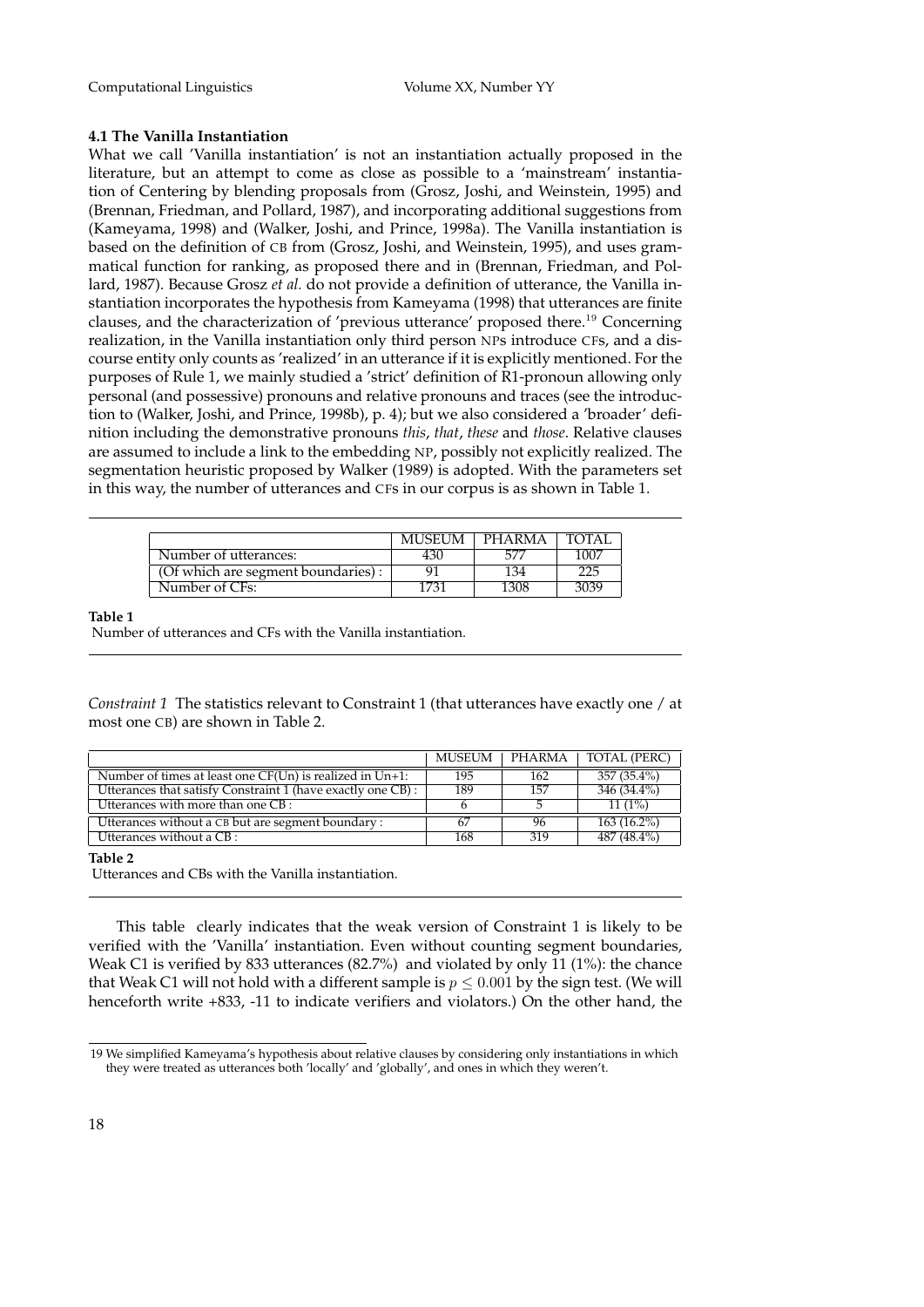strong version of C1 –that every utterance has exactly one CB–is not likely to hold with this instantiation: in our corpus, only 346 utterances out of 1007 (34.4%) have exactly one CB, whereas 498 utterances have zero or more than one CB (49.4%). With +346, - 498, the chance of error in rejecting the null hypothesis that Strong C1 doesn't hold is obviously much higher than 10%. The chance of error doesn't go below 10% even if we count the 163 utterances that do not contain references to CFs introduced in the previous utterance, but are segment boundaries and therefore are not governed by the Constraint. In other words, if Vanilla were the 'right' way of setting the parameters, we would have to conclude that in the genres contained in our corpus utterances are very likely to have a unique CB, but entity coherence does not play a major role in ensuring a text is coherent: only 35.4% of utterances in our corpus would be 'entity-coherent' i.e., would contain an explicit mention to an entity realized in the previous finite clause.

The following example illustrates why there are so many violations of Strong C1 with the Vanilla instantiation. If we identify utterances with finite clauses, the two sentences in (9) break up into five utterances, and only the last of these can be considered in any sense to directly refer to the set of egg vases introduced in u1.<sup>20</sup>

(9)  $(u1)$  These "egg vases" are of exceptional quality:  $(u2)$  basketwork bases support egg-shaped bodies (u3) and bundles of straw form the handles, (u4) while small eggs resting in straw nests serve as the finial for each lid. (u5) Each vase is decorated with inlaid decoration: . . .

Clearly, there are two ways of 'fixing' this problem. One is to claim that utterances are best identified with sentences, in which case we would have only two utterances in this example, one for each sentence. The other is to allow for indirect realization: (u2)-(u4) all contain implicit references to the egg vases, and therefore will all have a CB if indirect realization is allowed. Both possibilities are considered below.

The fact that 11 utterances (1%) have *more than one* CB - i.e., they violate Weak C1 as well - is also worth noticing. The reason for this is that in 'classic' Centering ranking is only required to be a partial order (see, e.g., the intro to (Walker, Joshi, and Prince, 1998b), p. 3),<sup>21</sup> so when two CFs with the same rank in  $u_i$  are both realized in  $u_{i+1}$ , both become the CB. This is illustrated in (10), where we show the XML markup so that the attributes of elements are visible:

```
(10) <unit finite='finite-yes' id='u227'>
          <ne id='ne546' gf='subj'>The drawing of
             <ne id='ne547' gf='np-compl'>the corner cupboard</ne></ne>
          <unit finite='no-finite' id='u228'>, or more probably
             <ne id='ne548' gf='no-gf'> an engraving of
                <ne id='ne549' gf='np-compl'> it </ne></ne>
          </unit>,
          must have caught
          <ne id='ne550' gf='obj'>
             <ne id='ne551' gf='gen'>Branicki's </ne> attention</ne>
       </unit>
       <unit id="u229" finite="finite-yes">
          <ne gf="subj" id="ne552">Dubois</ne> was commissioned through
             <ne gf="adjunct" id="ne553"> a Warsaw dealer </ne>
             <unit id="u230" finite="finite-no"> to construct
                <ne gf="obj" id="ne554"> the cabinet </ne>
               for<ne gf="adjunct" id="ne555">the Polish aristocrat</ne>
```
<sup>20</sup> In fact, the anaphoric relation here is not identity; rather, the set of egg vases serves as domain restriction for the quantifier in u5. We were not able to mark this distinction reliably.

<sup>21</sup> It's not clear to us why ranking is only required to be partial, yet the CB is clearly claimed to be unique.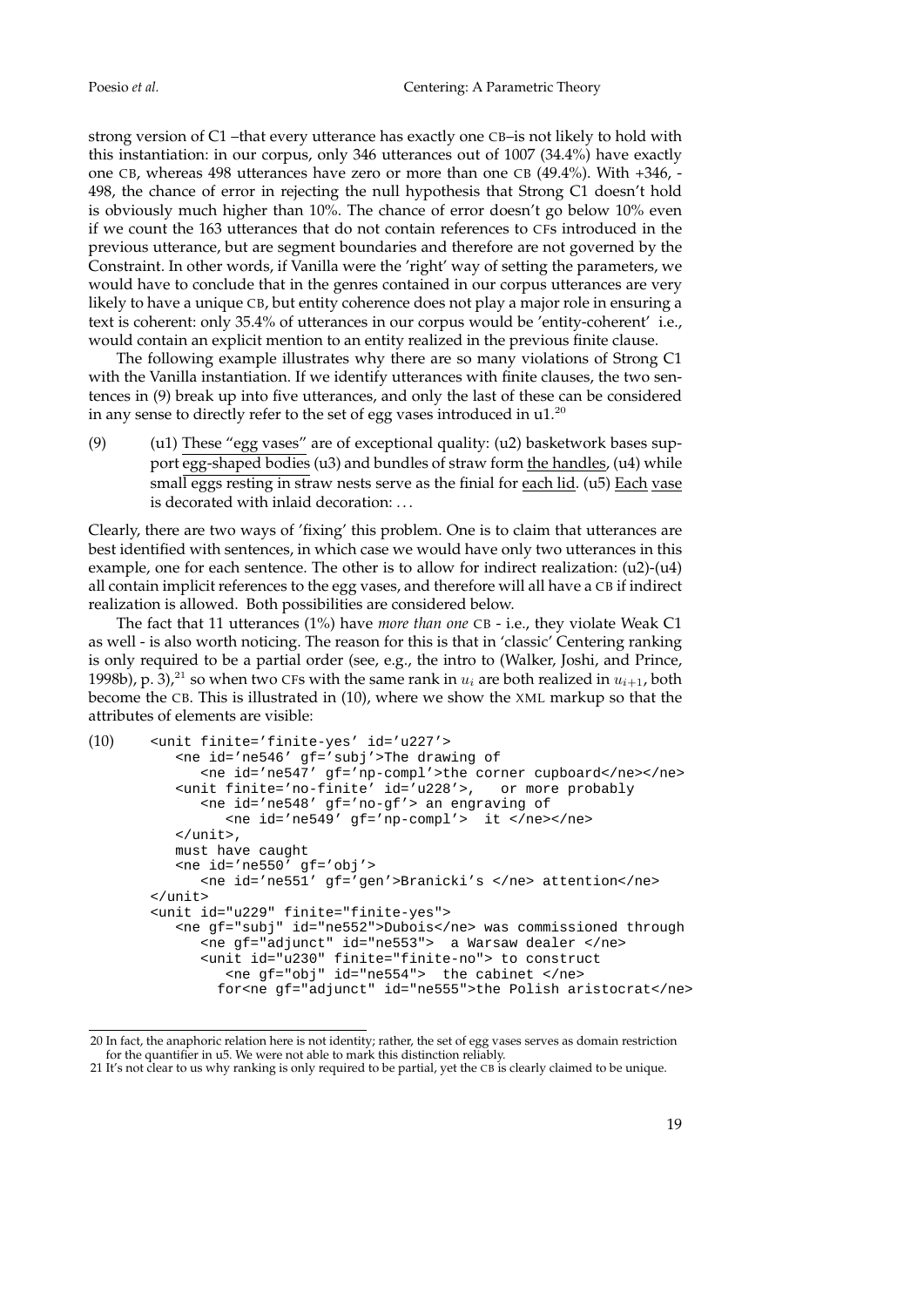```
\epsilon/unit>
\langleunit>
<ante current='ne554' rel='ident'><anchor antecedent='ne549'>
</anchor></ante>
<ante current='ne555' rel='ident'><anchor antecedent='ne551'>
</anchor></ante>
```
In this example, two discourse entities introduced in utterance u227 are realized in utterance u229<sup>22</sup> *the corner cupboard* (realized in u227 by ne547 and ne549, and in u229 by ne554) and *Branicki* (realized in u227 by ne551, and in u229 by ne555). As their grammatical functions are equivalent under the ranking proposed by Grosz *et al.*, (np-compl, for NP-complement, and gen, for 'genitive' - see the annotation manual), these two CFs have the same rank in u227, so they are both CBs of u229. The same problem occurs with coordinated NPs, both of which have the same grammatical function. This problem with the Vanilla instantiation can also be fixed by requiring the ranking function to be a total order, which is easily done by adding a disambiguation factor such as linear order, as done by Strube and Hahn. On the other hand, the requirement that ranking be total has not been previously discussed in the Centering literature; and one might argue conversely that examples such as the one above are arguments againts Centering's claim that utterances have only one CB. We return to this issue in the Discussion.

*Rule 2* The statistics relevant for Brennan *et al.*'s version of Rule 2 are shown in Table 3.

|                | MUSEUM | <b>PHARMA</b> | <b>TOTAL</b>  |
|----------------|--------|---------------|---------------|
| Establishment: | 96     | 95            | 189 (18.8%)   |
| Continuation:  | 37     | 33            | $70(6.9\%)$   |
| Retain:        | 22     | 16            | $38(3.8\%)$   |
| Smooth Shift:  | 22     | 15            | $37(3.7\%)$   |
| Rough Shift:   | 18     | 5             | $23(2.3\%)$   |
| Zero:          | 87     | 81            | 168(16.7%)    |
| Null:          | 148    | 334           | $482(47.9\%)$ |
| Total:         | 430    | 577           |               |

**Table 3** Transition statistics for the Brennan *et al.* version of Rule 2.

The most obvious consideration suggested by this table is that the three most frequent transitions in our corpus are ones that either have not been previously discussed in the Centering literature, or only in a limited way. By far the most frequent transition (47.9% of the total) is NULL: follow up an utterance without a CB with a second one also without a CB. (Examples include u3, u4, and u5 in (9).) We only found this transition discussed in (Passonneau, 1998). The second most common transition (19%) is Kameyama's Center Establishment, EST (the transition between an utterance without CB and one with a CB), followed by its reverse, the ZERO transition between an utterance with a CB and one without, never mentioned in the literature. (An example of ZERO is u2 in (9).) If we ignore NULL, EST and ZEROs, the preferences are roughly as predicted by Brennan *et al.*: the Page test for ordered alternatives ((Siegel and Castellan, 1988), p. 184-188) indicates a chance less than .001 that the four transitions are equally likely. But only the differences between CON and RET / SSH, and between SSH and

<sup>22</sup> Neither u228 nor u230 are treated as utterances as they are not finite.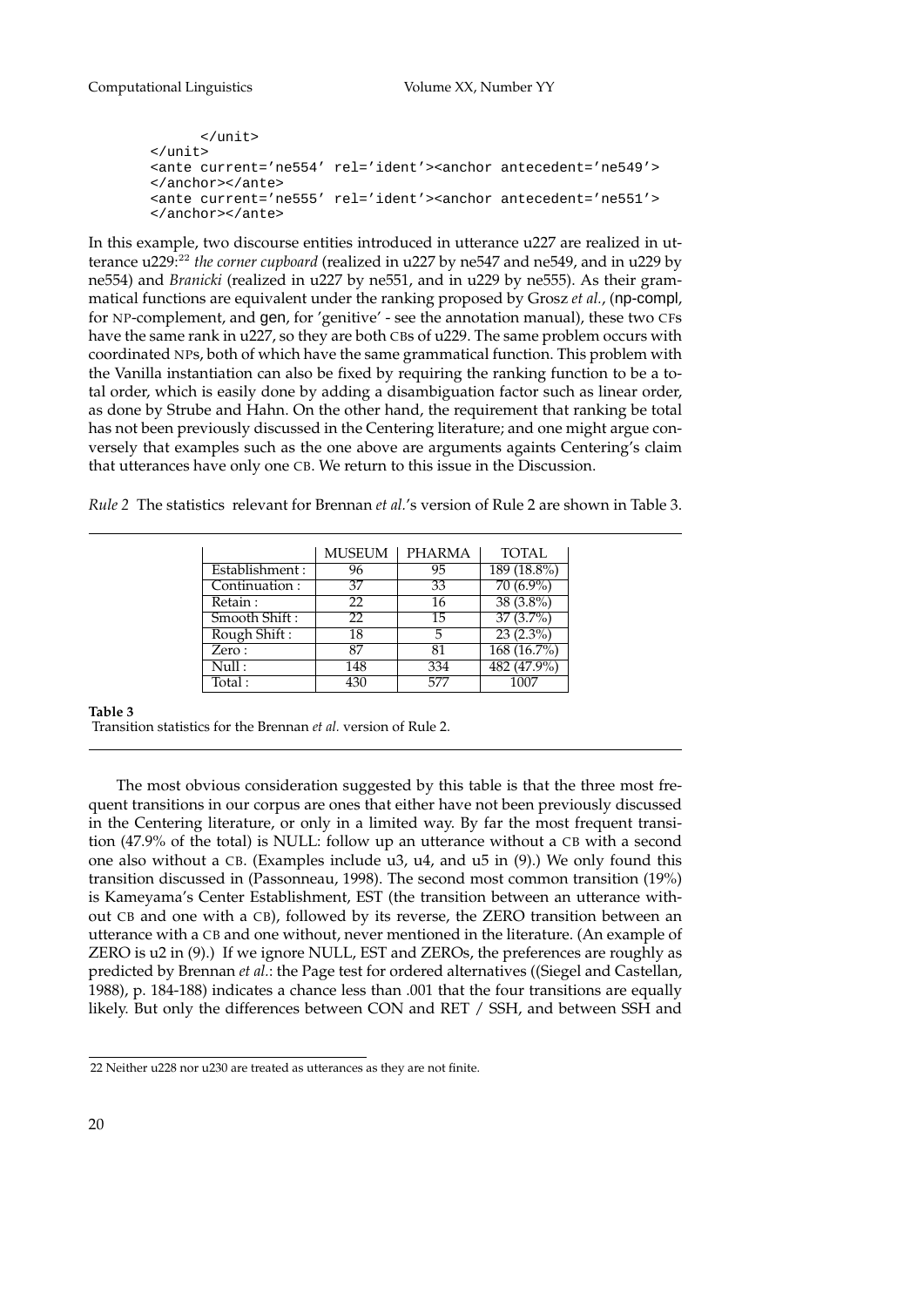|  | RSH, are significant; and there are more shifts (SSH+RSH) than retains. <sup>23</sup> |  |  |
|--|---------------------------------------------------------------------------------------|--|--|
|  |                                                                                       |  |  |

|                                |     | MUSEUM   PHARMA | <b>TOTAL</b> |
|--------------------------------|-----|-----------------|--------------|
| Continuations Sequences :      | 10  |                 | 16           |
| Continuation / Retain:         |     |                 | 12           |
| Establishment / Continuation : |     | 18              | 35           |
| Retain Sequences:              | 5   |                 | 8            |
| Retain / Continuation:         |     |                 | 14           |
| Retain / Smooth Shift:         |     |                 | 5            |
| Retain / Rough Shift:          |     |                 | 5            |
| <b>Smooth Shift Sequences:</b> | 2   |                 | 3            |
| Rough Shift Sequences :        |     |                 | 3            |
| Null Sequences :               | 95  | 228             | 323          |
| Other:                         | 290 | 312             | 602          |

### **Table 4**

Rule 2 statistics considering sequences of transitions.

Grosz *et al.*'s formulation of Rule 2 in terms of sequences also roughly holds, except that there are too few sequences for the results to be significant, as shown in Table 4. As we'll see again in the Discussion, in our corpus there seems to be a preference for avoiding repetition; this tendency is confirmed by these figures, that indicate a dispreference for maintaining the same CB for too long, or for maintaining it in the most salient position, at least at the level of finite clauses: EST / CON sequences are twice as common as sequences of continuations. As for the claim that retaining transitions prepare for shifts, the figures do not lend much support to the idea: retains are more frequently followed by continuations than by shifts, and almost as frequently by other retains.

Of the other formulations of Rule 2, the version based on a preference for cheap transition pairs over expensive ones proposed by Strube and Hahn is not verified with the ranking function used in the Vanilla instantiation–which is not, we should emphasize, the one assumed by Strube and Hahn themselves.<sup>24</sup> Ignoring the 225 segment boundary utterances, we find 396 pairs of expensive transitions, and 35 pairs of cheap transitions.

|                               | <b>MUSEUM</b> | <b>PHARMA</b> | TOTAL. |
|-------------------------------|---------------|---------------|--------|
| Cheap transitions :           |               | 63            | 139    |
| <b>Expensive transitions:</b> | 263           | 380           | 643    |
| Cheap transition pairs :      |               |               | 35     |
| Expensive transition pairs :  | 162           | 234           |        |

### **Table 5**

Cheap and expensive transitions with the Vanilla instantiation.

These figures mean that in only 139 cases out of 357 (the total number of entitycoherent utterances with this instantiation, see Table 2), CB( $u_i$ ) is predicted by CP( $u_{i-1}$ ). We do find that 219 utterances, the majority (61.3%) of entity-coherent ones, are 'salient' in the sense of (Kibble, 2001)–i.e., their CB is the same as their CP.

*Salience and Pronominalization* The statistics for pronominalization are shown in Table 6. As said above, our corpus contains 217 uses of third person pronouns, 23 demon-

<sup>23</sup> Similar results were obtained by (Passonneau, 1998).

<sup>24</sup> Similar results were found for dialogues by Byron and Stent (1998).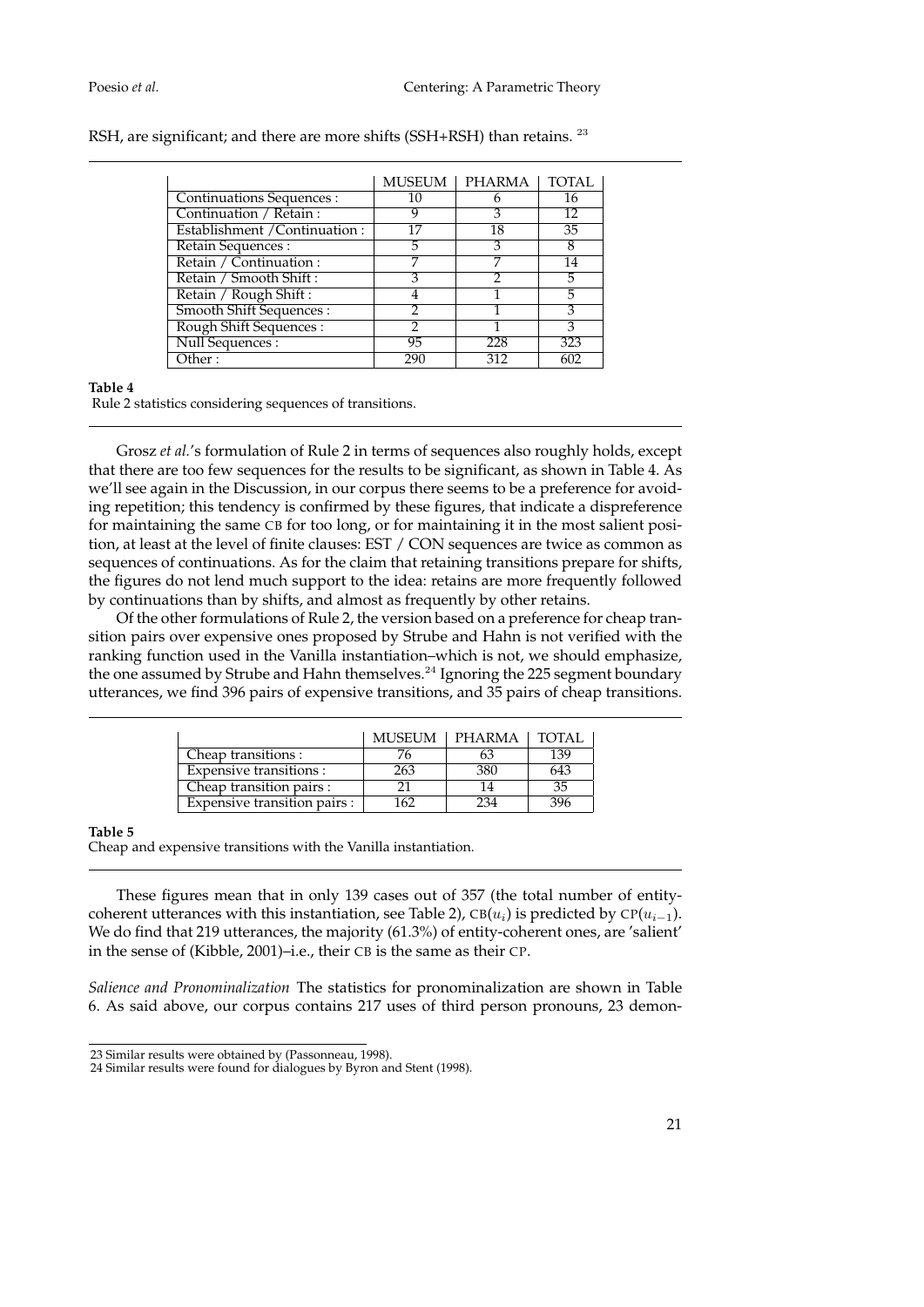stratives, and 78 complementizers. $25$  In this instantiation we only take R1-pronouns to include personal pronouns and complementizers, for a total of 295 R1-pronouns. If we identify utterances with finite clauses, 61 personal pronouns (28.1%) have their antecedent in the same utterance, and 28 (13%) are 'long-distance pronouns' (Hitzeman and Poesio, 1998) whose antecedent is neither in the same nor the previous utterance.

|                              | MI ISEI IM | PHARMA |  |
|------------------------------|------------|--------|--|
| Total number of R1-pronouns: |            |        |  |
| Number of personal pronouns: | 44         |        |  |
| Number of complementizers:   |            |        |  |

**Table 6**

R1-pronouns in the corpus with the Vanilla instantiation

Table 7 shows that the relation between pronominalization and CB with the Vanilla instantiation is not straightforward: only 55% of the 374 mentions of CBs $^{26}$  are pronominalized. And if relative clause complementizers were not included among the R1-pronouns (on the grounds that the decision to use a complementizer is primarily dictated by grammatical, rather than discourse, considerations), more CBs would be realized as non-R1 pronouns (171, 44.9%) than as R1-pronouns (137, 35.9%). On the other hand, 73% of R1-pronouns do refer to the CB.<sup>27</sup>

|                                                      | MUSEUM | PHARMA | TOTAL (PERC)  |
|------------------------------------------------------|--------|--------|---------------|
| Total number of realizations of CBs:                 | 211    | 163    | 374           |
| Total number of CBs realized as R1-pronouns:         | 138    | 68     | 206(55%)      |
| CBs realized as personal pronouns:                   | 85     | 48     | $133(35.6\%)$ |
| CBs realized as complementizers:                     | 53     | 20     | $73(19.5\%)$  |
| CBs NOT realized as R1-pronouns:                     | 73     | 95     | 168 (44.9%)   |
| Total number of R1-pronouns that do not realize CBs: | 58     | 23     | 81(27.5%)     |
| Personal pronouns that do not realize CBs:           | 55     | 21     | 76(35%)       |
| Complementizers that do not realize CBs:             | З      |        | $5(6.4\%)$    |
| $-11 -$                                              |        |        |               |

#### **Table 7**

CBs and pronominalization with the Vanilla instantiation

|                                   |     | MUSEUM   PHARMA | TOTAL.     |
|-----------------------------------|-----|-----------------|------------|
| GJW 95 - utterances that satisfy: | 130 | 135             | 265(96.7%) |
| GJW 95 - utterances that violate: |     |                 | $9(3.3\%)$ |
| GJW 83 - utterances that satisfy: | 117 | 105             | 222(81%)   |
| GJW 83 - utterances that violate: | 20  | 32              | 52 (19%)   |
| Gordon - utterances that satisfy: | 77  | 45              | 122(44.5%) |
| Gordon - utterances that violate: | 60  | 92              | 152(55.5%) |

#### **Table 8**

Evaluation of the different versions of Rule 1 with the Vanilla instantiation.

Table 8 analyzes pronominalization in terms of the three versions of Rule 1 we are

<sup>25</sup> We will use the term complementizer to indicate relative pronouns and relative traces.

<sup>26</sup> Even though only 357 utterances have a CB with this instantiation, a CB may be realized more than once in an utterance.

<sup>27</sup> Earlier versions of these findings led to the development of the pronominalization algorithm in (Henschel, Cheng, and Poesio, 2000).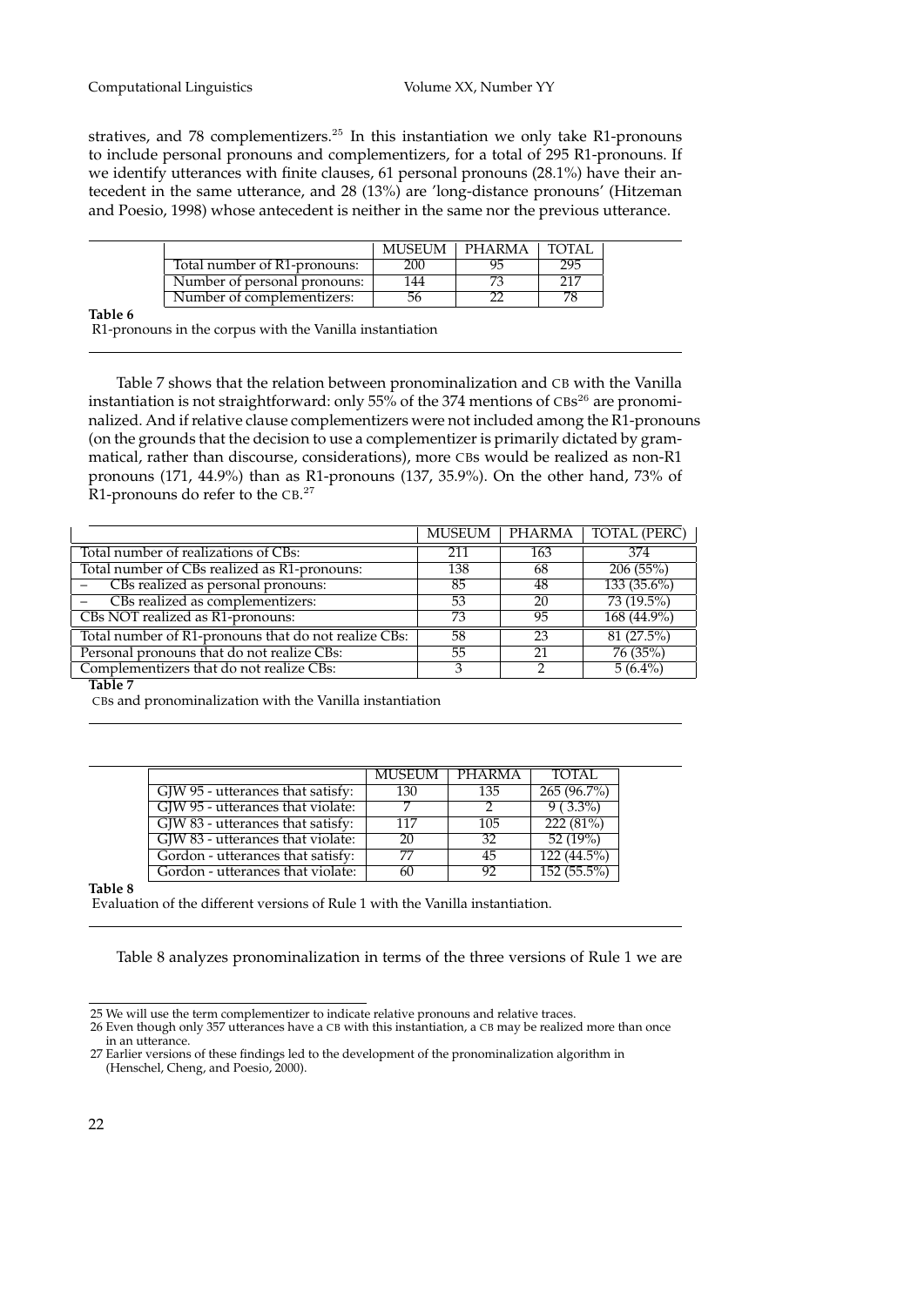considering.<sup>28</sup> Given the figures in Table 7, it should already be clear that the stronger version of Rule 1 we considered, always pronominalize the CB–generalizing the proposal by Gordon, Grosz, and Gillion (1993) to the less restrictive definition of CB given by Constraint 3–is not verified: in fact, 55% of utterances violate it. The two other versions of Rule 1 we are considering, however– Rule 1 (GJW 83), pronominalize the CB if it's the same as the CB of the previous utterance, and especially Rule 1 (GJW 95), pronominalize the CB if anything else is–are verified by most utterances.

There are two classes of violations of Rule 1 (GJW 95): possessive pronouns and pronouns referring to 'global topics'. In (11), CB(u3), *PRODUCT-X* is realized as a proper noun, whereas a possessive pronoun is used to refer intrasententially to *the baby*. 29

- (11) (u1) Infants and children must not be treated continuously with PRODUCT-X for long periods
	- (u2) because it may reduce the activity of the adrenal glands, and so lower resistance to disease.
	- (u3) Similar effects on a baby may occur after extensive use of PRODUCT-X by its mother during the last weeks of pregnancy
	- (u4) or when she is breastfeeding the baby.

In the pharmaceutical leaflets, several violations of Rule 1 are found towards the end of texts, when pronouns are sometimes used to realize the product described by the leaflet. E.g., *it* in the following example refers to the cream discussed by the leaflet, not mentioned in the previous two utterances.

 $(12)$  (u1) A child of 4 years needs about a third of the adult amount.  $(u2)$  A course of treatment for a child should not normally last more than five days (u3) unless your doctor has told you to use it for longer.

What we seem to observe here is a conflict between the 'global' preference to realize the 'main character' of a discourse as a pronoun, and the 'local' preference to pronominalize the locally most salient entity, as identified by the  $CB.^{30}$  By the end of a leaflet the product has been mentioned a number of times, so that it is salient enough to justify pronominalization even when it is not in CF list.

We saw in Table 7 that although there are only 9 violations of Rule 1 from (Grosz, Joshi, and Weinstein, 1995), 81 R1-pronouns do not realize CBs. The majority of the 72 cases of pronouns that do not refer to the CB, but do not violate Rule 1 fall in two classes: (i) R1-pronouns used in utterances without a CB (the majority), and (ii) R1-pronouns used in utterances in which the CB is pronominalized, as well–as in the following example, in which both 'the microscope' and 'the amateur scientist' are realized (by a personal pronoun and a relative trace) in the relative clause (u2):

(13) (u1) This microscope belonged to an amateur scientist, (u2) who would have used it to explore the mysteries of the natural world.

82.6% of demonstrative pronouns do not realize the CB, which is what one would expect on the basis of e.g., (Gundel, Hedberg, and Zacharski, 1993; Passonneau, 1993). This suggests that treating demonstrative pronouns as R1-pronouns would not lead to im-

<sup>28</sup> As discussed in Section §3, what is counted here are utterances that verify or violate Rule 1. Not all utterances are considered: of the 346 utterances that have exactly one CB, 72 are ignored by the script in that the only realization of an R1-pronoun is done via a relative pronoun or trace, so only 274 (27.21% of the total number of utterances) are considered relevant for Rule 1.

<sup>29</sup> The problem of intrasentential pronouns in Centering is discussed, e.g., in (Walker, 1989; Tetreault, 2001; Poesio and Stevenson, To appear).

<sup>30</sup> See also (Giouli, 1996; Byron and Stent, 1998).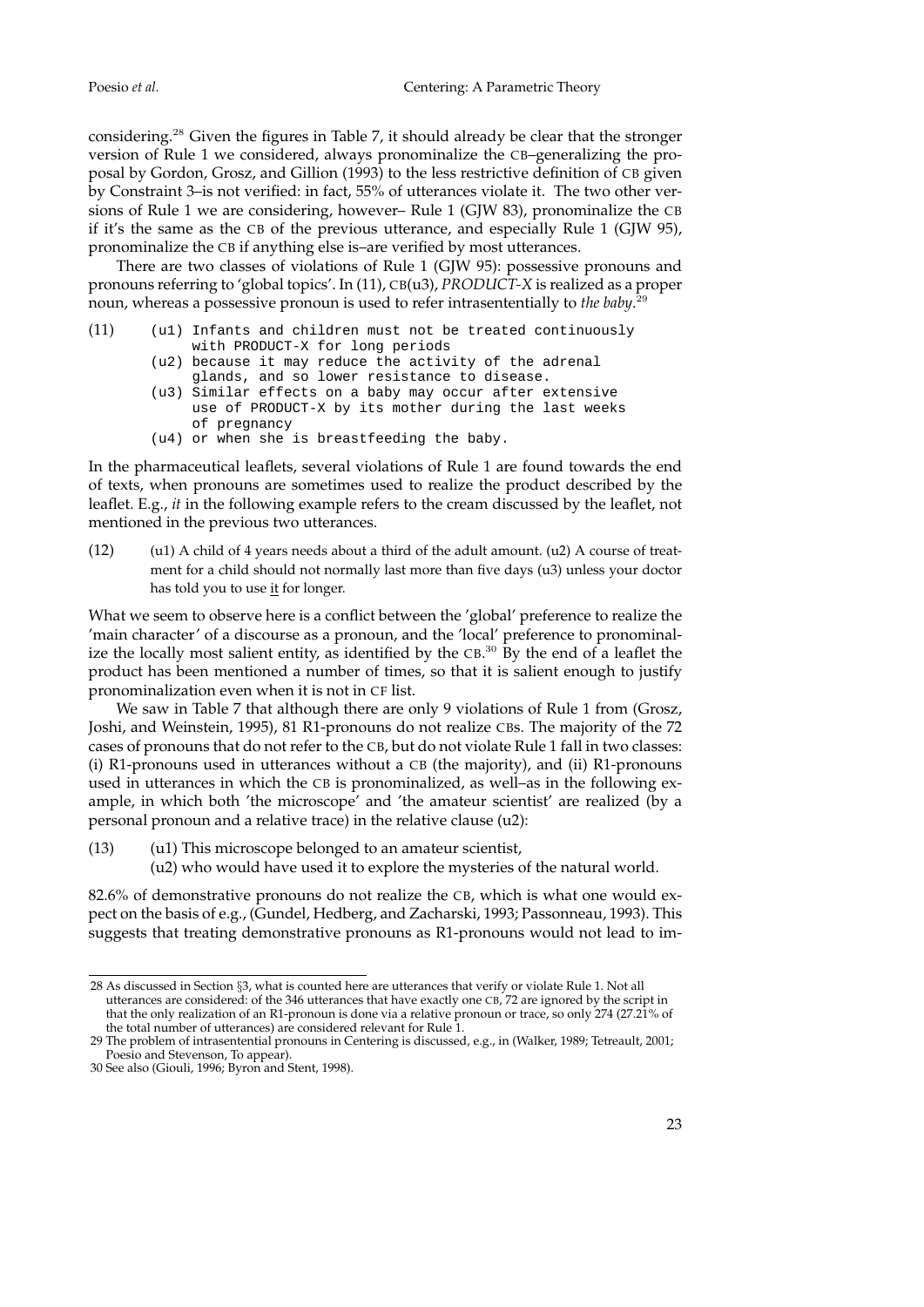provements wrt Rule 1. On the other hand, because there is only 23 of them, this change is unlikely to drastically affect the results. And indeed, with a broader definition of R1 pronoun that includes demonstrative pronouns, we find a few more violations of Rule 1 (GJW 95) (11 instead of 9), and a few less violations of Rule 1 (Gordon *et al.*) (148 instead of 152) and of Rule 1 (GJW 83) (50 instead of 52), but none of these differences are significant. The results reported in the rest of the paper are all obtained with the 'narrow' definition of R1-pronoun that does not include demonstratives.<sup>31</sup>

*Differences between the domains:* The texts in the museum domain seem to be more in agreement with the predictions of the theory than the texts in the pharmaceutical domain. This is especially the case for Rule 1. There are fewer personal pronouns in the pharmaceutical domain (73 of 1308 CFs, or 5%, as opposed to 144 of 1731, 8%, for the museum domain), and whereas in the museum domain 40% (85/211) of CB realizations are done via personal pronouns (65.4% if we consider all R1-pronouns), in the pharmaceutical domain only 29.4% (48/163) are (41.7% for R1-pronouns). The percentage of utterances satisfying the strong version of Constraint 1 is much higher in the museum domain (44%, 189/430) than in the pharmaceutical one (27.2%, 157/577), and the percentage of utterances with no CB and that are not segment boundaries is much higher in this second domain (55.3%, 319/577) than in the first (39%, 168/430). Finally, almost 72% of utterances in the pharmaceutical domain are NULL or ZERO transitions (415/577), whereas just 54.6% are in the museum domain (235/430); the percentage of EST and CON is also higher in the museum domain (133 / 430, 31%, versus 126 / 577, 21.8%). These differences are in part due to the large number of second person pronouns *you* in the pharmaceutical domain, so that the statistics for Constraint 1 improve if we treat the entities referred to by these pronouns as CFs, as we will see below. A second reason is that the layout plays a much more important role in the pharmaceutical domain, providing a different way of achieving coherence. (See Discussion.)

# **4.2 Varying the utterance parameters**

We now begin to explore alternative parameter settings. As always, space constraints prevent a full discussion of all the instantiations. In this paper, we discuss the results with most of the variants quite briefly, and only analyze in some length the instantiation that identifies utterances with sentences; the results are summarized with graphs. The extended report contains a more extensive discussion of some of the variants; the interested readers are also encouraged to try further instantiations in the companion web site. In this subsection we consider how the definition of utterance (parameter **uttdef**) and the value of the parameter **previous utterance** affect the claims.

*Treating coordinated* VP*s as utterances* Many researchers working on spoken dialogues or NLG assume that each element of a coordinated VP counts as a separate utterance: i.e., that in *We should send the engine to Avon and hook it to the tanker car*, the coordinate VP '*hook it to the tanker car*' is actually a separate utterance. Treating coordinated VPs as separate utterances of course results in more utterances (1041 vs. 1007) which of course would lead to worse results unless these utterances were treated as containing an implicit trace. If we do so, we obtain slightly (but significantly) better results for Strong C1 (48% violations instead of 49%), and non-significant differences for Rule 1 and Rule 2 (with slightly higher numbers of continuations, and slightly lower of retains).

<sup>31</sup> The relation between demonstrative NPs in general and the CB in our corpus is analyzed in detail in (Poesio and Nygren-Modjeska, 2003).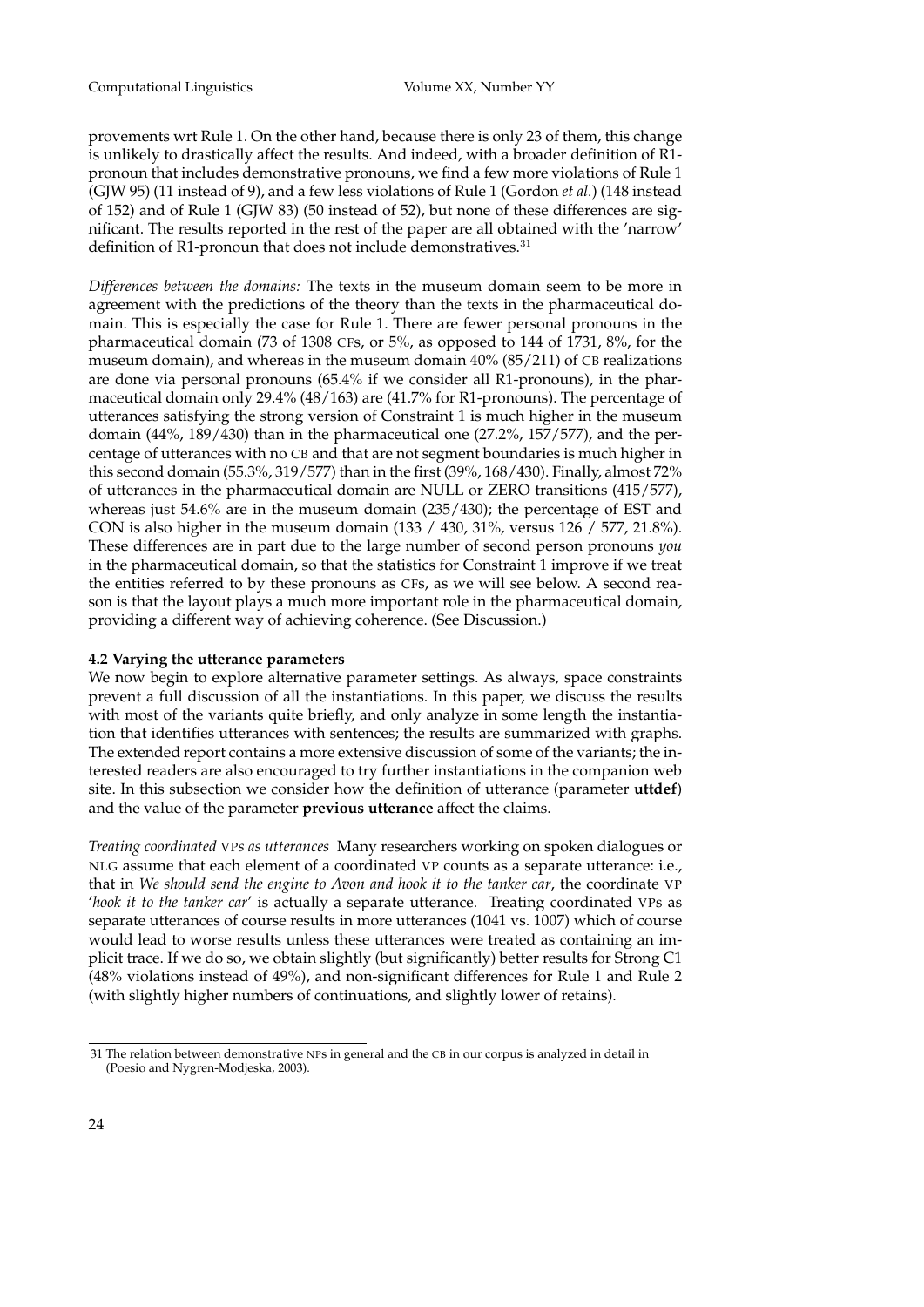*Using all verbed clauses instead of just the finite ones* A second extension of the definition of utterance is to treat as utterances *all* clauses with a verb, including, e.g., the infinitival *to*-clause in *John wants to visit Bill*. The results with this instantiation, as well, crucially depend on our grammatical assumptions. With this setting we get of course many more utterances (1267 instead of 1007), most of which, like the example infinitival clause just given, do not contain explicit mentions of the argument in subject position; so again, if we didn't assume that traces are present in such clauses, we would find significantly more violations of Strong C1 (685 instead of 498). Using a crude mechanism for tracking traces (adding a trace referring to the subject of the matrix clause to all non-finite complement clauses) we still find a larger number of violations (598) than with the Vanilla instantiation, but because the number of utterances is much greater, these violations represent a significantly lower percentage of the total (47% instead of 49%). We found no significant differences in the number of violations of Rule 1. As for Rule 2, this change results in significantly fewer NULL transitions (45% instead of 47.9%), and significantly more EST (22.1% instead of 18.8%) and SSH (5.6% instead of 3.7%).

*Restricting finite clauses* In general, the best results for C1 are obtained by considering larger chunks of text as a single utterance, thus reducing the number of utterances. In particular, fewer violations are obtained by not considering as utterances finite clauses that occur as parentheticals, as subjects (as in *That John could do this to Mary was a big surprise to me*), and as matrix clauses with an empty subject (as in *It is likely that John will arrive tomorrow*). This merging only reduces the overall number of utterances from 1007 to 972, but the result is a simultaneous reduction in the violations of Strong C1 from 498 to 469, 48.2% (which is significant by the binomial proportions test, though still not enough for Strong C1 to be verified) and increase in the number of utterances that satisfy Rule 1 (GJW 95) to 281. The violations to Rule1 are also reduced to 8, 2.8% (not significant). (There are virtually no changes with Rule 2.) Because of these small improvements, in the rest of the paper we always exclude these clauses when discussing the results with finite clauses as utterances; we refer to this instantiation as 'Vanilla-'.

*Relative Clauses* Relative clauses turned out to be one of the most complex problems we had to face. The reader may recall that Kameyama tentatively proposes (without empirical support) that relative clauses have a 'mixed' status: they are be locally treated as updating the local focus, but at the global level they should be merged with the embedding utterance. This proposal however seems to assume that the local focus may be updated with the content of certain utterances some time after they have been first processed, which is a rather radical change to the basic assumptions of the framework. Instead, we simply compared an instantiation in which relative clauses are treated as utterances with one in which they are not. In addition, we considered treating relative clauses as adjuncts (i.e., as not embedded) and treating them as complements (embedded).<sup>32</sup> The figures reported so far were obtained by treating relative clauses as utterances, and as akin to adjuncts.<sup>33</sup> Not treating relative clauses as separate utterances results in a 6.5% reduction in the number of utterances with respect to Vanilla- (908 instead of 972), and in fewer violations of Strong C1, 452 (439 utterances without a CB, 13 with two CBs) instead of 469 (457 and 12); however, the percentage of violations is higher, 49.7% vs.

<sup>32</sup> The difference matters when the relative clause occurs at the end of an embedding clause, as in *John wanted a photograph of the man that Bill had seen entering the building at night. HE ...* .

<sup>33</sup> We also remind the reader that our script treats all relative clauses as containing a link referring to the entity modified by the relative, even when the clause does not contain an explicit relative pronoun or complementizer, so that they never violate C1.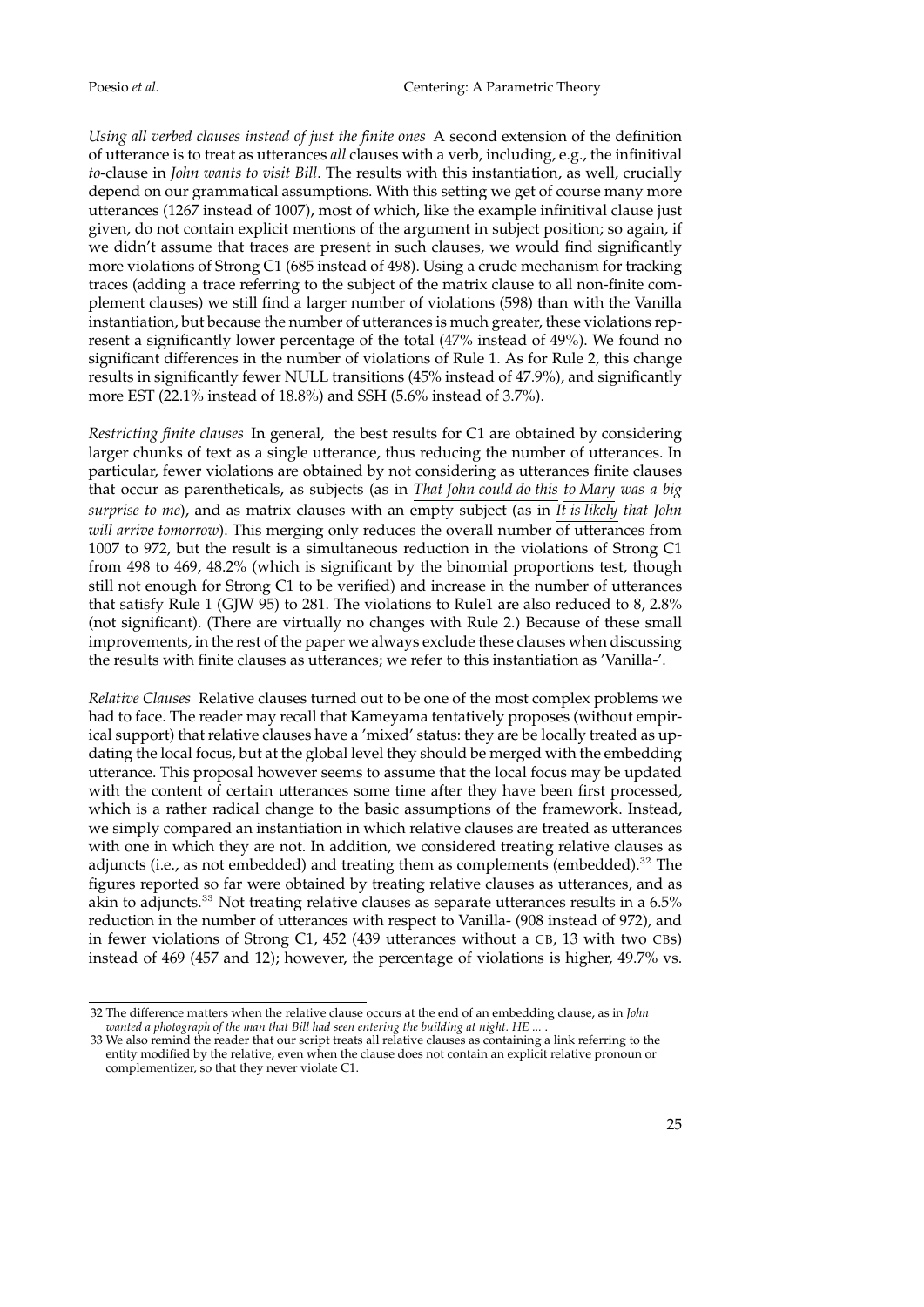48.2%. The number of violations of Rule 1 also stays the same, 8 (2.7%). From the point of view of Rule 2, a lot of relative clauses seem to function as EST, since their number goes down by almost 15%, to 17.3% (from 190 to 157); we also see a 30% reduction in SSH and an increase in NULL, to 50.6% of the total. Everything else stays the same.

In purely numerical terms, then, not treating relative clauses as separate utterances would not improve the results. Furthermore, and most important, we feel that not treating finite relative clauses as separate utterances would make it very difficult to maintain the principle that utterances are identified with finite clauses. For these reasons, in the rest of the paper we will continue to count relative clauses as finite clauses.

*Suri and McCoy's definition of previous utterance* As discussed in Section §2, Suri and Mc-Coy (1994) suggested that *after*- and *before*-clauses behave more like embedding elements (i.e., like complements) than like coordinating ones, and Cooreman and Sanford (1996) found evidence supporting this treatment for *when* clauses, as well. The **previous utterance** parameter of our script can be used to compare this proposal with Kameyama's. When this parameter is set 'Kameyama-style', adjunct clauses are treated as not embedded, so that, in (14), the previous utterance for (u3) is (u2). (This was the setting used so far.) When the parameter is set to *(generalized) Suri-McCoy*, adjunct clauses are treated as embedded, so that the previous utterance for (u3) is (u1).

(14) (u1) John woke up (u2) when Bill rang the door. (u3) He had forgotten the appointment.

Using Suri's definition of previous utterance results in a small but significant reduction in the number of violations of Strong C1, in small improvements concerning R1 (GJW 95), and in small, but not significant improvements for Rule 2. As far as Strong C1 is concerned, 20 utterances that violate Strong C1 with Kameyama's definition satisfy it under Suri's, but 9 utterances become violations (by the sign test, +20, -9,  $p \leq .03$ ). The reduction is not however sufficient for Strong C1 to be verified (+355, -458). With Rule 1, we find that the number of utterances that verify the GJW 95 version increases (+287), but the number and percentage of violations stays the same (8, about 2%).

We should note, however, that the differences Kameyama's and Suri's definition of previous utterance have mostly to do with a type of clause that was only discussed briefly by Kameyama and not at all by Suri and McCoy, relative clauses, as in:

- (15) (u1) This brooch is made of titanium,
	- (u2) which is one of the refractory metals.
	- (u3) It was made by Anne-Marie Shillitoe, an Edinburgh jeweller, in 1991.

If the 'generalized Kameyama' definition of previous utterance is adopted, the previous utterance for (u3) is the relative clause,  $(u2)$ ; this causes a violation of Strong C1. In the 'generalized Suri' instantiation, by contrast, the relative clause is treated as embedded; this seems to be the better approach. If relative clauses were not treated as separate utterances, or were treated them as embedded in both instantiations, we would find an equal number of violations, although about 20 violations would be different in each instantiation. One example where the difference does have to do with the way adjuncts are handled is (7), reproduced again below. PRODUCT-Z is not mentioned in the adjunct *if*-clause, and therefore Strong C1 is violated if (u2) is taken as previous utterance for (u3). In this case, Suri and McCoy's proposal works better than Kameyama's.

- (7) (u1) You should not use PRODUCT-Z
	- (u2) if you are pregnant of breast-feeding.
	- (u3) Whilst you are receiving PRODUCT-Z ....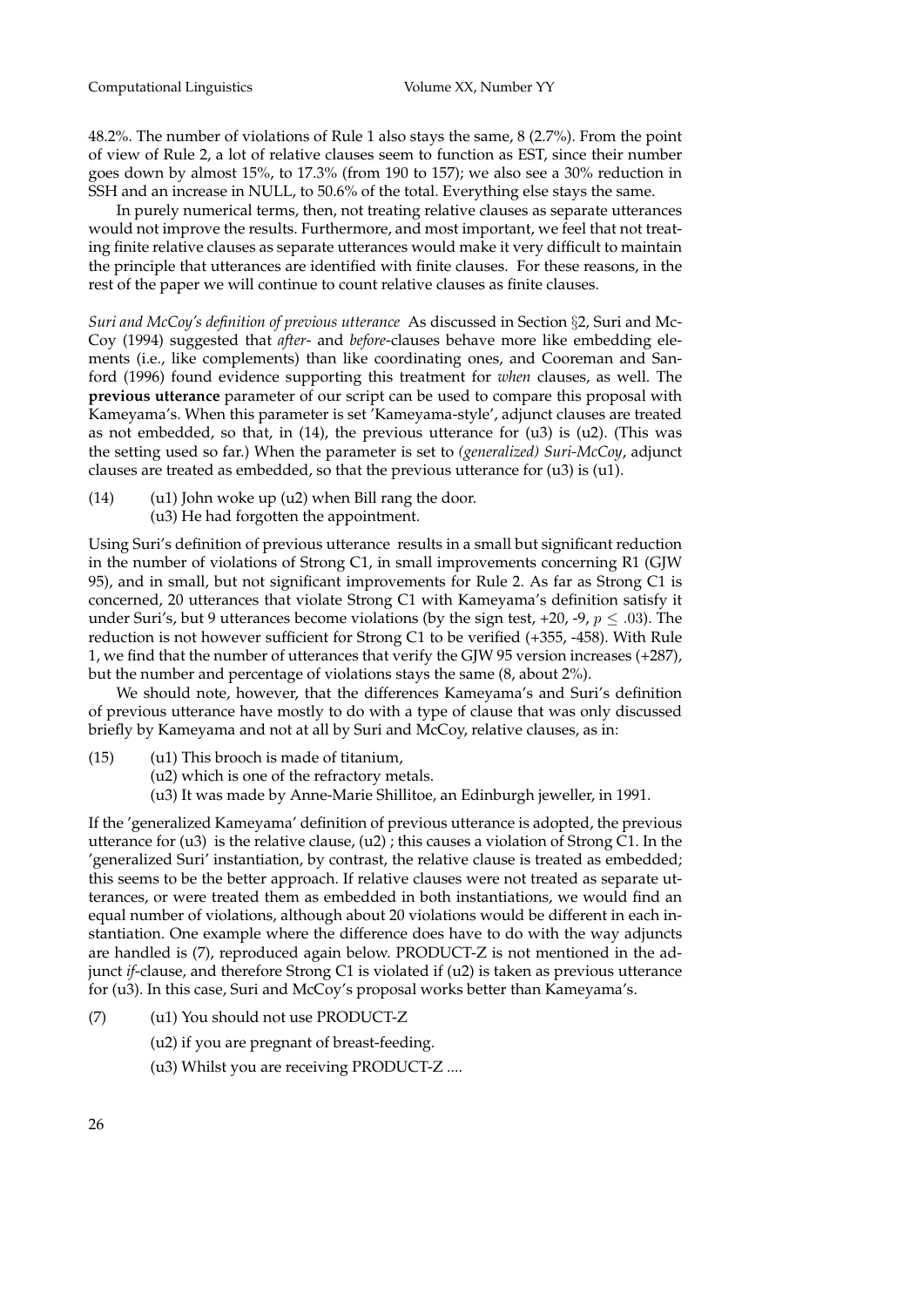Conversely, in the following example the adjunct clause, *as you may damage the patch inside*, introduces the entity *the patch* which is then referred to in (u3), so treating the adjunct (u2) as embedded leads to a violation of C1. In this case, Kameyama's definition of previous utterance gives the right result.

- (16) (u1) Do not use scissors
	- (u2) as you may damage the patch inside.
	- (u3) Take out the patch.

Given that these improvements are significant, if small, in the rest of the paper we will use Suri and McCoy's definition when **uttdef** is set to finite clause. However, our discussion, and especially the contrast between (7) and (16), gives further support to the idea that utterances may be best identified with sentences. We consider this setting next.

*Sentences* The setting of **uttdef** with the most dramatic impact on Strong C1 is to identify utterances with sentences. The reasons for this were already illustrated with (9): if utterances are identified with sentences there are only two utterances in that example, both containing references to the egg vases. The reduction in violations is such that with this instantiation more utterances verify Strong C1 than violate it, although not so many as to ensure verification at the  $5\%$  level.<sup>34</sup> The statistics relevant to Constraint 1 with this definition of utterance are shown in Table 9. Although Strong C1 is still not verified if we consider all 669 segments of text that contain NPs, the number of utterances that satisfy Strong C1 (264) is slightly larger than the number of those that don't (260).

|                                                               | <b>MUSEUM</b> | PHARMA | TOTAL (PERC)  |
|---------------------------------------------------------------|---------------|--------|---------------|
| Number of times at least one $CF(Un)$ is realized in $Un+1$ : | 131           | 147    | 278(41.6%)    |
| Utterances that satisfy Constraint 1 (have exactly one CB) :  | 126           | 138    | 264(39.7%)    |
| Utterances with more than one CB:                             |               |        | $14(2.1\%)$   |
| Utterances without a CB but segment boundary:                 | 65            | 80     | 145 (21.7%)   |
| Utterances without a CB:                                      | 75            | 171    | $246(36.8\%)$ |
| Table 9                                                       |               |        |               |

Statistics relevant to Constraint 1 when utterances are identified with sentences.

However, identifying utterances with sentences also has several negative (if small) effects. The main among these is that the number of violations of Rule 1 goes up: in the case of Rule 1 (GJW 95), by 50%, from 8 to 12. The reason for this increase is in part simply that more utterances have a CB; but in some cases, the problem could be viewed as the CB not being updated quickly enough. Consider the following example:

(17) (s1) The engravings for these rooms, showing the wall lights in place, were reproduced in Diderot's Encyclopdie, one of the principal works of the Age of Enlightenment. (s2) An inscription on the Getty Museum's drawing for one of these wall lights explains (cl3) that it should hang above the fireplace.

The pronoun *it* in (s2) violates Rule 1 if utterances are viewed as sentences, but not if they are viewed as clauses. This is because in the first case (s2) has a single CB, *the wall*

<sup>34</sup> There is one complication: many CFs are introduced not in sentences, but in in titles and other layout elements that do not have a sentential format, such as *Chandelier* or *Side effects*. In order not to leave these CFs 'stranded,' the scripts also treat as an utterance every unit that contains an NP which is not contained in any sentence, just as we did for the Vanilla instantiation. This means however that the number of utterances goes up quite a bit, from 505 to 669, and that Strong C1 is not verified, even though it would be if only the 505 sentences were considered (the sign test gives  $p < 0.001$  for Strong C1).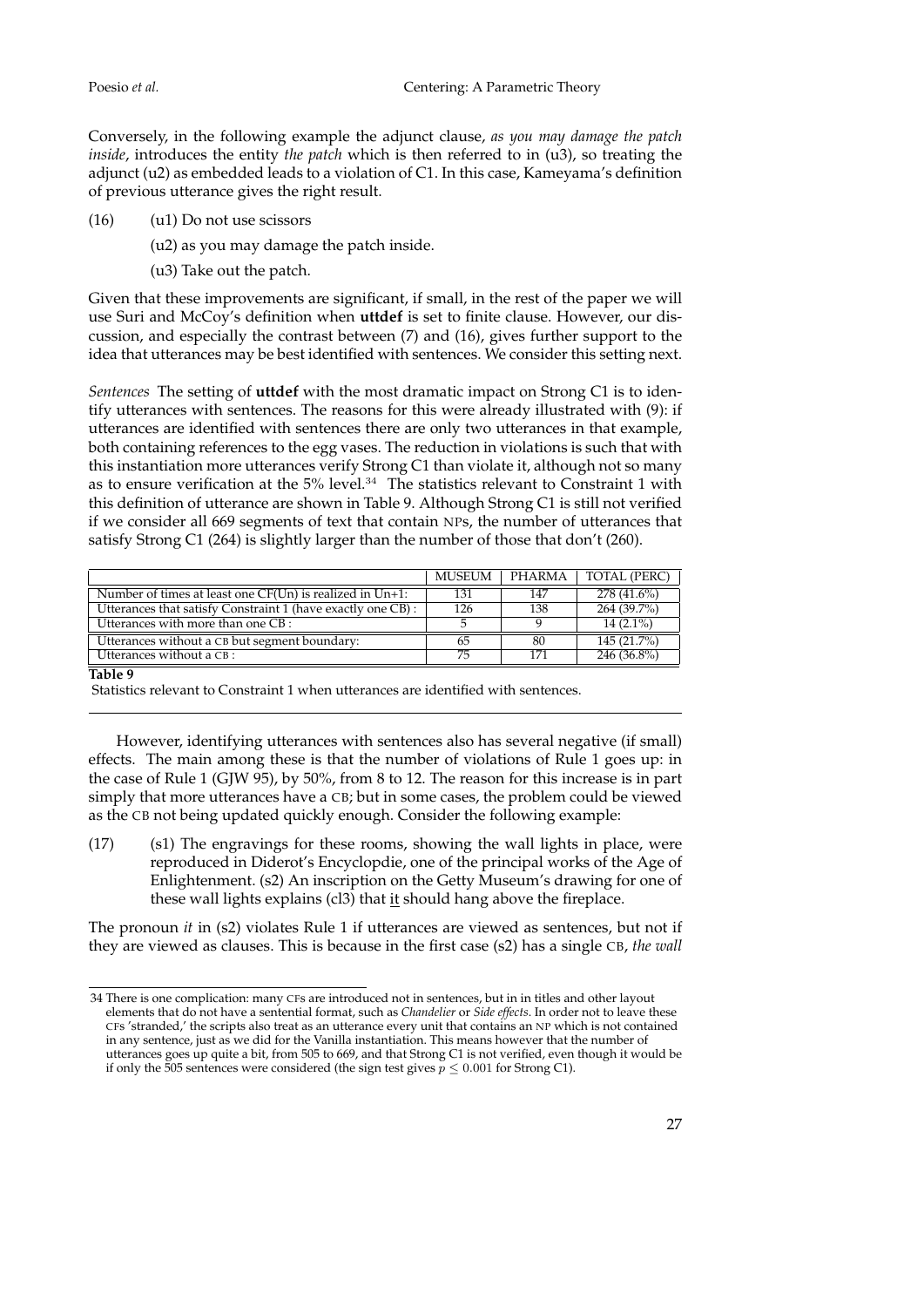*lights*, whereas with the Vanilla- instantiation, (cl3) is a separate utterance, with CB *one of these wall lights*. Because the number of violations is still quite small, both Rule 1 (GJW 95) and Rule 1 (GJW 83) are still verified (+252, -12; and +209, -55, respectively, as opposed to  $+287$ , -8 and  $+243$ , -52 with the Vanilla- instantiation, Suri setting),<sup>35</sup> although Rule 1 (Gordon *et al.*) still isn't (+97, -167). Note also that with this instantiation, the number of CBs realized by R1-pronouns (129) is much smaller than the number realized by other types of NPs (209).

The results for Rule 2 are not that different from those obtained with finite clauses, but we do observe more continuations and fewer NULLs. The figures are shown in Table 10. Note the much greater number of rough shifts than of smooth shifts, although the ranking suggested by Brennan *et al.* is still verified by the Page test.

|                 | MUSEUM | <b>PHARMA</b> | TOTAL (PERC) |  |
|-----------------|--------|---------------|--------------|--|
| Establishments: | 54     | 68            | 122 (18.2%)  |  |
| Continuations:  | 28     | 33            | $61(9.1\%)$  |  |
| Retain:         | 22     | 23            | $45(6.7\%)$  |  |
| Smooth Shift:   |        | 12            | $19(2.8\%)$  |  |
| Rough Shift:    | 20     | 11            | 31 $(4.6\%)$ |  |
| Zero:           | 52     | 66            | 118 (17.6%)  |  |
| Null :          | 88     | 185           | 273 (40.9%)  |  |

#### **Table 10**

Rule 2 statistics with sentences as utterances

There are still too few sequences to truly test the version of Rule 2 proposed by Grosz *et al.*, but the preferences are roughly verified. As for the version of Rule 2 proposed by Strube and Hahn, there still ten times as many expensive-expensive sequences (191) than cheap-cheap ones (18).

*Interim Summary* The effect of the changes in the definition of utterance and previous utterance on Strong C1 and Rule 1 are summarized in Fig. 1 and Fig. 2, respectively. As the figures show, most such changes have fairly small effects, even though they are often significant. The one exception is identifying utterances with sentences; treating all clauses as utterances also has a positive impact, provided that we assume non-finite clauses contain an implicit realization of the subject of the matrix clause.

Even though identifying utterances with sentences leads to much better results for Strong C1, we will not simply drop the hypothesis that utterances may coincide with finite clauses. This is in part for theoretical reasons, such as the fact that in other theories of discourse where 'units' are assumed, such as RST, these units are generally finite clauses. Also, identifying utterances with sentences leads to small, but significant increases in the number of violations of Rule 1 (from 8 in the Vanilla instantiation, 2.8%, to 12, 4.5%) and in the number of Rough Shifts (from 2.9% to 4.6%). We will also see in a moment that there are other ways of changing the Vanilla instantiation that satisfy Strong C1; so identifying utterances with sentences is not strictly necessary.

In the rest of the paper we will, therefore, study the effect of changes to other parameters both on instantiations in which utterances are identified with finite clauses (henceforth,  $u=f$ ) and on instantiations in which they are identified with sentences ( $u=s$ ).

<sup>35</sup> The number of utterances to be tested of course varies depending on whether utterances are identified with finite clauses (295) or sentences (264).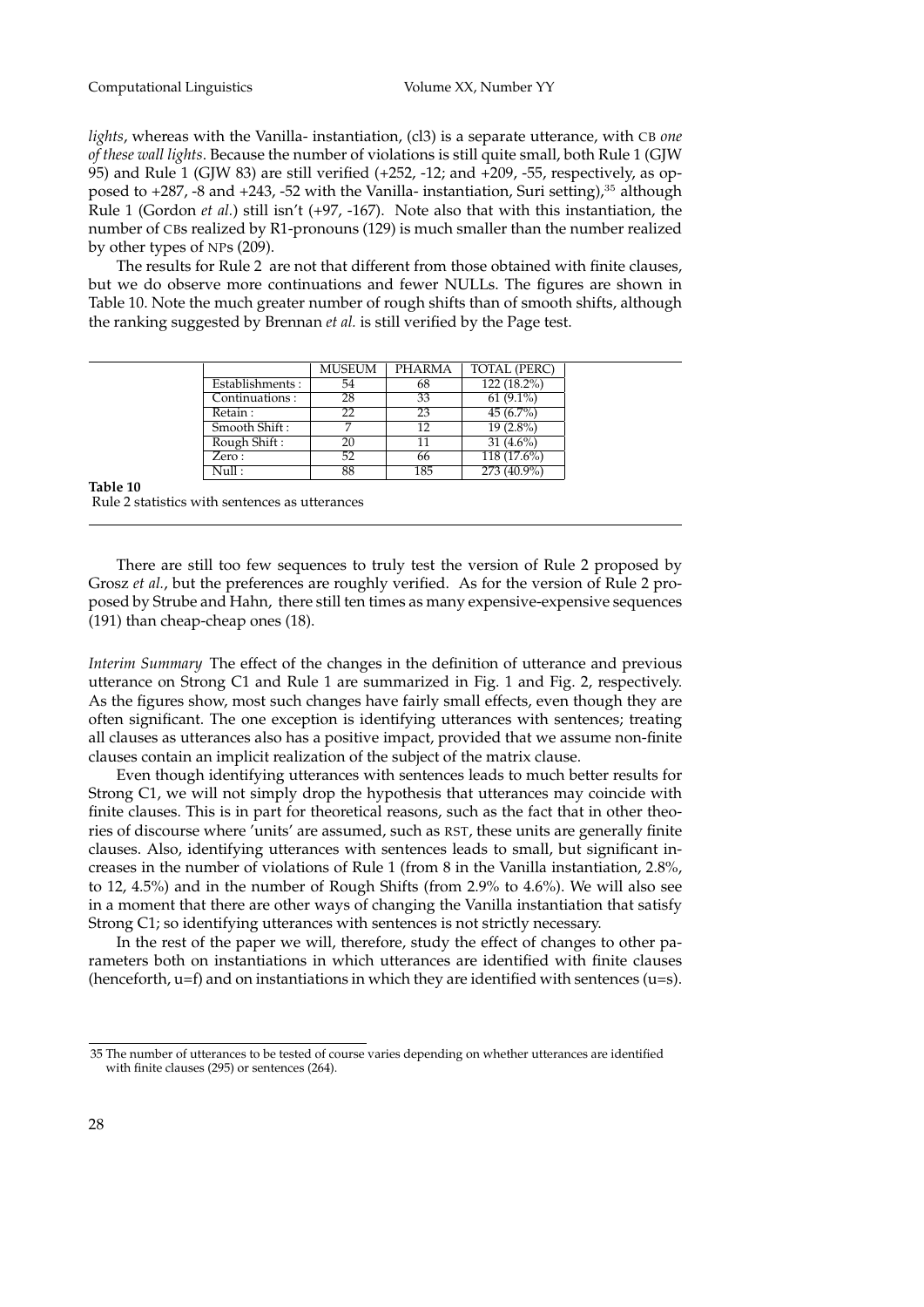**Figure 1** The effect of utterance parameters on Strong C1: a summary

**Figure 2** The effect of utterance parameters on Rule 1 (BFP): a summary

# **4.3 Realization**

In this section we discuss the effect of changes in the values of the realization parameters: **realization** and **CF-filter**.

*IF: Indirect realization + u=f* Examples such as (9) indicate that another way to reduce the number of violations of Strong Constraint 1 is to allow for indirect realization: then the bridging references to the egg vases in  $(u2)$ ,  $(u3)$  and  $(u4)$  would make them the CB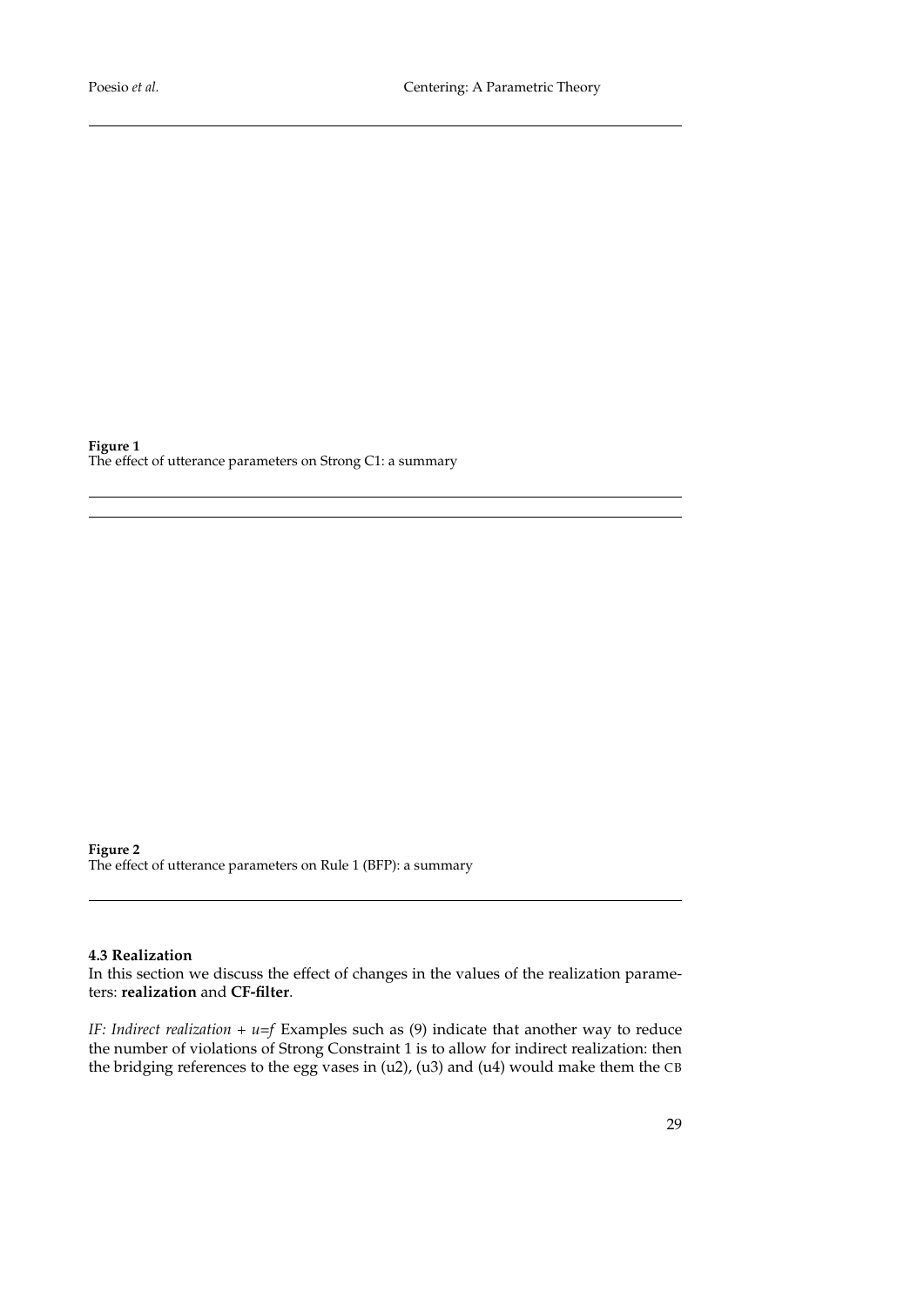of these utterances. And indeed, if we modify the 'best' among the u=f instantiations– Vanilla-, using our generalization of Suri and McCoy's proposal to determine the previous utterance–to allow for indirect realization, the reduction in violations to Strong C1 is such that, with 525 utterances (54%) having exactly one CB, and 325 having zero or more than one (33.5%), even Strong C1 is verified by the sign test  $(+525, -325)$ .<sup>36</sup>

However, allowing for indirect realization has a negative effect on other claims, just like the change to u=s does. The first negative effect is that the number of utterances with more than one CB almost doubles, from 13 with the 'generalized Suri' instantiation (1.3%) to 22 (2.3%). This is because by increasing the number of 'persistent entities', we increase the chance of them having an equivalent ranking in the previous utterance. The number of violations of Rule 1 exactly doubles: from 8 with the Suri instantiation to 16. But because with indirect realization more utterances have a CB, the number of utterances that matter for the purposes of Rule 1 also increases, from 295 to 467, so that the percentage of violations to Rule 1 does not change that much: with indirect realization 3.4% of utterances violate Rule 1 (GJW 95), as opposed to 2.7% with generalized Suri and direct realization. As a result, the instantiations of Rule 1 (GJW 95) (+451, -16), and Rule 1 (GJW 83) (+318, -149) are still verified, whereas Rule 1 (Gordon *et al.*) still isn't (+136, -331). An example of pronoun that becomes a violation of Rule 1 (GJW 95) if we allow for CFs to be indirectly realized is shown in (18). The NP *one stand* in u42 realizes a bridging reference to the discourse entity introduced by the NP *the two stands* in u39, which is therefore realized in u42, and thus becomes its CB, but it is not pronominalized.

(18) (u39) *The two stands* are of the same date as the coffers, but were originally designed to hold rectangular cabinets.

(u42) *One stand* was adapted in the late 1700s or early 1800s century to make it the same height as *the other*.

Finally, the change to indirect realization has a big impact on the statistics for Rule 2, shown in Table 11. On the positive side, the number of NULL transitions goes down significantly (to less than 30%), and the percentages of the four 'classic' transitions go up. However, the greatest increases are in the number of RET (from 3.8% to 13.1%) and RSH (from 2.6% to 10%). The facts that there are many more RET than CON, and many more RSH than SSH, mean that this is the first instantiation for which Rule 2 (BFP) is *not* verified by a Page test. The reason for this can be seen in (18): because implicit realizations are implicit NP modifiers (i.e., *one stand* is interpreted as *one of the two stands*), they are never CPs of an utterance. (Rule 2 (Strube and Hahn) still isn't verified, although the percentage of cheap transitions increases from 154 / 747, 20.6%, to 207 / 747, 27.7%).

|                 | <b>MUSEUM</b> | <b>PHARMA</b> | <b>TOTAL (PERC)</b> |
|-----------------|---------------|---------------|---------------------|
| Establishments: | 75            | 95            | 170(17.5%)          |
| Continuations:  | 49            | 40            | 89 (9.2%)           |
| Retain:         | 76            | 51            | $127(13.1\%)$       |
| Smooth Shift:   | 39            | 25            | $64(6.6\%)$         |
| Rough Shift:    | 60            | 37            | $97(10\%)$          |
| Zero:           | 60            | 78            | $138(14.2\%)$       |
| Null:           | 46            | 241           | 287(29.5%)          |

**Table 11**

Rule 2 statistics with indirect realization, u=f

Below, we indicate the instantiations with u=f, Suri-style treatment of adjuncts, and direct realization as DF; and those with the same settings, but indirect realization, as IF.

<sup>36</sup> The number of utterances is obviously not affected by changes in the realization parameters.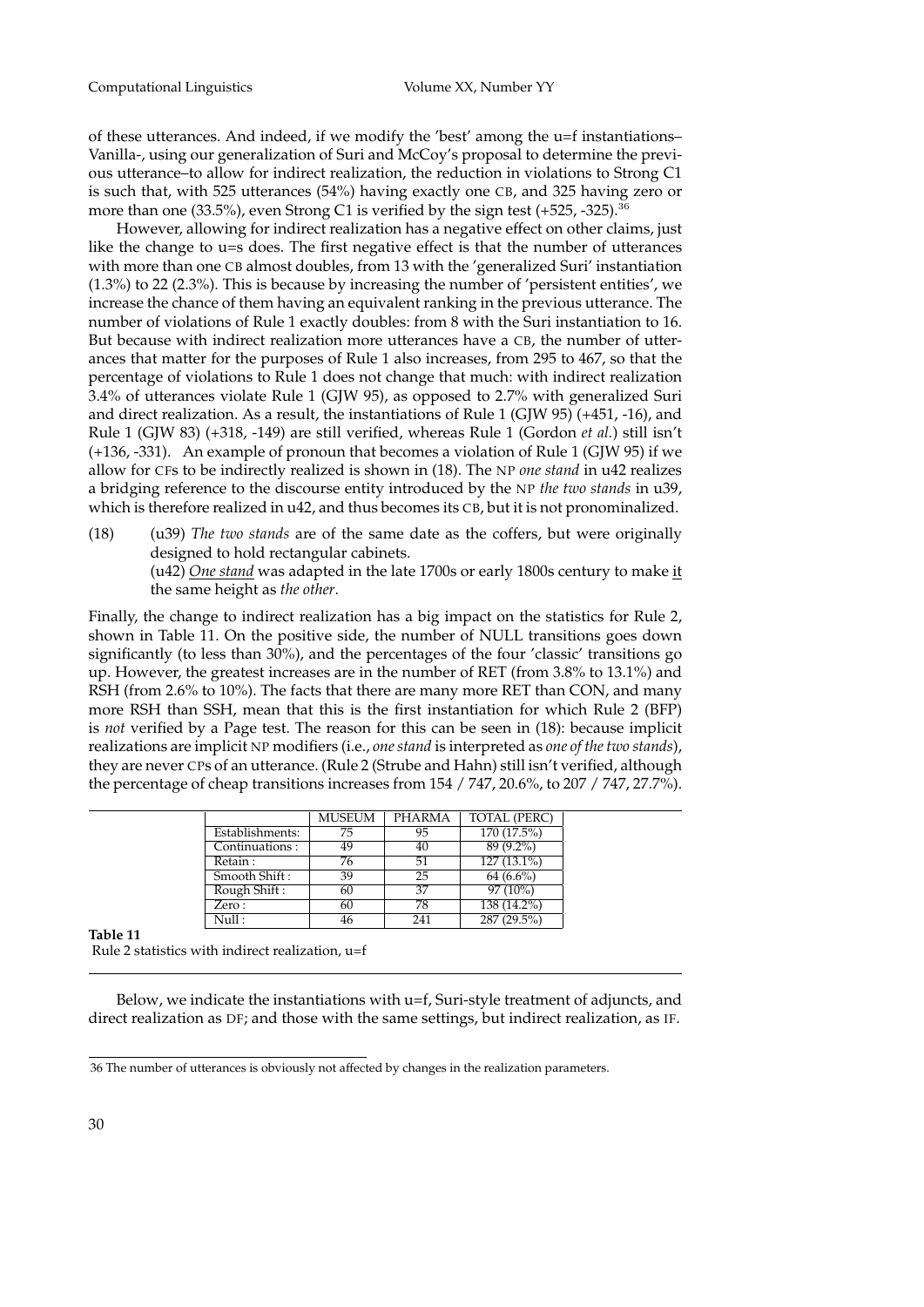*IS: Indirect realization + u=s* As one might expect, the results for Constraint 1 get even better if indirect realization is combined with the u=s setting. With this instantiation (henceforth, IS) 390 utterances out of 669 (58.3%) satisfy Strong C1, and 177 (26.5%) violate it–significantly better than the instantiation with u=s and direct realization (henceforth, DS). On the other hand, the number of utterances with more than one CB almost doubles again (and with respect to the DS instantiation), to 26 (3.9%) from 14 (2.1%).

|                                                               | <b>MUSEUM</b> | PHARMA | TOTAL.        |
|---------------------------------------------------------------|---------------|--------|---------------|
| Number of times at least one $CF(Un)$ is realized in $Un+1$ : | 194           | 222    | $416(62.2\%)$ |
| Utterances that satisfy Constraint 1 (have exactly one CB) :  | 184           | 206    | 390(58.3%)    |
| Utterances with more than one CB:                             | 10            | 16     | $26(3.9\%)$   |
| Utterances without a CB segment boundary:                     | 47            | 55     | $102(15.2\%)$ |
| Utterances without CB:                                        | 30            | 121    | $151(22.6\%)$ |

**Table 12**

Statistics about Strong C1 with u=s and indirect realization

The number of violations to Rule 1 (GJW 95), as well, doubles again with respect to the DS instantiation, from 12 (4.5%) to 26 (6.7% of the 390 utterances with a CB and a R1-pronoun). While this number of violations isn't enough to invalidate Rule 1 (GJW 95) (+364, -26), it is three times the number of violations with the Vanilla instantiation. As for what we called Rule 1 (Gordon *et al.*), even with this instantiation more than 75% of utterances violate it: +97, -293.<sup>37</sup>

The results with Rule 2 are comparable to those obtained with the IF instantiation. Just as in that case, Rule 2 (BFP) is not verified according to a Page test, even though there is a great reduction in the number of NULL transitions (to 23.2%). The percentage of RET is even greater than with IF (114, 17.0%, almost twice the percentage of CON, 9.4%) as does that of Rough Shifts (100, 14.9% - almost three times the percentage of Smooth Shifts, 5.2%). If we ignore segment boundaries, cheap transitions are 136 / 444, 30% of the total (as opposed to 22% with DS and 27.7% with IF).

*Second Person CFs* Second person pronouns (henceforth: PRO2s) are generally assumed to be used deictically rather than anaphorically (see, e.g., (Di Eugenio, 1998)). However, it has been suggested in recent work that especially in dialogue, they may actually realize CFs (Byron and Stent, 1998).<sup>38</sup> In our corpus, and especially in the pharmaceutical domain, PRO2s are very numerous, and often seem to play an important role in maintaining the coherence of the discourse. And in fact, allowing PRO2s to count as realizations of CFs does reduce the number of violations of Strong C1 both with the u=f and the u=s instantiations of the theory, both with direct and with indirect realization. Even with DF (and the Suri / McCoy setting of the **previous utterance** parameter), allowing PRO2s to count as CFs is sufficient on its own to verify Strong C1: the museum

<sup>37</sup> Some readers might think that the additional violations of Rule 1 obtained with instantiations IF and IS (such as the one in example (18)) shouldn't really count as violations of Rule 1, because bridging references such as *one stand* contain an implicit reference to *the two stands*, i.e., are semantically equivalent to *one of the two stands*, and it is these implicit anaphors that satisfy Rule 1. One of the parameters not discussed here, **bridges policy**, controls whether these implicit anaphoric references should be treated as R1-pronouns. It turns out that doing this actually results in *more* violations of Rule 1; this is because most bridging references do not refer either to the CB of the present utterance or of the CB of the previous one (see (Poesio, 2003)), and every bridging reference not referring to the CB may cause a violation. In fact, treating these implicit anaphoric references as R1-pronouns - hence, as CFs - also dramatically increases the number of utterances with more than one CB, as well as the number of Rough Shifts. For details, see the extended report and the companion web site.

<sup>38</sup> Walker also observed that in Japanese, zero pronouns–often taken as referring to the CB–are allowed to refer to second person entities (p.c.).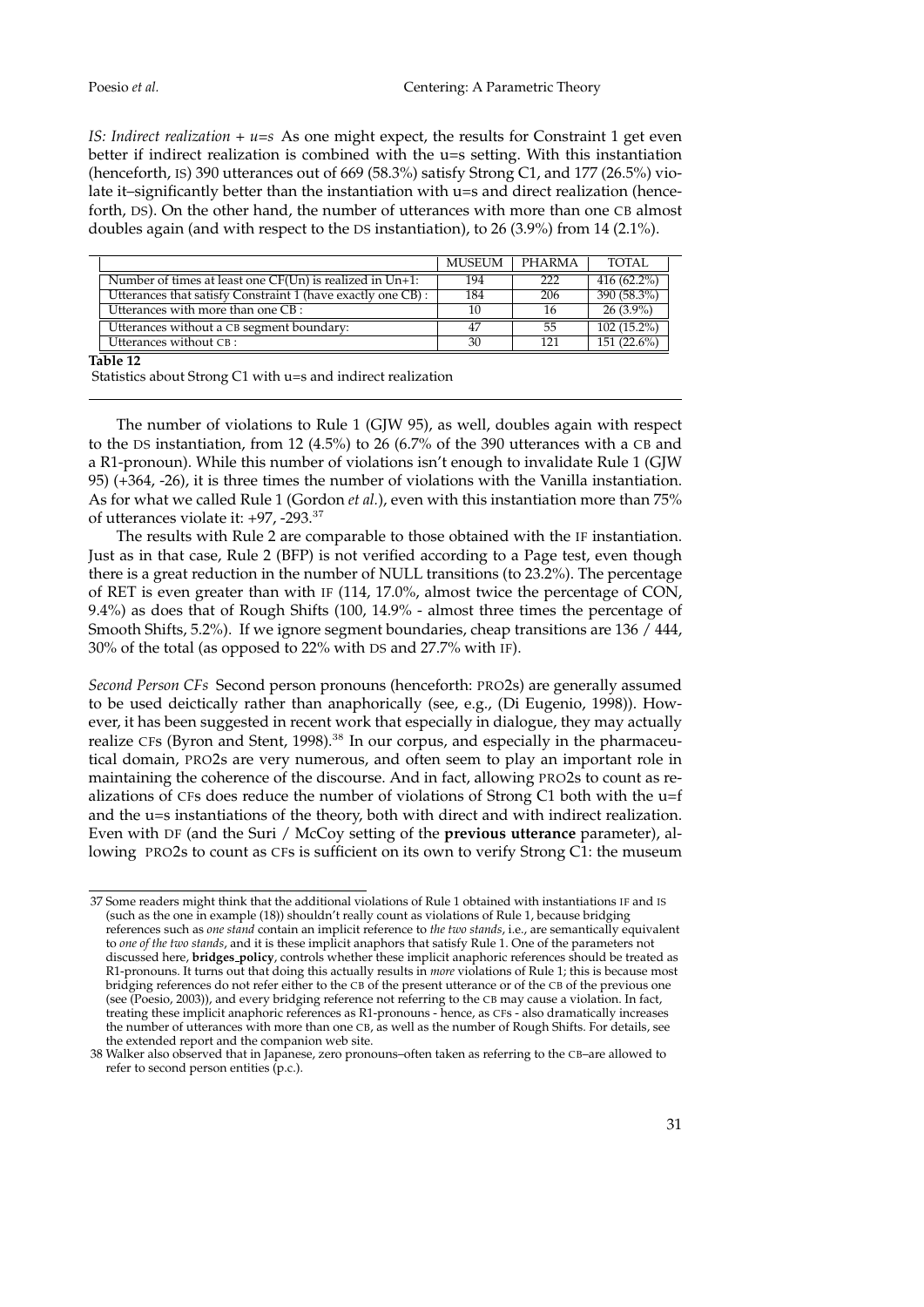domain is not affected, but in the pharmaceutical domain the number of utterances that satisfy Strong C1 increases from 164 to 273, so that in total 464 utterances satisfy C1 and 367 violate it, which makes the constraint verified (by the sign test,  $p \leq .03$ ). With DS, if we treat PRO2s as CFs 332 utterances verify Strong C1, and 214 don't (as opposed to +264, -260 when PRO2s are not treated as CFs). Allowing for indirect realization we get even better results: with IF, we get +623 and -242, a significant improvement even over the instantiation with direct realization and PRO2s; with IS, +439, -145.

The results with Rule 2 are also improved by treating PRO2s as CFs. The percentage of NULL transitions is greatly reduced (for DF, down to 35% (from 47.6%); for DS, to 30.8% (from 40.8%); for IF, to 18.2% (29.5%); for IS, to 15.1% (from 23.2%)). As a result, the percentage of 'continuous' transitions (Kibble, 2001) –EST, CON, RET, SSH, and RSH–increases. However, RSH and SSH increase as well as EST and CON: in the IF instantiation with PRO2s EST are the most common transition (20.2%), but in the IS instantiation, RSH are (18.4%). Because of these increases, treating PRO2s as realizations of CFs does not fix the problem with Rule 2 (BFP) observed above: the Rule still isn't verified with IF and IS. There are no significant changes with Rule 2 (Strube and Hahn).

The results with Rule 1 crucially depend on whether we consider second person pronouns as R1-pronouns or not. In either case, letting PRO2s realize CFs results in more violations of Rule 1 (GJW 95), both in absolute and in relative terms, because more utterances have a CB and therefore count as violations or verifications of the rule. But if we don't consider PRO2s as R1-pronouns, then the increase in violations is small: for DF, from 8 (2.7%) to 12 (2.9%); for DS, from 12 (4.5%) to 17 (5.1%); for IF, from 16 (3.4%) to 20 (3.5%); and for IS, from 26 (6.7%) to 31 (7.1%). If we treat PRO2s as R1 pronouns, however, the percentage of violations of Rule 1 (GJW 95) almost triples for the u=f instantiations and doubles for the u=s ones: 31 violations for DF (7.6%), 38 for DS (11.4%), 51 for IF (9.1%), and 67 for IS (15.3%). (Of course, in all of these cases Rule 1 (GJW 95) remains verified in a statistical sense.) The reason for this is that PRO2s do not seem to be very good indicators of the CB: about half of PRO2s are not realizations of CBs, in all instantiations. Given these results, it seems clear to us that it's not a good idea to treat PRO2s as R1-pronouns; it's less clear whether to treat them as realizing CFs. As we find the position that PRO2s play a deictic function convincing, in the rest of the paper we will not include their referents among the CFs, but we will indicate where doing so would result in major differences. The interested reader is advised to try the alternatives on the companion website.

*Predicative NPs* The two alternative views about which entities to realize considered so far both result in an increase in the number of CFs. What if we were to attempt to reduce the number of CFs instead? *Prima facie*, one would imagine this type of modification to have a negative impact on C1, but perhaps some of the violations of R1 might disappear.

Among the NPs that might be thought not to introduce CFs, an obvious candidate are predicative NPs, i.e., NPs like *a policeman* in *John is a policeman* that play the role of predicates in the logical form of an utterance. But in fact, because our annotators were instructed to mark up *John* rather than *a policeman* as antecedent of subsequent anaphoric relations in these examples, filtering away such NPs does not have any positive result at all; on the contrary, it does have a significant (if small) negative impact on Strong  $C1^{39}$  because in some cases the annotators had been forced to mark up an NP in predicative position as the antecedent of an anaphoric expression against the instruc-

<sup>39</sup> The difference is significantly worse for all the instantiations not treating PRO2s as CFs; worse, but not significantly so, if PRO2s are treated as CFs.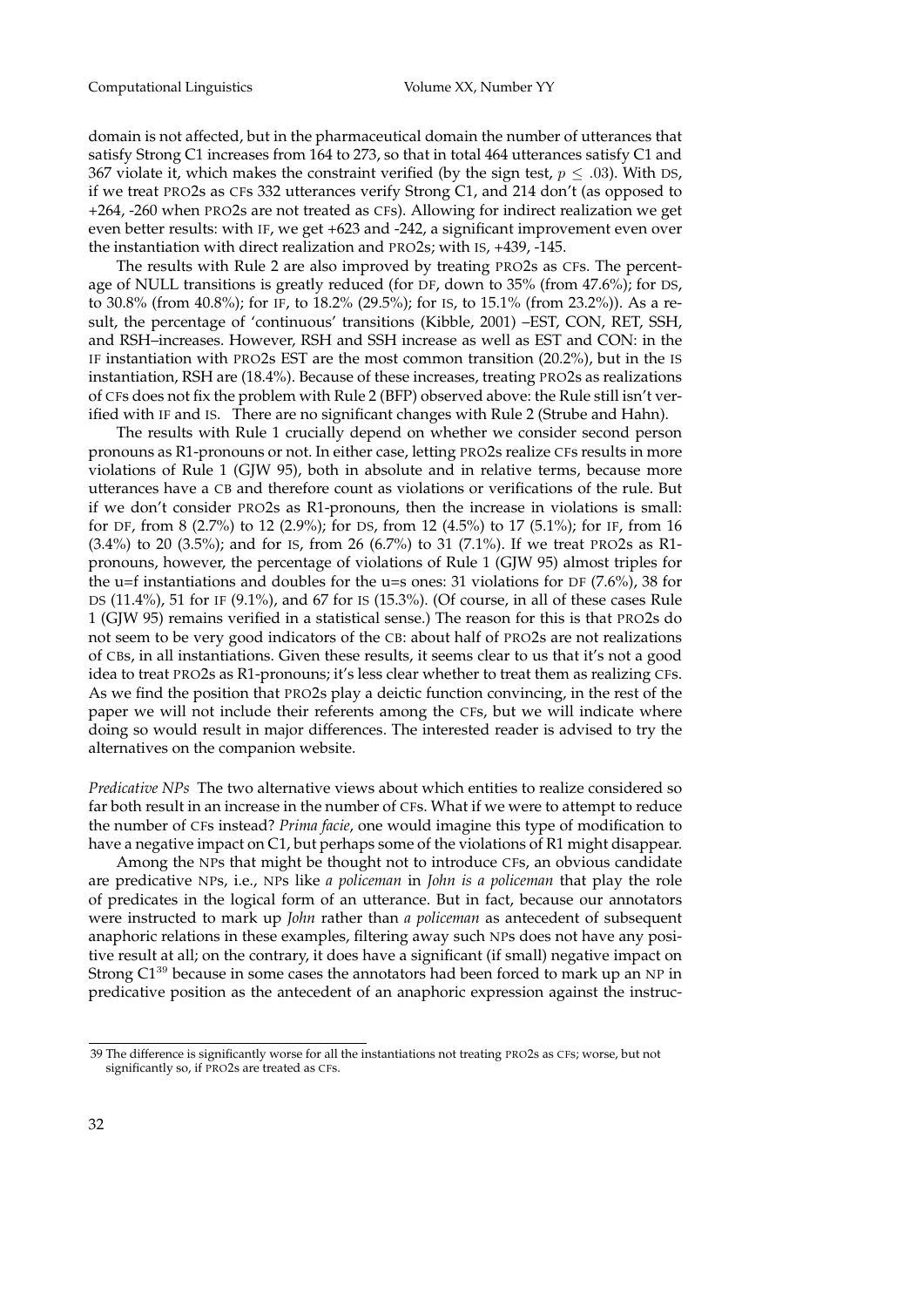tions. Two such examples are listed below. Especially in the second case, it is not clear how else the annotators could have marked the antecedent of *Bjorg*.

- (19) a. An important artist in making these links has been Yasuki Hiramatsu. His knowledge of metalcraft allows him to push and play against the boundaries of what the material can physically do.
	- b. Two such jewellers are Toril Bjorg from Norway and Jacqueline Mina from England. It may be unsurprising that Bjorg, as a Scandinavian, should choose silver as her material.

In the following we will continue to treat predicative NPs as not introducing CFs.

*Interim Summary* The realization parameters have an even greater impact than the utterance parameters, especially on Strong C1 and Rule 2. Either allowing for indirect realization, or treating second person pronouns as introducing CFs, is sufficient for Strong C1 to be verified. When the two settings are combined, a large majority of utterances verifies the constraint. On the other hand, allowing for indirect realization also results in significant increases in the number of violations to Rule 1, although overall the percentage of violations remains pretty small; and it leads to such an increase in the number of RET and RSH, that there are less CON than RET, and less SSH than RSH, that Rule 2 (BFP) is not verified by any of the instantiations with indirect realization we have seen. Treating PRO2s as realizations of CFs, while sufficient to make Strong C1 verified, has less of an effect on Rule 2; but, when we combine this setting with the IS instantiations, we obtain an instantiation in which RSH is the most common transition. The effects of the realization choices are summarized in Figures 3 and 4.

**Figure 3** The effect of the realization parameters on the violations of Strong C1.

# **4.4 Ranking**

*Grammatical Function + Linear Disambiguation* We observed above that because grammatical function does not always specify a unique most highly ranked CF, using this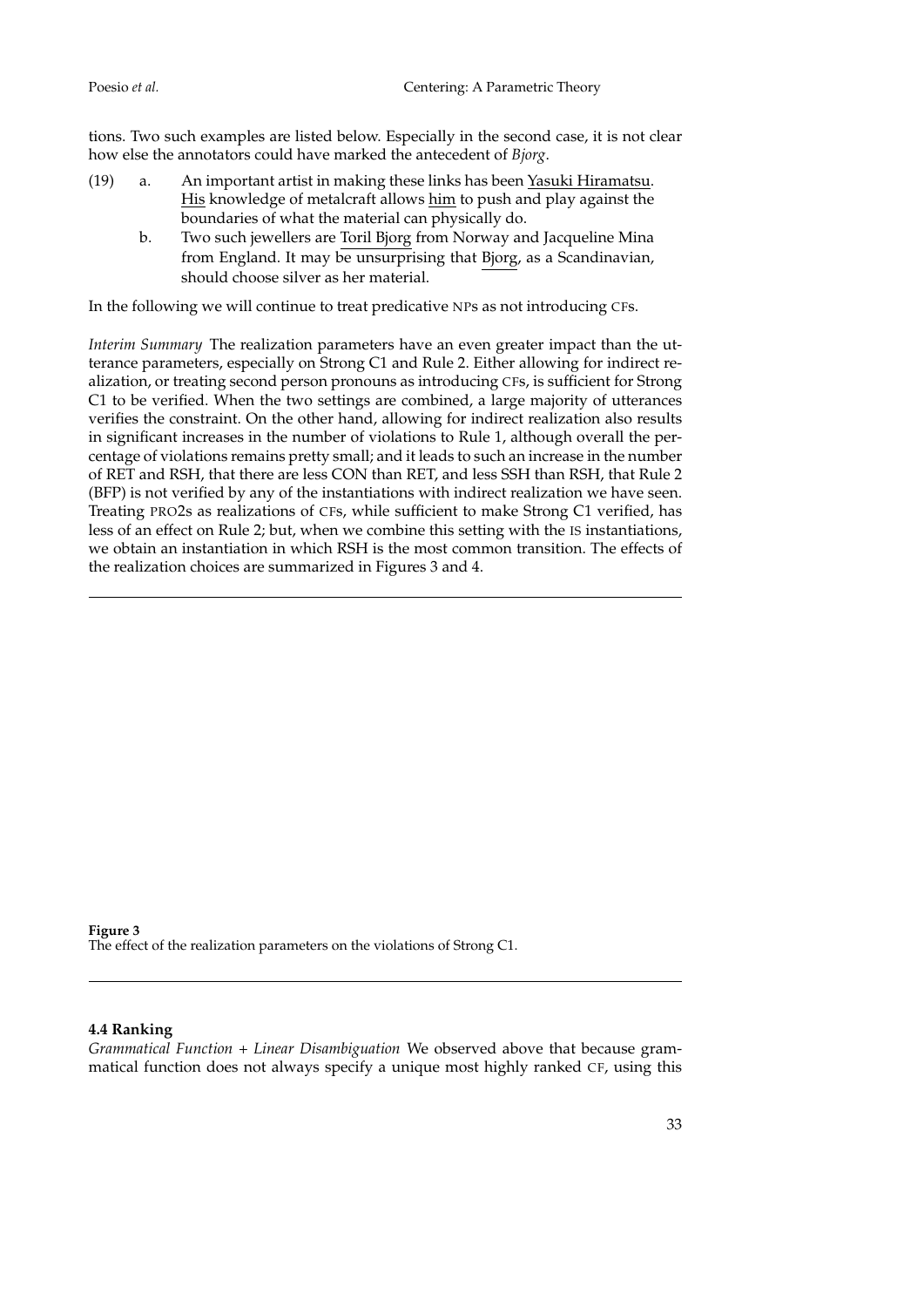**Figure 4** The effect of the realization parameters on the percentage of violations of Rule 1.

ranking function means that some utterances end up with more than one CB, which causes the violations of the weak version of Constraint 1 seen above (up to 5.7% of the total in the IF instantiation treating PRO2s as CF realizations). We also mentioned, however, that this problem can be fixed by requiring the ranking function to be a total order; which, in turn, is easily done by adding a tie-breaking factor. Given the results in (Gernsbacher and Hargreaves, 1988; Gordon, Grosz, and Gillion, 1993), the most obvious disambiguating factor is linear order: whenever two CFs are equally ranked, assign to, say, the leftmost CF a higher rank. And indeed, we saw in Section §2 that linear order has already been used by Strube and Hahn (1999) to resolve tie-breaks, albeit in conjunction with a different 'basic' ranking function. In this section we evaluate the ranking function obtained by adding linear order to grammatical function, that we call GFTHERELIN.<sup>40</sup> The results with this ranking function are summarized in Table 13.

The table summarizes eight instantiations: DF, DS, IF, and IS, each in two variants –including PRO2s, and without them. For each instantiation, the table lists verifiers and violations of Strong C1 and Rule 1 (GJW 95), and the percentage of violations; and the results of the Page test for Rule 2. ♠ indicates that a claim is not verified at the .05 level;  $\diamondsuit$  that it's not verified at the .01 level.

Adopting GFTHERELIN as a ranking function doesn't lead to major changes as far as Strong C1 is concerned. This is because the only change from the results obtained with simple grammatical function is that the utterances previously classified as having two CBs get reclassified as having one; and with the instantiations that would benefit the most from a reduction in Strong C1 violations–those based on DF–the number of multi-CB sentences is fairly small, typically 1-2%, although this is enough to make the improvement significant by the sign test with all instantiations. The improvements are

<sup>40</sup> The reason for the 'there' is that the results can be slightly improved by a further small change: ranking post-copular NPs in *there*-sentences (e.g., *someone* in *There is someone at the door*) as subjects rather than objects. See, e.g., (Sidner, 1979).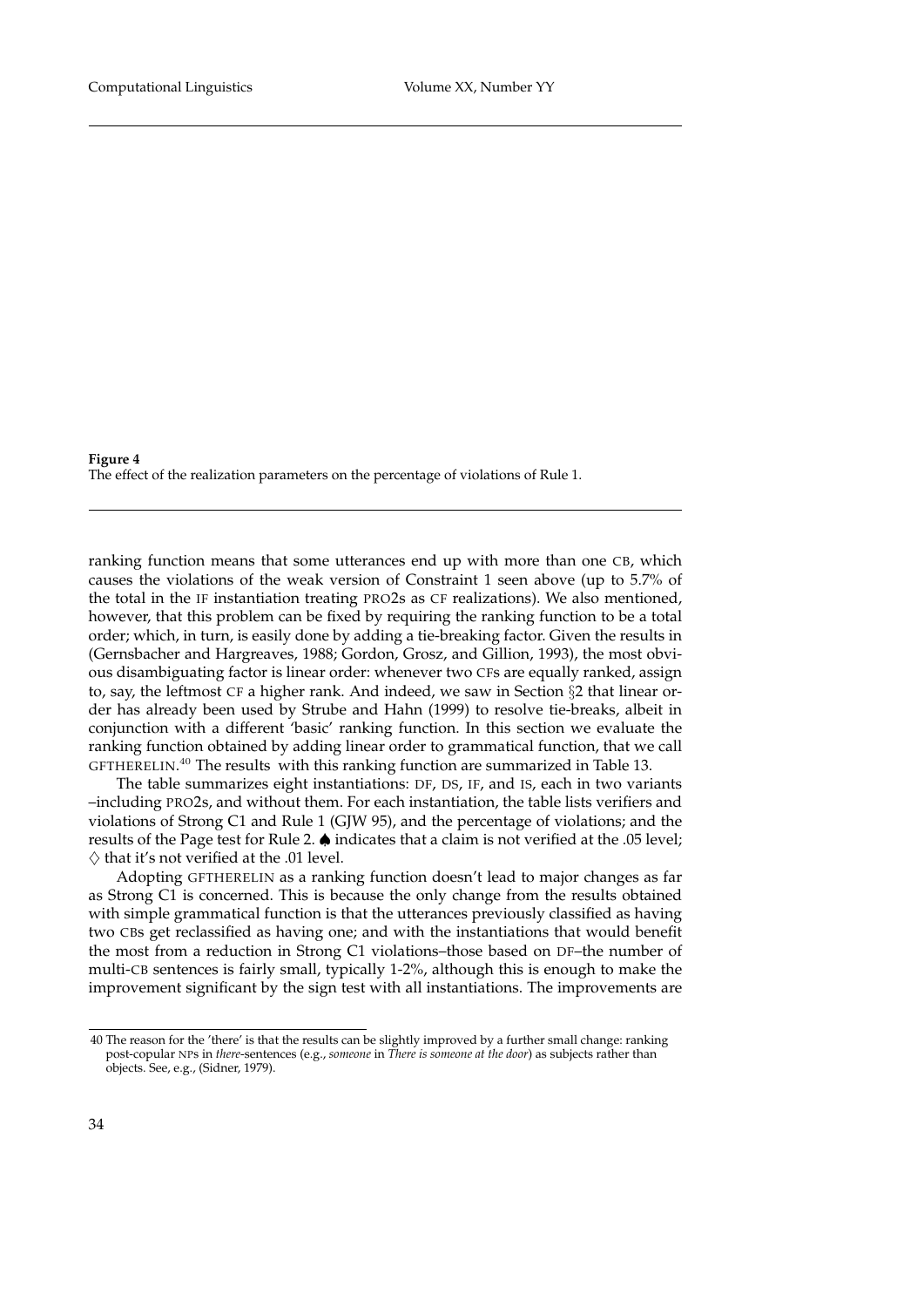Poesio *et al.* Centering: A Parametric Theory

| Instantiation     | <b>Strong C1</b>                 | <b>Rule 1 (GJW 95)</b> | Rule 2 (BFP) (Page test, prob. |
|-------------------|----------------------------------|------------------------|--------------------------------|
|                   | (Perc violations)                | (Perc violations)      | of not being verified)         |
| DF-predicate      | $+352,-450(46.3\%)$ $\spadesuit$ | $+291,-11(3.6\%)$      | .001                           |
| DF-predicate+per2 | $+465, -355(36.5\%)$             | $+403,-15(3.6\%)$      | .001                           |
| DS-predicate      | $+273,-249$ (37.2%) $\spadesuit$ | $+259,-14(5.1\%)$      | .001                           |
| DS-predicate+per2 | $+347,-197(29.4\%)$              | $+325,-22(6.3\%)$      | .001                           |
| IF-predicate      | $+529, -310(31.9\%)$             | $+463,-18(3.7%)$       | $1 \spadesuit$                 |
| IF-predicate+per2 | $+635, -219(22.5%)$              | $+325,-22(3.7%)$       | .05 $\diamond$                 |
| IS-predicate      | $+408, -157(23.5\%)$             | $+378,-30(7.4\%)$      | .05 $\diamond$                 |
| IS-predicate+per2 | $+469, -113(16.9\%)$             | $+432,-37(7.4\%)$      | 1 ♠                            |
| Table 13          |                                  |                        |                                |

Summary of results for Strong C1, Rule 1 (GJW 95) and Rule 2 (BFP) with GFTHERELIN ranking.

greater with the u=s instantiations, since with sentences it's more common for more than one CF to be realized in the same grammatical position; for example, in the IS instantiations in which PRO2s are considered as realizations of CFs, we find that 5.7% utterances (38/669) have more than one CB. However, Strong C1 is already verified with these instantiations, even with simple grammatical function.

As in all previous cases, better results with Strong C1 are counterbalanced by worse results for Rule 1–although, again, not so much worse that R1 ends up not being verified. The results with the DF instantiations aren't significantly worse: e.g., we find +291, -11 (3.6%) with the instantiation not including predicative NPs and second person pronouns, as opposed to +280, -9 for the same instantiation but with simple grammatical function ranking. The number of violations of R1 is significantly greater with the DS instantiation if PRO2s are treated as CF realizations: +325, -22 (6.3%) vs. +310, -17 (5.2%). In two of the additional five violations of Rule 1, however, the problem is simply that by adding a disambiguation element we turn utterances whose CB is undefined (because more than one CF is equally ranked) into utterances with a CB. One such example is (20).

(20) (s7) Intended to hold jewels or small precious items, the interiors of this pair of coffers are lined with tortoiseshell and brass or pewter, with secret compartments in the base.

> (s8) The coffers are each decorated using techniques known as *premiere partie* marquetry, a pattern of brass and pewter on a tortoiseshell ground, and its reverse, *contrepartie*, a tortoiseshell pattern on a background of pewter and brass.

With simple grammatical function, both *the coffers* and *brass* are CBs of (s8), which is therefore treated by our script as not having a well-defined CB. As a result, the pronominalization of a non-CB, *premiere partie marquetry*, is not counted as a violation. (s8) however becomes a violation with GFTHERELIN, since *the coffers* become its only CB.

With the IF instantiation, the percentage of violations of Rule 1, 3.7%, is non-significantly greater than the percentage with simple grammatical function (3.5%). The percentage of violations with the two IS instantiations, 7.4%, is significantly worse (at the .01 level) than with simple grammatical function (6.7% and 7.1%, respectively).

Table 13 shows that using GFTHERELIN also has a positive effect on the number of violations of Rule 2 (BFP). Whereas with simple grammatical function none of the instantiations with indirect realization verifies Rule 2 (BFP) by the Page rank test, with GFTHERELIN the IS instantiation does (although only at the .05 level), as does IF if PRO2s are treated as CF realizations. (All direct realization instantiations still verify the Rule.) The main reason for this change is a significant reduction in the percentage of RSH with GFTHERELIN, especially for the IF and IS instantiations: with IF we see a reduction in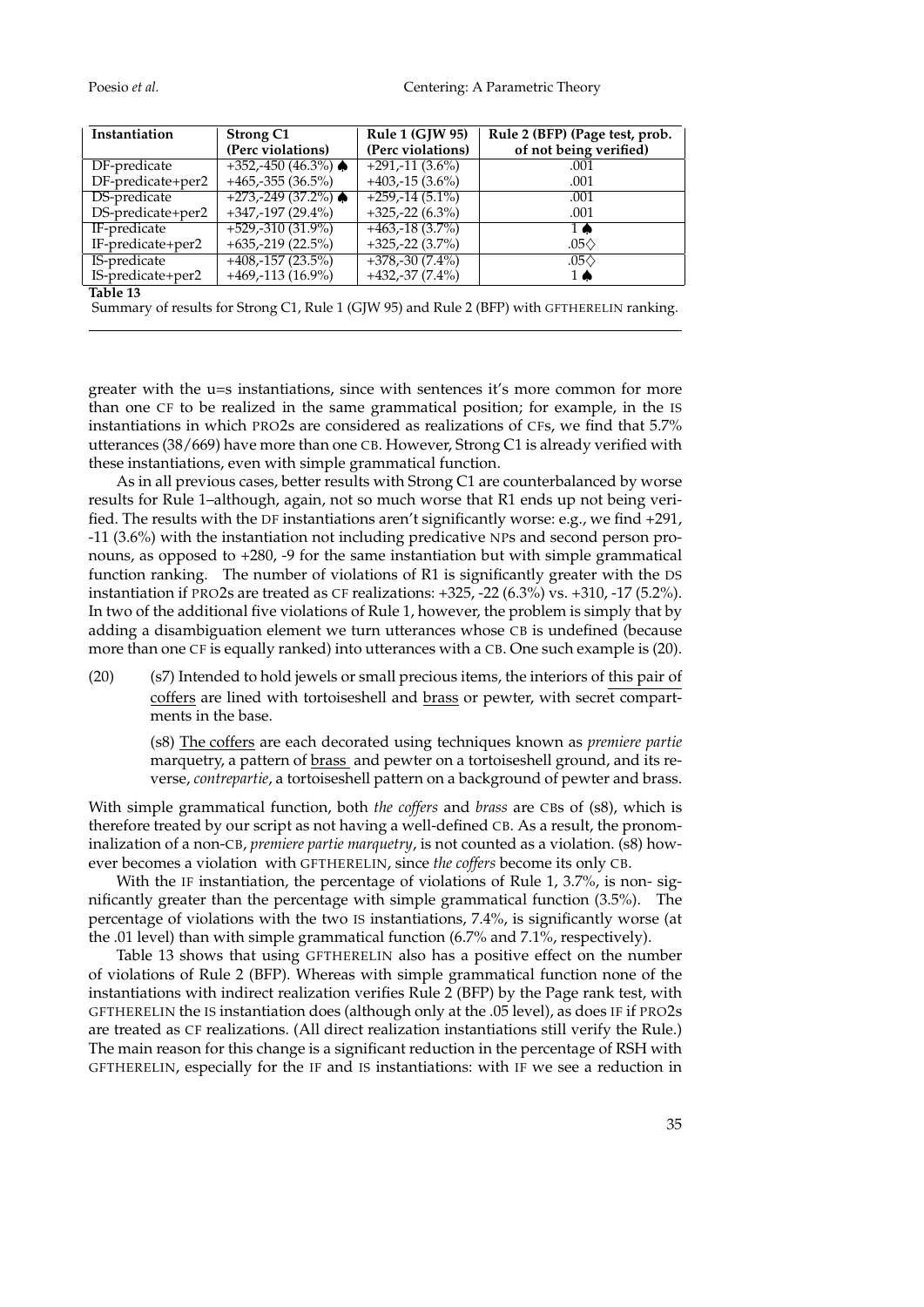RSH from 9.7% to 7.6%; with IS, from 14.6% to 11.4%. With the DS instantiation the percentage of RET and RSH is about twice what we find with the DF instantiation, just as we observed with simple grammatical function ranking, but otherwise the results are pretty similar to those with DF. With the IF and the IS instantiation, we get small but significant increases in CON and RET, and a reduction in RSH. We report the complete percentages for this instantiation, for comparisons with other ranking functions.

|                            | MUSEUM | <b>PHARMA</b> | <b>TOTAL</b>             |
|----------------------------|--------|---------------|--------------------------|
| Establishments:            | 47     | 60            | $107(16.0\%)$            |
| Continuations:             | 28     | 44            | $72(10.8\%)$             |
| Retain:                    | 56     | 65            | $121(18.1\%)$            |
| Smooth Shift:              |        | 24            | $32(4.8\%)$              |
| Rough Shift:               | 48     | 28            | 76 (11.4%)               |
| Zero:                      | 43     | 58            | $\overline{101(15.1\%)}$ |
| $\overline{\text{Null}}$ : |        | 119           | 160 (23.9%)              |

#### **Table 14**

Transition percentages for IS with GFTHERELIN ranking.

The change to GFTHERELIN hardly affects the relative percentages of cheap and expensive transitions, so the results concerning Rule 2 (Strube and Hahn) do not change.

The IS instantiation with GFTHERELIN ranking is the one in which all three claims are verified without need to treat PRO2s are CF realizations, even though Rule 2 is only verified with this instantiation at the .05 level. We will therefore concentrate on this instantiation when making comparisons with the other ranking variants.

*Linear Order* Among the ranking functions alternative to grammatical function, perhaps the simplest is the one that ranks CFs in the order of occurrence in the utterance, from left to right. This ranking function was explicitly proposed by Rambow (1993) to account for facts about scrambling in German, and effects of order of mention have been observed by, among others, (Gernsbacher and Hargreaves, 1988; Gordon, Grosz, and Gillion, 1993; Stevenson, Crawley, and Kleinman, 1994).

Using linear order instead of GFTHERELIN has no effect at all on Constraint 1, as one would expect since all that matters for the constraint to be verified is whether discourse entities are mentioned in successive utterances, and whether the ranking function is total. However, no significant differences were observed with Rule 1 (GJW 95), either: with IS, we find +378, -30 with linear order, as opposed to +377, -31 with <code>GFTHERELIN. $^{41}$ </code> This is because linear order is a very good approximation of grammatical function in English: subjects tend to occur in first position, objects in second position, etc. The one claim where the differences are significant is Rule 2 (BFP): with IS, enough CON become RET, and enough SSH become RSH that Rule 2 is not anymore verified even at the .05 level. (The rule is still verified with the DF and the DS instantiations.)

All in all, these results are not grounds to argue that linear order is a better ranking function than  $GFHERELIN<sup>,42</sup>$  however, because the differences are so small, they also suggest that linear order (which is far easier to compute) might be a good approximation of grammatical function ranking for practical applications working with English.

<sup>41</sup> With IF the difference goes the other way: +463, -18 for GFTHERELIN, +463, -19 for linear order. There are no differences at all with DF and DS.

<sup>42</sup> This point is reinforced by a number of results from Gordon and collaborators (e.g., (Gordon, Grosz, and Gillion, 1993; Gordon et al., 1999)) suggesting that hierarchical position in the parse tree is a better predictor of salience than linear order; as well as by results suggesting that for a range of languages, linear order is much less effective –see, e.g., Prasad and Strube (2000) for Hindi.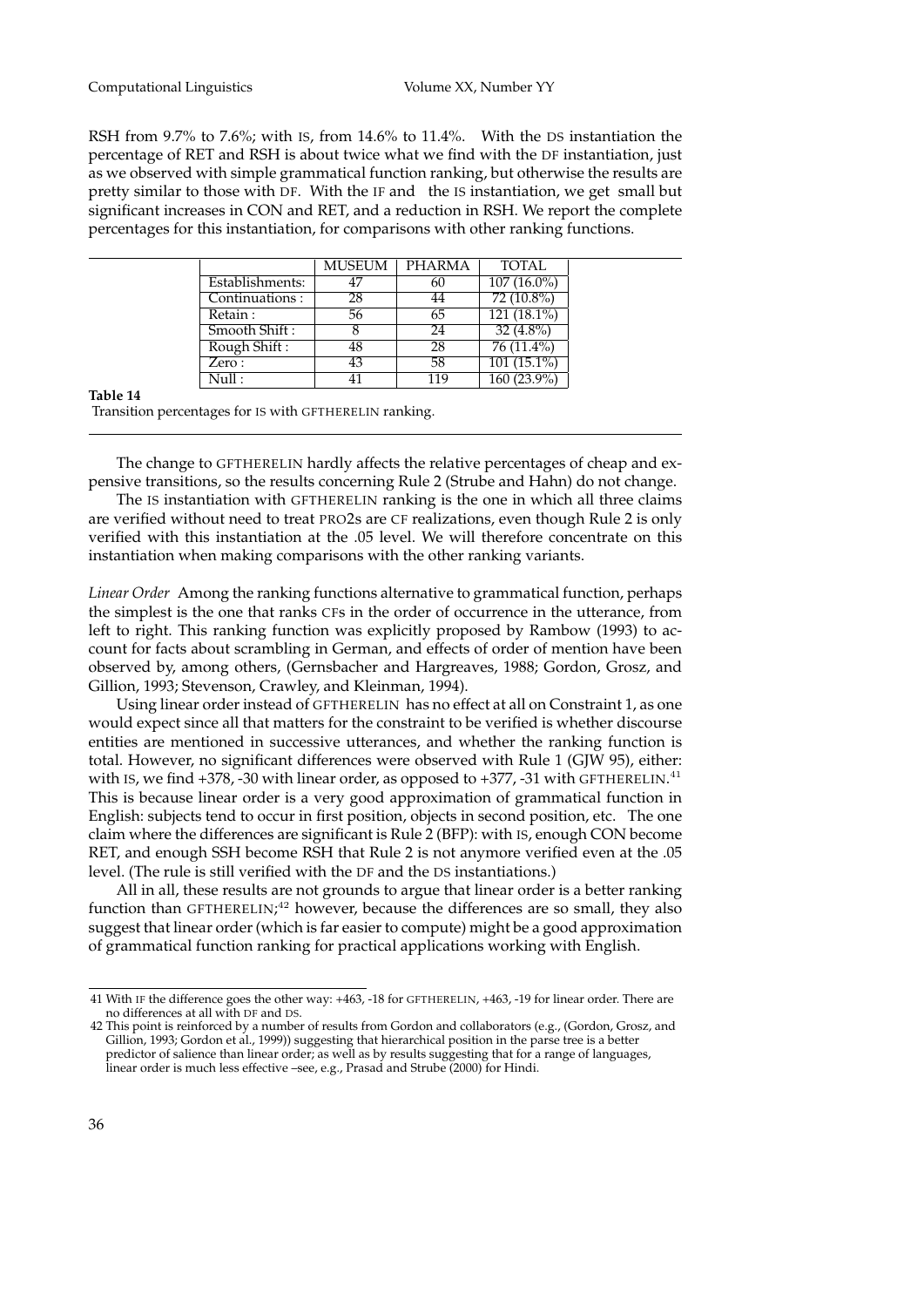*Information Structure* Replacing GFTHERELIN with the ranking function proposed by Strube and Hahn (1999), henceforth, STRUBE-HAHN (rank HEARER-OLD entities more highly than INFERRABLES, and these higher than HEARER-OLD entities) cannot lead to different results for Strong C1, for the reasons already discussed for linear order ranking. Less expected was the fact that–again, just as in the case of linear order–we didn't find any significant differences with Rule 1 (GJW 95), either, although with the IF and IS instantiations we find 1 more violation than with GFTHERELIN. This doesn't mean that the exact same utterances are violations in both cases; rather, than the differences 'balance out'. We already saw one example in which STRUBE-HAHN ranking results in a violation of Rule 1, whereas GFTHERELIN ranking doesn't: this is the first sentence in (10), illustrating the kind of situations in which a partial ranking may result in two CBs. We repeat that sentence in (21), including the preceding sentence.

(21) (s67) An inventory of Count Branicki's possessions made at his death describes both the corner cupboard and the objects displayed on its shelves: a collection of mounted Chinese porcelain and clocks, some embellished with porcelain flowers.

> (s68) The drawing of the corner cupboard, or more probably an engraving of it, must have caught Branicki's attention.

As *the corner cupboard* is in object position, it gets higher ranking in s67 than *Count Branicki*, which is in NP modifier position, that–while not explicitly discussed in the Centering literature–will presumably fall among the 'Other' cases. As a result, the cupboard is the CB of s68, and its pronominalization is predicted by Rule 1. With STRUBE-HAHN ranking, Count Branicki is the highest-ranked entity of s67, therefore the CB of s68; hence the violation. Conversely, (22) is an example in which GFTHERELIN ranking results in a violation of Rule 1, while STRUBE-HAHN ranking doesn't.

(22) (s88) Christened by his contemporaries as 'the most skillful artisan in Paris,' Andrè-Charles Boulle's name is synonymous with the practice of veneering furniture with marquetry of tortoiseshell, pewter, and brass.

> (s89) Although he did not invent the technique, Boulle was its greatest practitioner and lent his name to its common name: Boulle work.

In this example, *Andrè-Charles Boulle's name*, the subject of s88, is ranked higher than *Andrè-Charles Boulle*, and is therefore the CB of s89, where, however, it is not pronominalized even though both Boulle and the technique he invented are. Notice that (21) and (22) are almost stereotypical instances of the class of examples that led Sidner (1979) to argue that *two* foci are needed, one for animated entities, and one for the entities acted upon; we return to this issue in the Discussion.

The one claim where STRUBE-HAHN makes a clear difference is Rule 2 (BFP). About 20% of RET become CON, and about 20% of RSH become SSH. Although we still find more RET than CON, and more RSH than SSH, these changes are sufficient to make Rule 2 (BFP) verified at the .01 level with all instantiations considered.<sup>44</sup> The transition percentages with IS and STRUBE-HAHN ranking are in Table 15.

Even with IS, however–the instantiation closest to the one proposed by Strube and Hahn–we still find many more Expensive transitions (272) than Cheap ones (172), and almost three times as many Expensive-Expensive sequences (137) as Cheap-Cheap ones

<sup>43</sup> We only discuss the results with the version of Rule 1 proposed by Grosz, Joshi, and Weinstein (1995).

<sup>44</sup> With DF and DS the number of RET and RSH goes drastically down, so that we do find more CON than RET and more SSH than RSH, but we still find more SSH than RET.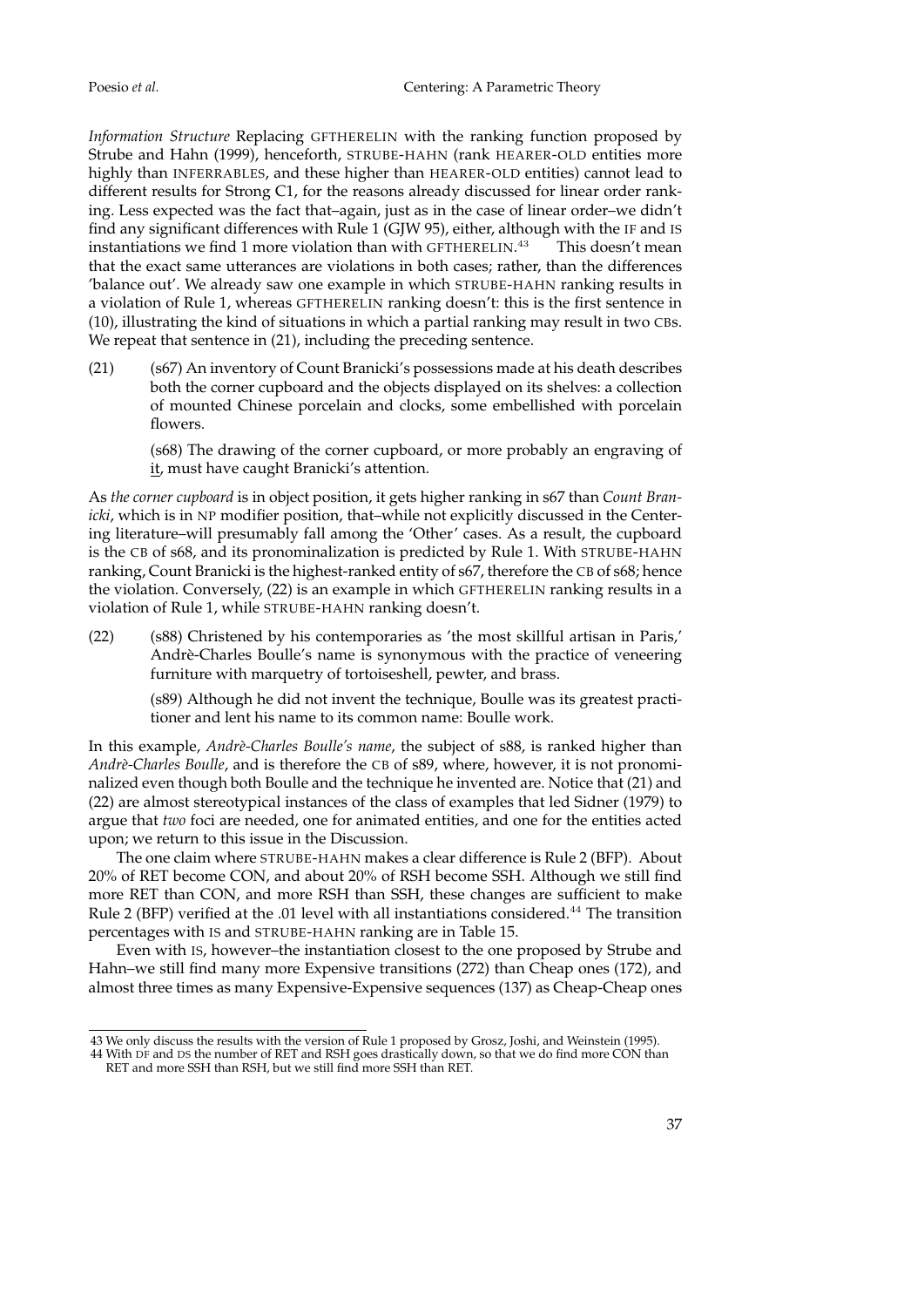|                 | MUSEUM | <b>PHARMA</b> | <b>TOTAL</b>             |
|-----------------|--------|---------------|--------------------------|
| Establishments: | 47     | 60            | $107(16.0\%)$            |
| Continuations:  | 39     | 55            | 94 (14.1%)               |
| Retain:         | 50     | 53            | $\overline{103(15.4\%)}$ |
| Smooth Shift:   | 18     | 26            | $44(6.6\%)$              |
| Rough Shift:    | 33     | 27            | $60(9.0\%)$              |
| Zero:           | 43     | 58            | $101(15.1\%)$            |
| Null :          |        | 119           | 160 (23.9%)              |

### **Table 15**

Transition percentages for IS with STRUBE-HAHN ranking.

(56), so Rule 2 (Strube and Hahn) is not verified.

*Summary* Because Strong C1 is the most problematic claim, it was to be expected that the most studied parameter of Centering, ranking, would have a smaller impact than the utterance and realization parameters. It is nevertheless interesting that the results for Rule 1 (GJW 95) are virtually identical with the three versions of ranking we considered. More differences can be found with Rule 2 (BFP), which is not verified by any instantiation with linear order ranking, and only by a few instantiations with GFTHERE-LIN. Adopting STRUBE-HAHN ranking does result in a greater percentage of utterances being classified into one of the 'continuous' classes and in a lower probability of Rule 2 (BFP) being falsified. Finally, not even these last changes to parameter setting were sufficient to make either Rule 1 (Gordon *et al.*) or Rule 2 (Strube and Hahn) verified.

# **5 DISCUSSION**

We discuss first the effects of different parameter settings; we then analyze the claims of the theory, draw a few theoretical conclusions, and make some suggestions for further work (empirical and theoretical).

# **5.1 Setting the parameters**

*Comparing instantiations* A central goal of this study was to compare different ways of instantiating Centering's parameters, and different versions of its claims, on a single data set, also examining combinations not previously considered–e.g., whether Brennan *et al.*'s version of Rule 2 would be verified when the parameters are set as suggested by Strube and Hahn, and viceversa. Our first interesting result in this sense is that if the parameters are set in the most 'mainstream' way–the 'Vanilla' instantiation–only Rule 1 (GJW 95 and GJW 83) are clearly verified. The results concerning Constraint 1 are especially negative. As with this instantiation only 35% of utterances are continuous– i.e., CF(U<sub>n</sub>) ∩ CF(U<sub>n−1</sub>)  $\neq \emptyset$  (Kibble, 2000; Karamanis, 2001)– only the weak version of Constraint 1 is verified. Strong C1, the best-known formulation, and the one that in our view best captures the idea of 'entity coherence,' clearly doesn't hold. Another interesting observation is that if ranking is only required to be partial, some utterances end up with more than one CB: the percentage of such utterances is only 1% with the Vanilla instantiation, but can be as high as 6% with some instantiations. This is perhaps obvious, but to our knowledge had not been previously discussed.

As for Rule 2, with the Vanilla instantiation the version proposed by Brennan *et al.* is verified by a Page Rank test, but arguably, the most striking fact about transitions with this instantiation is the prevalence of NULL transitions (47.9%), Establishments (18.8%) and ZEROs (16.7%). All together, the four types of transitions falling under the remit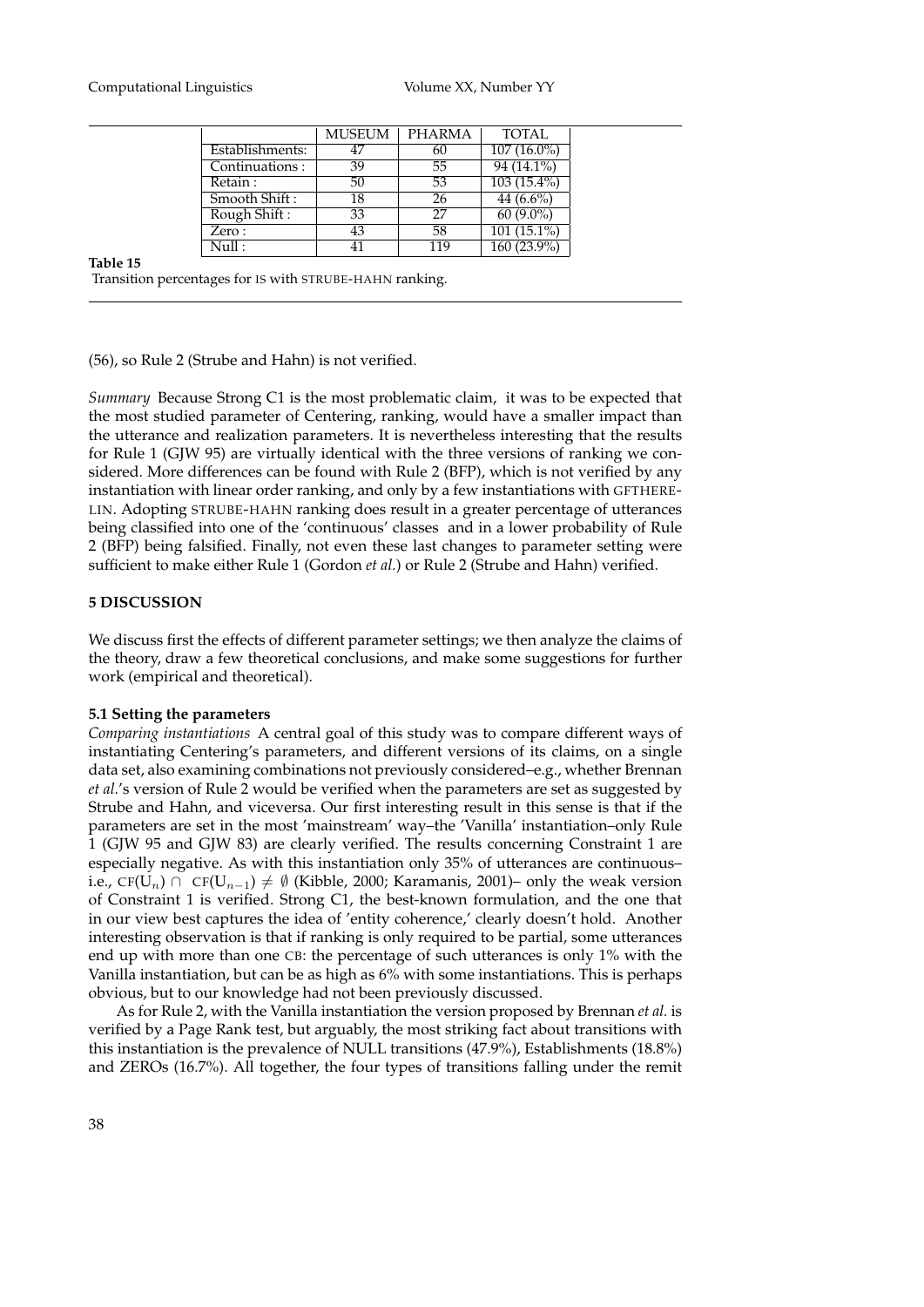of Rule 2 account for only 16% of utterances; and if Smooth Shifts and Rough Shifts are counted together, with this instantiation there are more shifts than retains. Other classifications and versions of the Rule do not correlate much better with the observed frequencies: e.g., only 39% of entity-coherent transitions (139 out of 357), and 14% of the total, are cheap in the sense of Strube and Hahn (1999) (i.e.,  $CP(U_{n-1})$  predicts  $CB(U_n)$ ).

These findings concerning the Vanilla instantiation should not, however, lead us to conclude that the theory in general is not verified. Our second major finding is that parameters do matter: i.e., it is possible to set the parameters in such a way as to make all three claims verified in a statistical sense. However, because Strong C1 is the claim with the largest percentage of violations, the parameters whose setting matters the most when trying to find an instantiation in which all claims are satisfied are those controlling utterance definition and CF realization. Considering a center as realized in an utterance which contains a bridging reference to that center is sufficient for Strong C1 to be verified; identifying utterances with sentences instead of finite clauses also has a strong positive effect. With the resulting instantiations, which we called IF and IS, Strong C1 is verified, as well as the two 'basic' versions of R1.

We also found, however, that there is a tradeoff between Strong C1, on one side, and Rule 1 and Rule 2, on the other: the changes to the utterance and realization parameters just mentioned, while reducing the violations of Strong C1, increase those of Rule 1 and Rule 2 (see, e.g., Table 13). Identifying utterances with sentences, or (to a lesser extent) allowing indirect realization, results in statistically significant increases in the number of violations to Rule 1–up to a total of 7.4% in the IS instantiation (see Figures 2 and 4)–although Rule 1 (GJW 95) and Rule 1 (GJW 83) are so robust that they are still verified even in these instantiations.<sup>45</sup> These changes to the utterance and realization parameters have an even greater impact on Rule 2 (BFP), a claim only weakly verified with the Vanilla instantiation. With the IF and IS instantiations, and grammatical function ranking, we find many more RSH than SSH, and many more RET than 'pure' CON (i.e., without counting Establishments); indeed, in the IS instantiation with GFTHERELIN ranking, RET are the second most common transition. As a result, Rule 2 (BFP) is only verified with IS instantiations at the .05 level, and with IF instantiations only if second person pronouns are counted as realizations of CFs. On the positive side, with these instantiations a much greater percentage of utterances–45%–is classified as either CON, RET, SSH or RSH, and a further 16% as EST.

These results can be further strengthened by making one last change to the parameters: adopting the ranking function proposed by Strube and Hahn (1999) instead of GFTHERELIN. With this instantiation, Rule 2 (BFP) is verified at the .01 level, rather than only at the .05 level. This is because although the STRUBE-HAHN ranking function has no effect on Strong C1 (obviously) or R1 (more surprisingly), it does result in some of the RET becoming CON, and some of the SSH becoming RSH. Even though we still find more RET than CON and more RSH than SSH, these changes are enough to make Rule 2 (BFP) verified at the .01 level with the IS instantiation. Strube and Hahn's own version of Rule 2 still isn't verified, but this version of the rule is not verified by any of the instantiations we evaluated. In other words, with the IS or IF instantiation and STRUBE-HAHN ranking, all three claims of the theory are verified at the .01 level.

<sup>45</sup> Perhaps the most spectacular demonstration of the tradeoff between Strong C1 and Rule 1 can be seen with the versions of the theory that adopt the definitions of CB proposed by Gordon, Grosz, and Gillion (1993) and Passonneau (1993). (These instantiations are not discussed in this paper, but can be examined on the companion website.) By adopting a particularly restrictive definition of CB, these versions succeed in reducing (indeed, eliminating, in the case of Passonneau) the violations of Rule 1; but the price is that only very few utterances have a CB.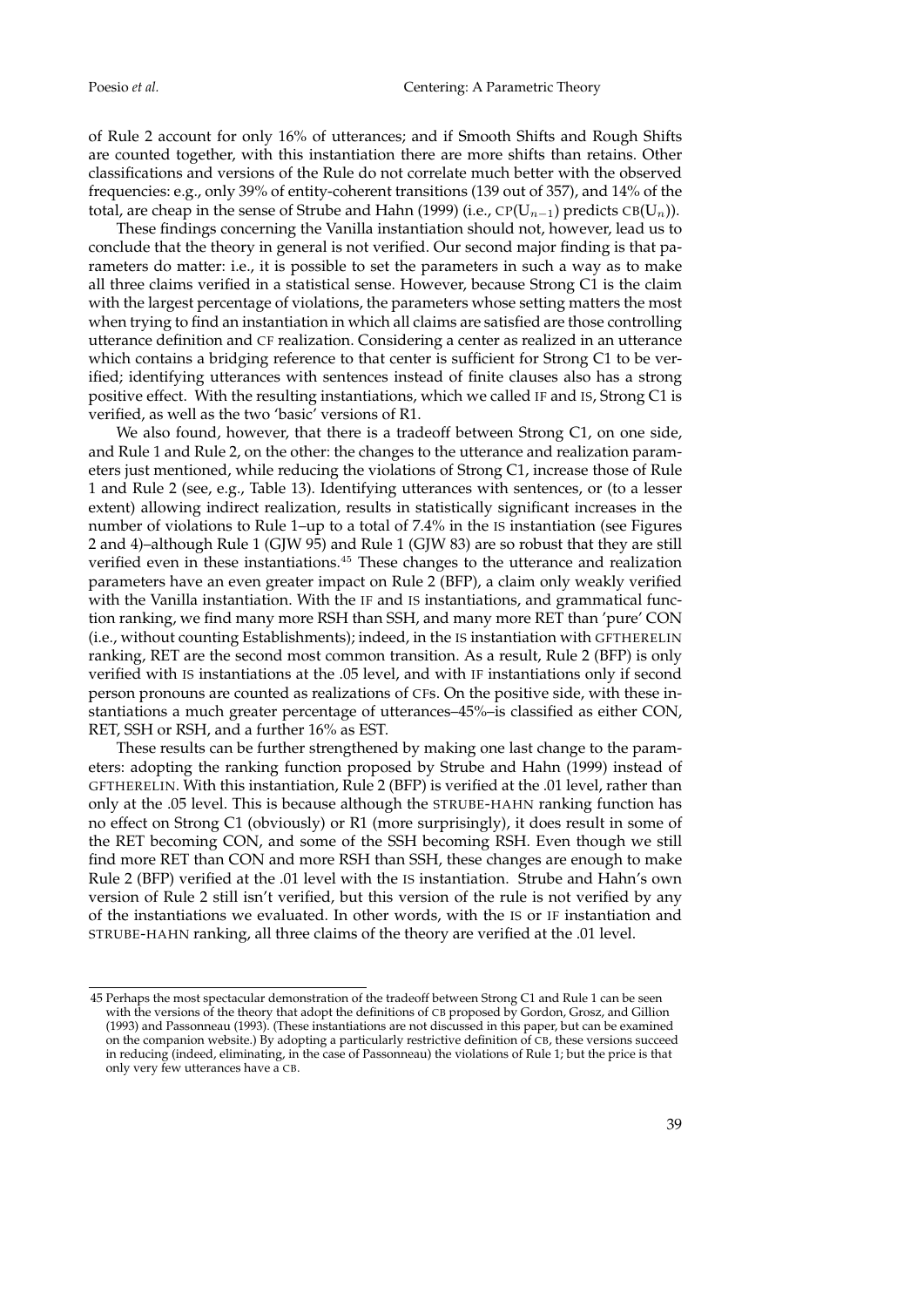The final observation concerning parameter settings is that issues not widely discussed in the Centering literature had a greater impact on the theory's claims than parameters such as the choice of ranking function or the definition of previous utterance. Many of these issues, such as the treatment of second person pronouns and of empty categories, had to do with the general issue of which entities should be included in the CF list. Considering second person pronouns realizations of discourse entities is enough to make Strong C1 satisfied; we also found that a number of extensions to the definition of utterance, such as the inclusion of relative clauses, and non-finite clauses, led to much worse results unless reduced relative clauses and non-finite clauses were taken to include traces linking these clauses to the embedding one.

*Minimizing violations should not be the overriding goal* We already said in Section §3 that we don't think that minimizing violations should be the only factor taken into account when deciding how to set parameters. Some violations are best accepted, and explained in terms of the interaction of Centering preferences with other preferences. (See below.)

Special care is needed when alternative definitions are supported by cross-linguistic evidence, or by the results of psychological studies. In the case of ranking, although we didn't find any significant differences between grammatical function ranking and linear order for English, one should keep in mind that such differences have been found for other languages, especially more free-order ones. Prasad and Strube (2000), for example, found that in Hindi the difference between grammatical function and linear order is significant; and Strube and Hahn (1999) found significant differences between grammatical function and information structure in German. Conversely, before taking the evidence for a slight advantage of STRUBE-HAHN ranking over grammatical function ranking as conclusive, one would need to supplement our studies with psychological experiments reconciling these results with the numerous results indicating the important role played by grammatical function, and especially subjecthood (among others, (Hudson, Tanenhaus, and Dell, 1986; Gordon, Grosz, and Gillion, 1993; Brennan, 1995)). Information structure has also been found not to be appropriate for languages including Greek, Hindi, and Turkish (Turan, 1998; Prasad and Strube, 2000; Miltsakaki, 2002). Similar considerations apply to the definition of previous utterance, since we saw that a considerable amount of psychological evidence supports treating adjuncts as embedded, at least when the syntactically embedded clause is at the end of the sentence (Cooreman and Sanford, 1996; Pearson, Stevenson, and Poesio, 2000).

In the case of the definition of utterance, our results indicate that identifying utterances with sentences, rather than finite clauses, leads to results much more consistent with the claimed preference for discourses to be entity coherent. While this result is likely to be useful for a number of reasons and for different types of applications (e.g., text planners), we believe that further empirical and theoretical work is needed before reaching conclusions about when the local focus is updated. For one thing, most analysis of discourse structure– e.g., Rhetorical Structures Theory (Mann and Thompson, 1988)–view clauses as the basic unit of discourse in written text. And in spoken dialogue one can hardly find any complete sentences; in this case, the update unit is most more likely to be a prosodic phrase of some sort.

### **5.2 The claims of Centering, revisited**

*Centering, pronominalization, and salience* One clear result of this work is that Centering's claims about pronominalization–at least, those expressed by the versions of Rule 1 proposed in (Grosz, Joshi, and Weinstein, 1995; Grosz, Joshi, and Weinstein, 1983)–are very robust. Rule 1 (GJW 95) and Rule 1 (GJW 83) are verified with all parameter instantiations, and in a very convincing way: in the instantiations we considered, the percentage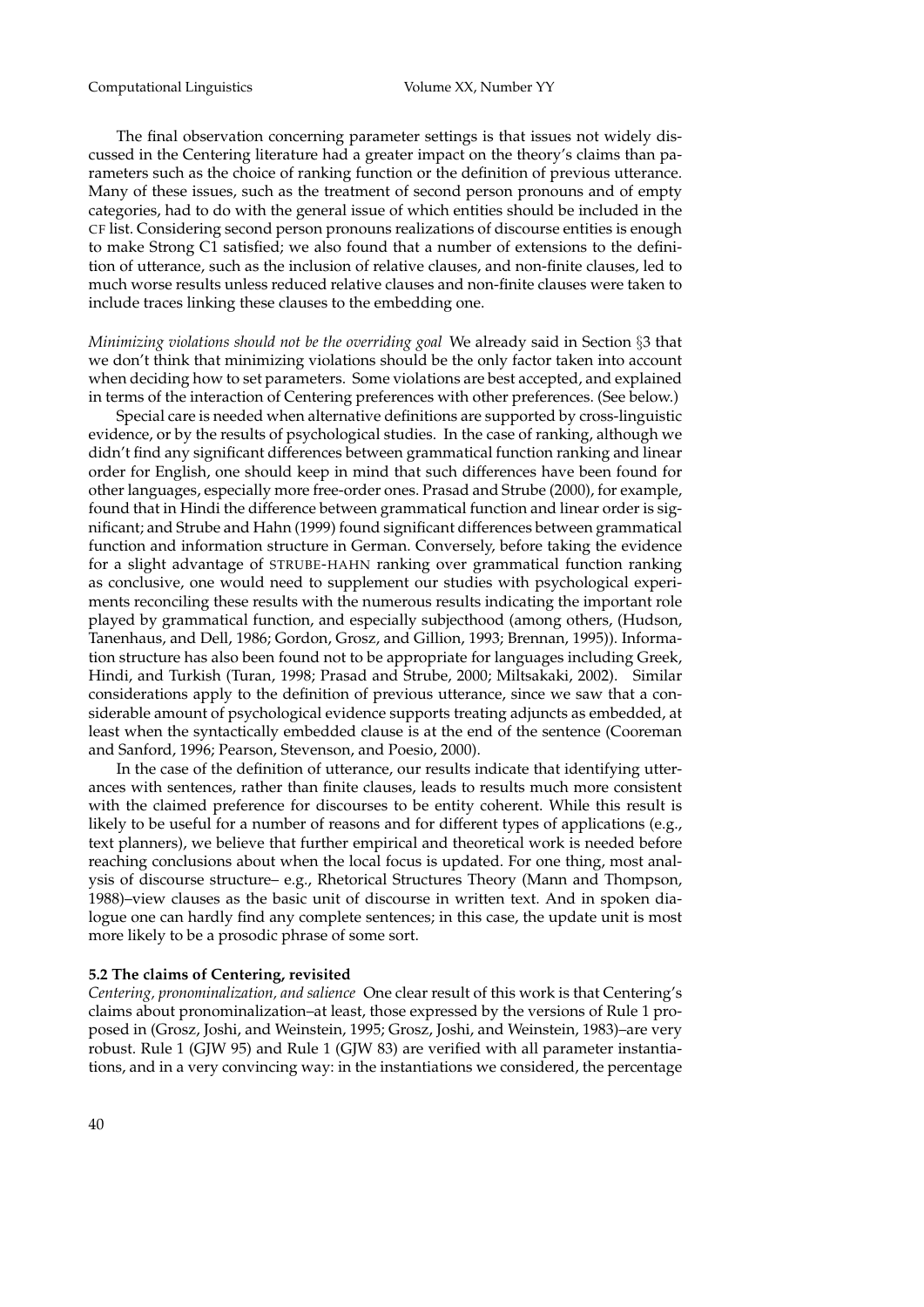of violations of Rule 1 (GJW 95) never exceeds 8% of the total number of utterances.

On the other hand, one should keep in mind that these two versions of Rule 1 make very weak claims about pronominalization. All that Rule 1 (GJW 95) says is that *if* we decide to pronominalize, *then* we should pronominalize the CB. This formulation doesn't address the real problem for a theory of pronominalization or, more in general, of NP form decision, which is to decide when a discourse entity should be realized as a pronoun (Henschel, Cheng, and Poesio, 2000). And our results also indicate that simply strengthening Rule 1 to the form 'pronominalize the CB,' which can be seen as a generalization of the proposals in (Gordon, Grosz, and Gillion, 1993), would be a very bad idea: between 50% (with u=f) and 60% (with u=s) of mentions of the CB are not realized using a pronoun, and, conversely, between 30 and 40% of personal pronouns are not realizations of the CB. Examples like (12) illustrate one situation in which a mismatch between the CB and pronominalization may occur: by having been mentioned in a discourse often, a discourse entity may become sufficiently salient (at the global level) to justify pronominalization even when it is not the CB. $^{46}$  These observations suggest that the decision to pronominalize does not depend only on whether a discourse entity is the CB, but must involve a number of further constraints and preferences.<sup>47</sup>

*CT as a theory of coherence: Constraint 1* Another result of this work is that the validity of Centering's claims about local coherence–Constraint 1 and Rule 2–depends on the choice of the parameters to a much greater extent than it is the case for the claims about pronominalization. Strong C1 does not hold for the 'Vanilla' instantiation, although it does hold for any instantiation in which the implicit anaphoric component of bridging references is treated as an indirect realization, and for many instantiations in which utterances are identified with sentences. But even under the most favorable parameter instantiations, there are many more exceptions to Strong C1 (between 20 and 25% of the total number of utterances) than we find even with the instantiations which are worse for Rule 1 (7-8%). While the Weak version of C1, requiring only that there is at most one most salient entity per utterance, does hold even with the Vanilla instantiation, and does capture the claim that utterances with a unique CB are easier to process, a central aspect of Centering since (Joshi and Kuhn, 1979; Joshi and Weinstein, 1981), it says nothing about entity coherence being what ensures local coherence.

Further light on entity coherence is shed by recent work on text planning, particularly by Karamanis (2003), that suggests that when all alternative ways of extracting a text plan from the propositions expressed by texts such as those we are studying are considered, the actual ordering found in the texts tends to be in greater agreement with Centering's preferences about entity coherence than most of its alternatives. After extracting the propositions<sup>48</sup> expressed by texts in the museum domain of our corpus, Karamanis determined that although the sequence actually found in such texts is not optimal as far as minimizing the violations to entity-coherence (with the instantiation he considers, more than 50% of the utterances violate Strong C1), approximately 70% of the alternative orderings introduce even more violations.

<sup>46</sup> The role of the global focus in the interpretation of pronouns needs further study. A few preliminary observations can be found in (Hitzeman and Poesio, 1998).

<sup>47</sup> The discrepancy between pronominalization and CB-hood in our corpus is analyzed in more detail by Henschel, Cheng, and Poesio (2000), who propose an algorithm for pronominalization that takes into account factors such as the presence of distractors matching the CB's agreement features that may lead to the decision not to pronominalize, as well as factors that may result in the pronominalization of a non-CB. The algorithm achieves an accuracy of 87.8% in the museum domain.

<sup>48</sup> More precisely, the lists of CF realized by each utterance with a DF instantiation, representing that utterance's arguments.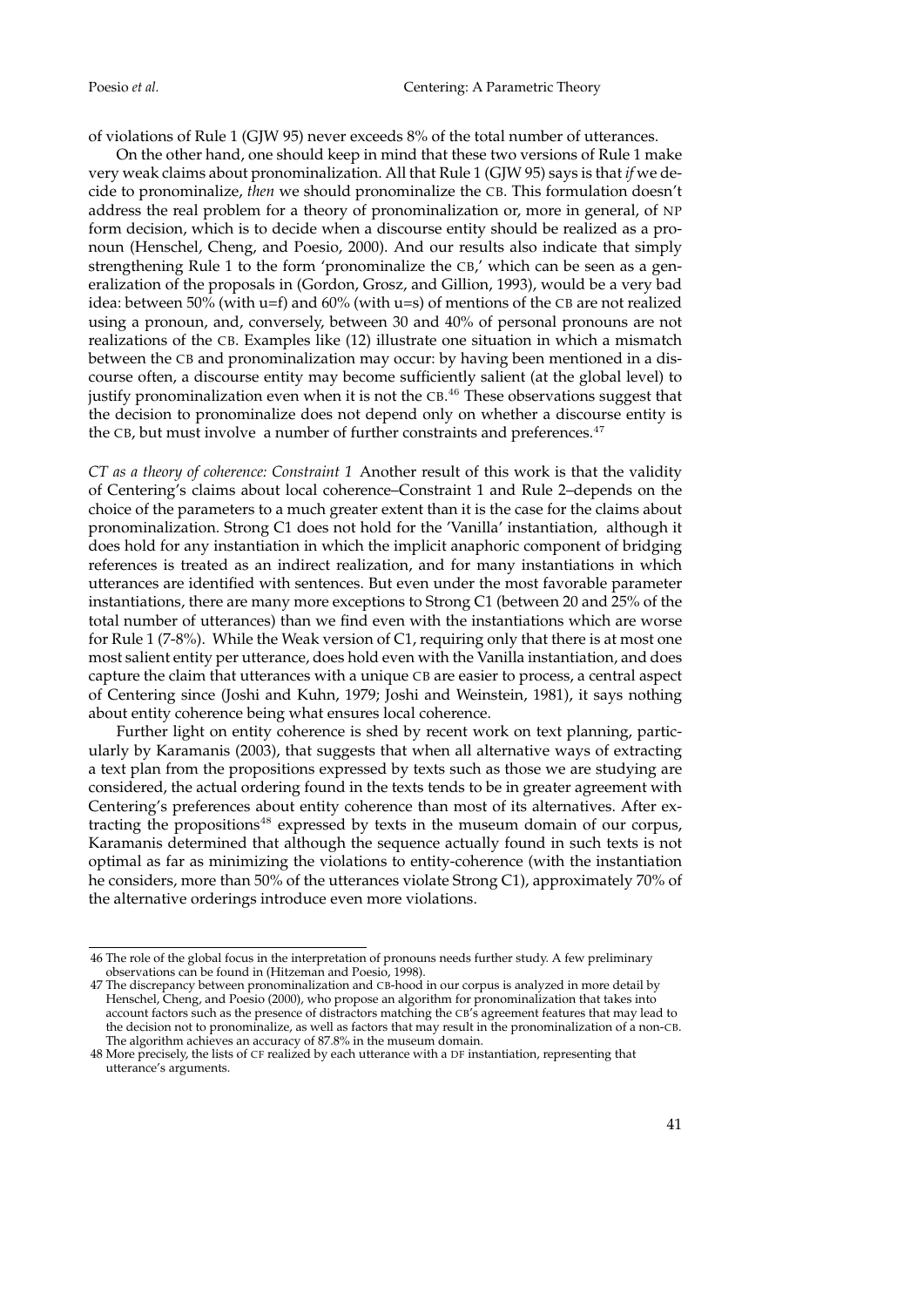If we accept that the texts in our corpus are coherent, these results suggest that there must be other ways of achieving local coherence, apart from what we have been calling here 'entity coherence'. An obvious candidate for an additional, or alternative, coherence-inducing device are rhetorical relations. Indeed, the claim that 'entity' coherence needs to be supplemented by 'relational' coherence can already be found in (Kintsch and van Dijk, 1978; Hobbs, 1979). This view is supported by an analysis of our data. With the u=f instantiations, we find in the pharmaceutical subdomain many examples in which successive utterances do not mention the same entities, but the connection between clauses is explicitly indicated by connectives, as in (23):

(23) (u1) This leaflet is a summary of the important information about Product A.

(u2) If you have any questions or are not sure about anything to do with your treatment,

(u3) ask your doctor or your pharmacist.

A more complex case are utterances in the museum domain that do not refer to any of the previous CFs because they express generic statements about the class of objects of which the object under discussion is an instance, or viceversa utterances that make a generic point that will then be illustrated by a specific object. In (24), (u2) gives background concerning the decoration of a cabinet.

(24) (u1) On the drawer above the door, gilt-bronze military trophies flank a medallion portrait of Louis XIV. (u2) In the Dutch Wars of 1672 - 1678, France fought simultaneously against the Dutch, Spanish, and Imperial armies, defeating them all. (u3) This cabinet celebrates the Treaty of Nijmegen, which concluded the war.

While the analysis of such cases in terms of rhetorical relations is more complex, it seems clear to us that an analysis in terms of underlying semantic connections between events or propositions is more perspicuous than one in terms of entity coherence. While it is true that some of these violations could be fixed by adopting a broader notion of bridging reference–e.g., in (24) we might treat *France* as a bridge to *Louis XIV*–this wider notion of bridging reference has proven to be very difficult to identify in a reliable way.

Now, given that in an RST-style analysis every discourse unit is connected by at least one rhetorical link to at least another discourse unit, one might wonder whether 'entity coherence' is still needed once 'relational coherence' is introduced. However, Knott et al. (2001) convincingly argue that in RST, complete connectivity is usually achieved by introducing relations such as 'Elaboration' which, when looked at closely, turn out to be really attempts to capture a notion of entity coherence. This work on rhetorical relations is coming to a position symmetrical to our own: that a purely relational account is not sufficient, and a separate theory of entity coherence is necessary (Knott et al., 2001).<sup>49</sup>

*Topic continuity: Rule 2* Rule 2–stating a preference not just to keep talking about the same objects, but to preserve their relative ranking–also seems much less robust than Rule 1, irrespective of its formulation and of the instantiation.

As already noted, one of the most interesting observations about this aspect of the theory concerns the classification of utterances used to formalize it (at least in the earlier versions of the theory). With pretty much all parameter instantiations that we tested, two of the most common transitions were the NULL transition (between two utterances neither of which has a CB), previously considered only in (Passonneau, 1998), and the

<sup>49</sup> The respective role of entity coherence, relational coherence, and other forms of coherence in the examples in our corpus is studied in more detail in (Oberlander and Poesio, 2002).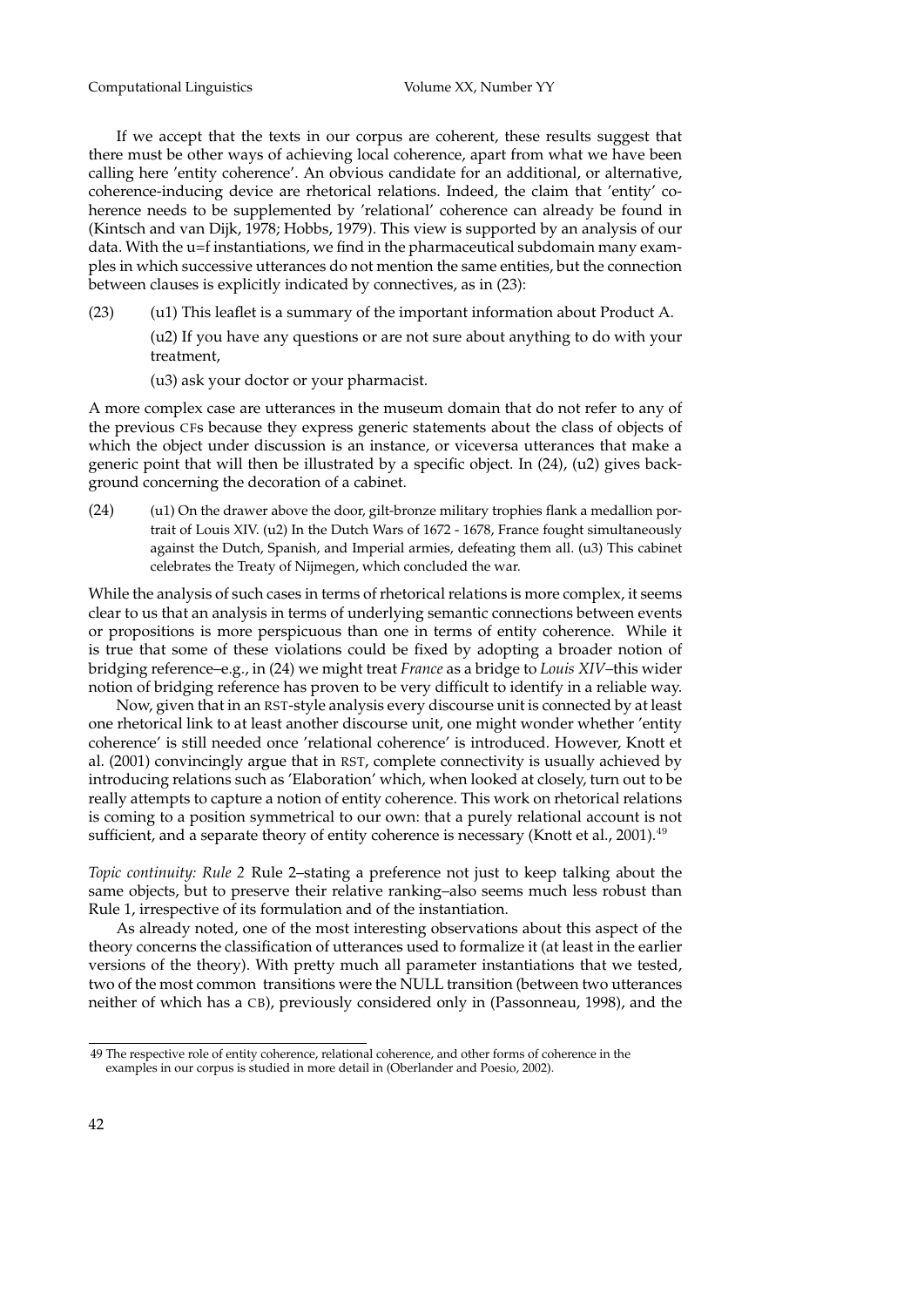ZERO transition (from an utterance with a CB to one without), that as far as we can see has never been discussed before. Indeed, with the Vanilla instantiation, 84% of all utterances are either NULL, ZERO or EST, and therefore fall outside the scope of Rule 2 in almost all its formulations. The question raised by this finding is whether the theory has to be extended to cover such cases, or whether they have to be accounted for by other components of an overall theory of discourse (see below).

Three versions of Rule 2 were tested in some detail.<sup>50</sup> The version of Rule 2 from (Grosz, Joshi, and Weinstein, 1995), formulated in terms of sequences, and stating a preference for sequences of CON over sequences of RET over sequences of SHIFT (which we tested by counting the number of sequence pairs), suffers from the problem that even with the 'best' instantiations, less than one-third of sequence pairs involve the same transition, and even less are sequences of the transitions considered by Grosz *et al.*. Even in the instantiation which yields the best results for Rule 2 (BFP), IS with STRUBE-HAHN ranking, only 13% of sequence pairs are of the form CON-CON / RET-RET / SH-SH, and all together only 28% of sequence pairs only involve transitions considered by Grosz *et al.*. Keeping in mind that Rule 2 (GJW 95) only applies to a minority of sequence pairs, we do find that with IS and STRUBE-HAHN ranking the number of CON-CON sequences (37) slightly exceeds the number of RET-RET (35), which in turn exceeds the number of SH-SH (19, of which 16 are RSH-RSH). This doesn't hold with GFTHERELIN ranking, where RET-RET exceeds CON-CON even if we treat EST as a type of CON; we find no significant difference between the IF and the IS setting.

Rule 2 (BFP), formulated in terms of single transitions, accounts for larger percentages of the data (single utterances), and was found to be verified both with the Vanilla instantiation and with the 'best' instantiations. However, we still observed a large percentage of NULL transitions with most instantiations; we also found more RET than CON, and more RSH than SSH in most instantiations in which utterances are identified with sentences or allow for indirect realization.<sup>51</sup>

Finally, Strube and Hahn's preference for sequences of Cheap transitions over sequences of Expensive ones isn't verified by any of the instantiations we tested; indeed, in all instantiations we studied we found more Expensive transitions than Cheap ones, meaning that the CP of one utterance generally doesn't predict the CB of the next.

These mixed results are in line with those of psychological experiments, that so far haven't found clear evidence supporting the claim that, say, CONTINUATIONS are easier to process than SHIFTS, let alone RETAINS (Gordon, Grosz, and Gillion, 1993)

### **5.3 Theoretical Consequences**

While proposing modifications of Centering is beyond the scope of this paper, we believe our results do have broad theoretical consequences worthy of further exploration.

*Clarification of the claims and identification of further parameters* Apart from comparing different ways of setting the parameters already discussed in the literature, our work had the more fundamental goal of clarifying the claims of the theory by identifying aspects that need to be made more precise. Our study raised a number of questions about the definitions of the concepts used in Centering not previously mentioned in the literature,

<sup>50</sup> As said earlier, an earlier version of Kibble's proposal was also tested; the results can be viewed on the companion web site.

<sup>51</sup> CON can be made the most frequent transition by merging EST and CON. We found however that this merging leads to worse results as far as the correlation between the classification of transitions and two of the linguistic phenomena for which the classification has been used, predicting the form of subject NPs, and predicting segment boundaries. These results are discussed in the Technical Report.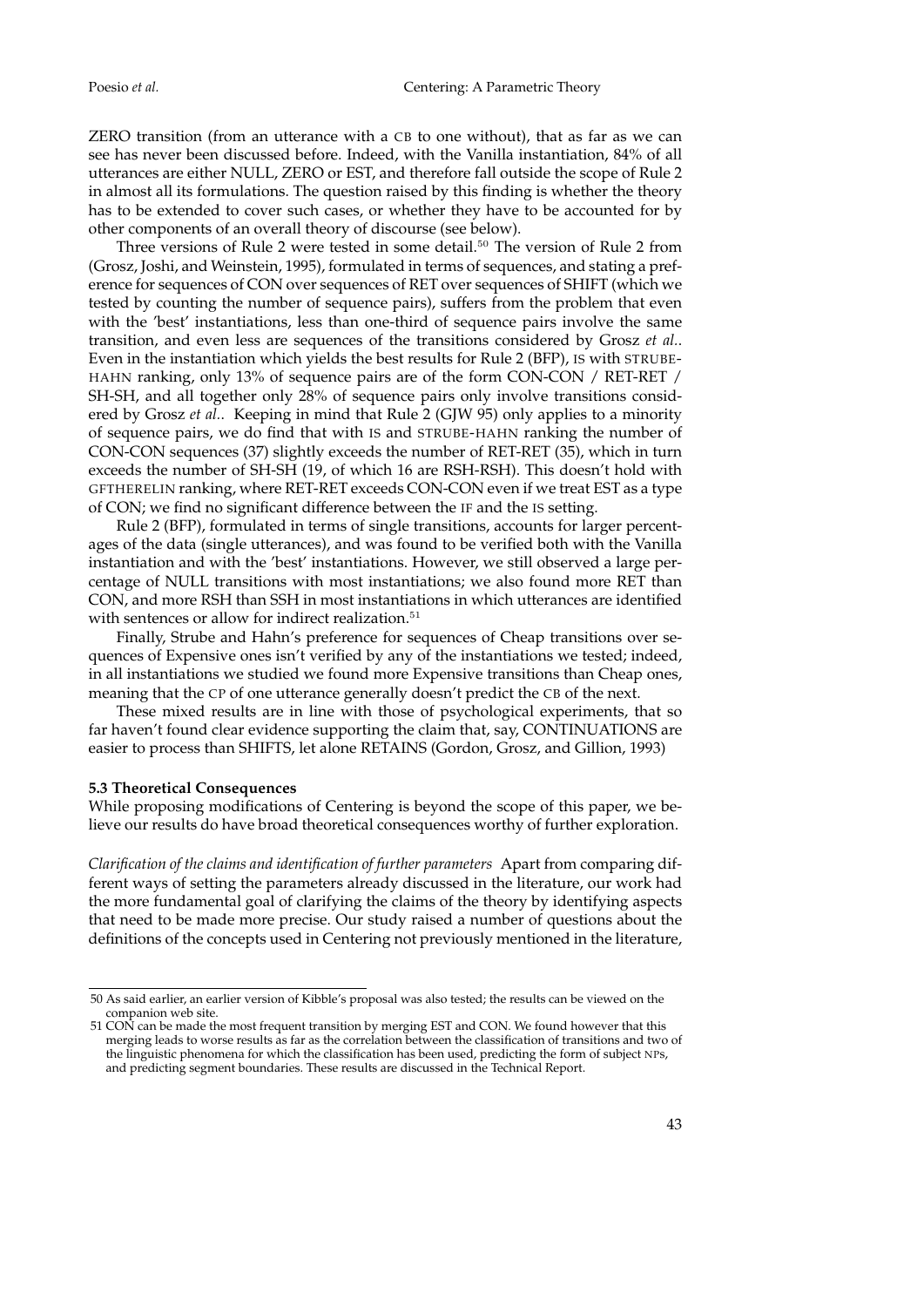or only discussed in passing.

Many of these questions have to do with realization, one of the least studied aspects of the theory. One such question is the status of entities realized as second person pronouns. Our results indicate that if PRO2s are not considered realizations of CF, or we treat them as R1-pronouns, we find many more violations of Strong C1 and R1, respectively (although both claims are still verified). We also saw that the results concerning Constraint 1 and Rule 1 depend on whether reduced relative clauses and nonfinite VPs are assumed to contain traces, and whether these traces were assumed to be R1-pronouns or not. More in general, we identified the need for a clear definition of 'R1-pronoun': i.e., whether we should include traces in relative clauses, the implicit anaphoric elements of bridging references, and demonstrative pronouns, among the 'pronouns' to which Rule 1 applies. This question isn't mentioned in the literature we know of, yet our results indicate that, e.g., treating the implicit anaphoric elements of bridging references, or second person pronouns, as R1-pronouns is a very bad idea.

Some of the issues raised by this study are only relevant for certain parameter instantiations. One example is the specification of grammatical function ranking beyond the simplest cases: for example, whether postcopular NPs in *there*-clauses should be treated as subjects or objects (our results suggest the former) or how nominal modifiers should be ranked (we treated them as adjuncts). An issue for instantiations in which utterances are identified with finite clauses is what is the previous utterance when an embedded finite clause is in the middle of another finite clause, rather than at the end, as in the following example, from the *Guardian* newspaper:

(25) But Hutchinson, who appointed Ranieri last season, today said that he spent 30 minutes with the Italian after the Blackburn match and that resignation was never an issue.

*Separating entity coherence from* CB *uniqueness* Starting with (Brennan, Friedman, and Pollard, 1987) and, more recently, (Beaver, 2004; Kibble, 2001), there have been attempts to 'unpack' some of the original preferences proposed by Centering . We feel this work has greatly helped our understanding of the theory, and believe that it would be similarly useful to unpack Constraint 1 into two separate claims, as well: one about uniqueness of the CB, one about entity coherence.

The first function of (both versions) of Constraint 1 is to claim that the CB is unique. We will call this claim CB UNIQUENESS:

**CB Uniqueness** Utterances have at most one CB.

We argued throughout the paper that Strong Constraint 1 has a second function as well: to express a preference for utterances that do not occur at the beginning of a segment to mention at least one of the objects included in the previous utterance. Following (Kibble, 2000; Karamanis, 2001), we will call this first half of Constraint 1 (ENTITY) CONTINUITY:

**(Entity) Continuity:** CF( $U_{i-1}$ )  $\cap$  CF( $U_i$ )  $\neq \emptyset$ 

Weak C1 is CB Uniqueness, whereas Strong C1 is CB uniqueness plus Continuity.

*A hybrid view of coherence* One clear conclusion suggested by our results is that entitybased accounts of coherence need to be supplemented by accounts of other factors that induce coherence at the local level. The most direct way to do this would be to include into Continuity a longer list of factors that may link an utterance to its previous one, and claim that in order for an utterance to be 'locally coherent,' at least one of these links must exist. The resulting claim would take a form along the following lines: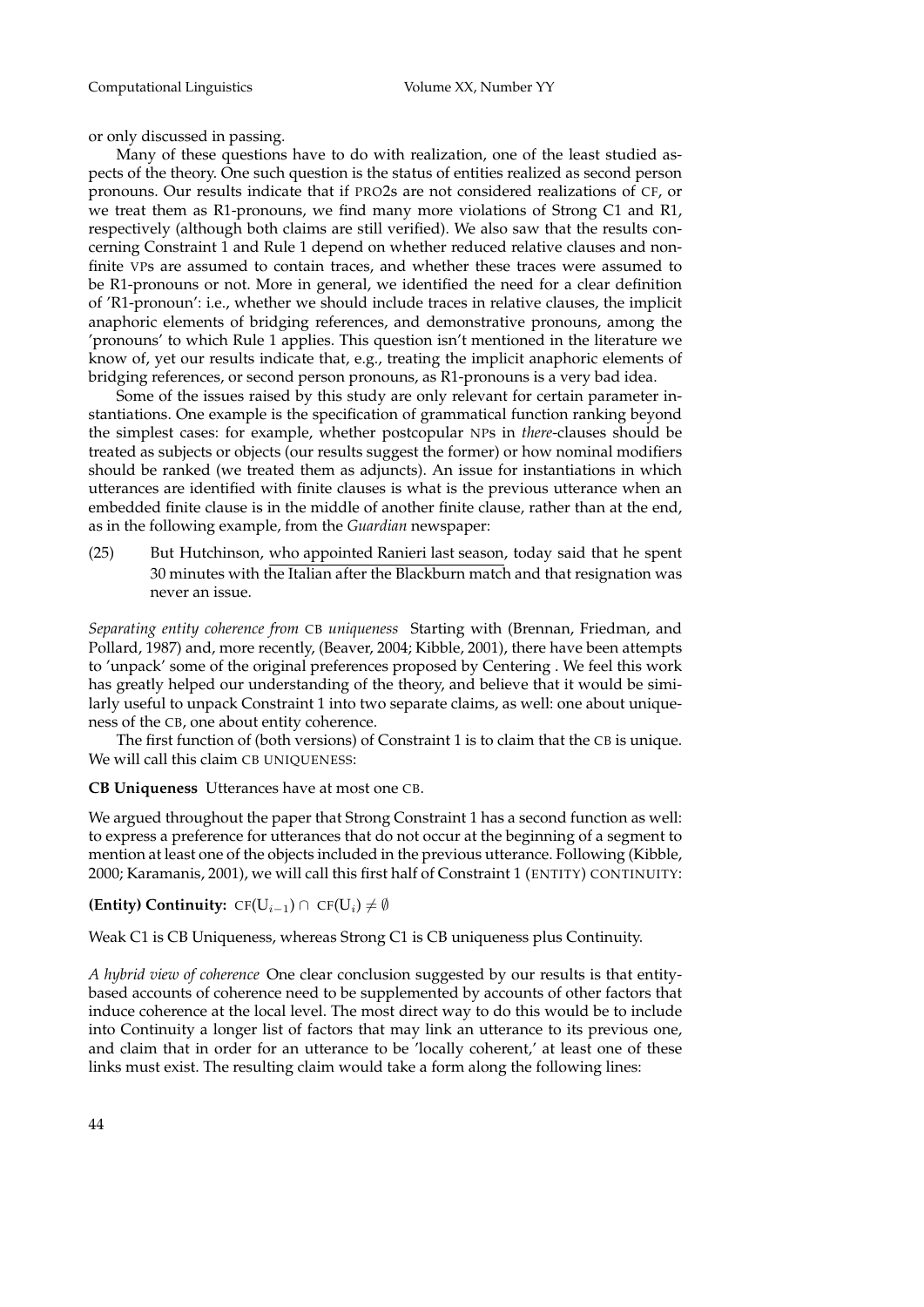**Hybrid Continuity** For every utterance  $U_i$ , at least one of the following must hold:

1. CF( $U_{i-1}$ ) ∩ CF( $U_i$ )  $\neq \emptyset$ ; 2. or there is a rhetorical relation **RR** such that **RR**( $U_{i-1}, U_i$ );<sup>52</sup> 3. or  $U_{i-1}$  and  $U_i$  are temporally coherent in the sense, e.g., of (Kameyama, Passonneau, and Poesio, 1993); 4. ... (other)

A more sensible approach, especially as we don't yet know all the factors affecting coherence, would be to be more explicit about the scope of Centering Theory, viewing it not as a comprehensive account of 'local coherence,' but only of the contribution of entity coherence to local coherence. In other words, we could view (Entity) Continuity as only one among the preferences holding at the discourse level. A natural way to formalize this would be to include Entity Continuity among a set of constraints like those proposed by Beaver, which would also have to include further constraints specifying preferences for rhetorical and temporal coherence.

*CB Uniqueness* We saw in Section §4 that it's fairly easy to fix the problem of utterances violating Weak C1, or CB uniqueness: all that is needed is to strenghten the requirements on the ranking function and require it to be total, which in turn can be easily done by adding a disambiguation factor to ranking functions that aren't so, like grammatical function. Before doing this, however, we should ask whether this is the conclusion we should draw from the finding that CB uniqueness will be violated with partial ranking functions–or if instead we should or allow for utterances to have more than one CB.

When multi-CB utterances such as (10) are considered, it is not immediately obvious that one discourse entity ('the corner cupboard') is more salient than the other ('Branicki'), especially since neither of them occupies a particularly salient position either in the previous utterance (u227) or in the current one (u229). Notice also that both entities have been mentioned before; and furthermore, one of them is animate (Branicki), the other inanimate (the cupboard). In these respects, these examples are reminiscent of the examples that led Sidner (1979) to argue for two foci–sentences with one animate entity (typically in AGENT position) and an inanimate one (typically in THEME position), like *Mortimer sold the book for 10 cents.*, or *Mary took a nickel from her toy bank yesterday*. Although the results from papers such as (Gordon, Grosz, and Gillion, 1993) suggest that when two animate entities are considered, only one tend to show RNP effects, we are not aware of any experiment testing materials like those discussed by Sidner.

The hypothesis that topicality is not restricted to one entity per utterance has been advanced by a number of researchers, although is perhaps most clearly associated with the work of Givon (1983). Within the Centering literature, abandoning the claim that we called 'CB Uniqueness' has been suggested by Gundel (1998), and, more radically, in work such as (Strube, 1998; Gordon and Hendrick, 1999; Tetreault, 2001), where the whole notion of CB is abandoned.

As seen in Section §2, the primary motivation for CB uniqueness are complexitytheoretic arguments: inference in monadic logics is less expensive than with normal logics (Joshi and Kuhn, 1979; Joshi and Weinstein, 1981). Grosz and colleagues's linguistic evidence for CB uniqueness are constrasts like those in (3), showing that failing to pronominalize certain entities (Susan, in that example) is a more serious problem

<sup>52</sup> This formulation was intentionally designed in such a way as to finesse the issue of whether **RR** should be an informational level relation between the eventualities expressed by the utterances, or a genuine rhetorical relation between the speech acts performed by them.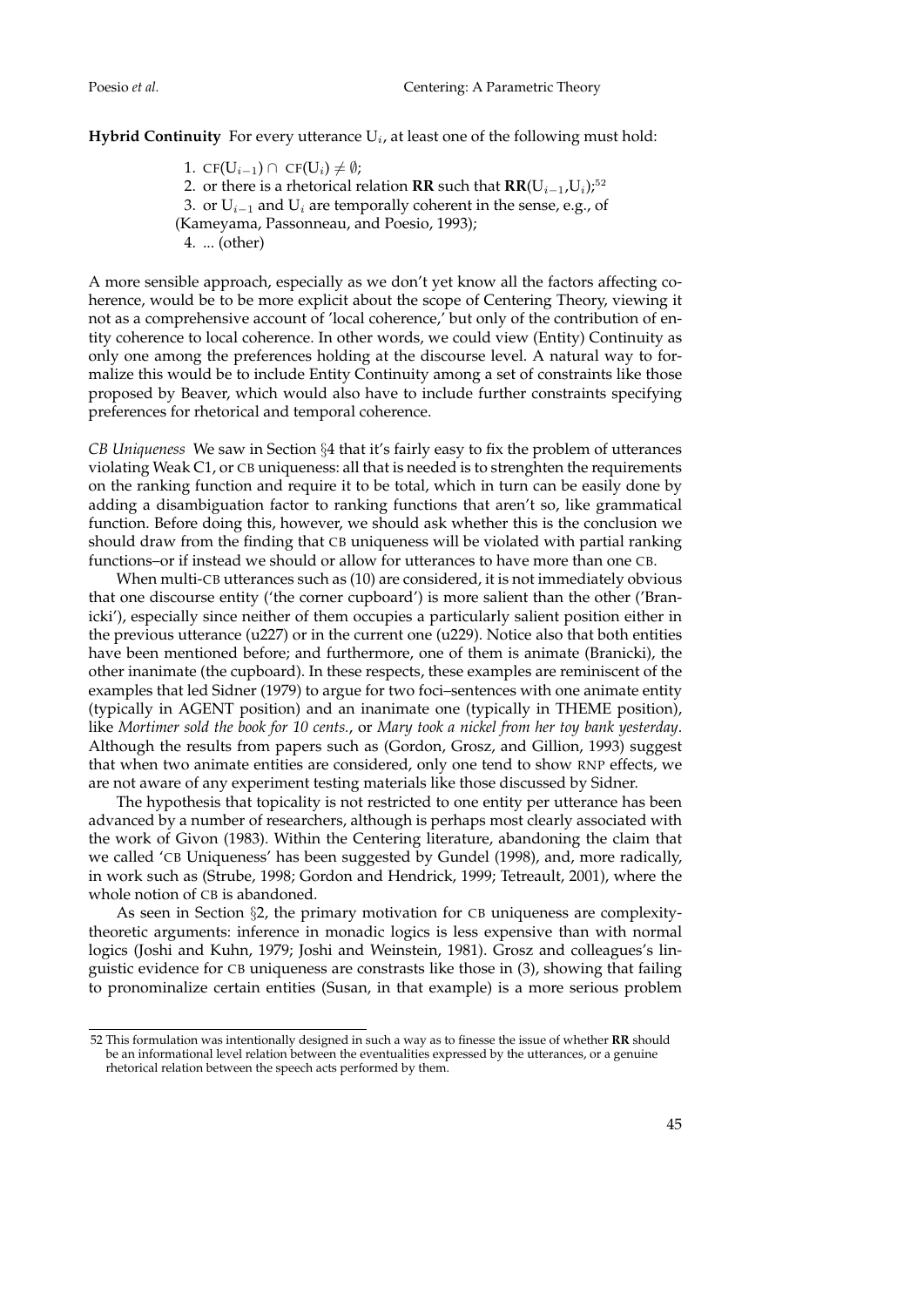than failing to pronominalize others (Betsy). This claim is further supported by the evidence concerning the Repeated Name Penalty (Gordon, Grosz, and Gillion, 1993). However, the RNP is only observed in a subset of the cases that would be considered as CB mentions according to the definition provided by Constraint 3, and in the example we are discussing, (10), neither Branicki nor the cupboard occur in u229 in a position that would be subject to RNP effects according to Gordon *et al.*. In other words, (some) evidence used by Grosz *et al.* in support of CB uniqueness cannot be used to argue that u229 in (10) has a single CB. This evidence is also consistent with a different solution of the problem raised by examples like (10): instead of attempting to preserve CB uniqueness by requiring the ranking function to be total, one could abandon CB uniqueness, as suggested in (Givon, 1983; Gundel, 1998). In both cases, we would need a separate theoretical account of RNP effects. More empirical evidence is needed on this issue.<sup>53</sup>

*Variety* The third conclusion suggested by our results is that ensuring VARIETY seems to be as important a principle in discourse production as maintaining coherence. This is suggested, first of all, by the fact that only slightly over a half of CBs are realized as R1-pronouns. It is also the case that CBs are hardly ever continued for more than 2-3 utterances; that the same discourse entity is very unlikely to be realized using the same type of NP twice in a row (even with pronouns, we only have 58 pronoun-pronoun sequences - 26% of the total); and that 2/3 of all transition sequences involve two different transitions. In fact, we hypothesize that the Repeated Name Penalty observed by Gordon *et al.* might be an instance of this more general phenomenon.

# **ACKNOWLEDGMENTS**

Special thanks to Nikiforos Karamanis, Alistair Knott, Mark Liberman, Ruslan Mitkov, Jon Oberlander, Tim Rakow, and the other members of the GNOME project: Kees van Deemter, Renate Henschel, Rodger Kibble, Jamie Pearson, and Donia Scott. We also wish to thank James Allen, Jennifer Arnold, Steve Bird, Susan Brennan, Donna Byron, Herb Clark, George Ferguson, Jeanette Gundel, Aravind Joshi, Eleni Miltsakaki, Rashmi Prasad, Ellen Prince, Len Schubert, Joel Tetreault, Lyn Walker, and audiences at the ACL 2000, the University of Pennsylvania, the University of Rochester, CLUK, and the University of Wolverhampton for comments and suggestions. The corpus was annotated by Debbie De Jongh, Ben Donaldson, Marisa Flecha-Garcia, Camilla Fraser, Michael Green, Shane Montague, Carol Rennie, and Claire Thomson, together with the authors. A substantial part of this work, including the creation of the corpus, was supported by the EPSRC project GNOME, GR/L51126/01. Massimo Poesio was supported during parts of this project by an EPSRC Advanced Fellowship. Barbara Di Eugenio is supported in part by NSF grant INT 9996195, in part by NATO grant CRG 9731157. Janet Hitzeman was in part supported by the EPSRC project SOLE, GR/L50341.

<sup>53</sup> One way to reconcile the different findings would be to use different conceptual tools to characterize the connection between subsequent utterances. Each utterance satisfying Continuity would have one or more links to the previous utterance, that we might call CENTERS OF COHERENCE; Entity Continuity would then become a preference for the set of Centers of Coherence to be non-empty. In particular situations, that may be experimentally identified using the RNP as a test, one of the Centers of Coherence may acquire a particular status, leading to a preference for pronominalization. We may call this center the CENTER OF SALIENCE, say. It would also be interesting to examine the connection between a solution along these lines and Sidner's solution involving two foci.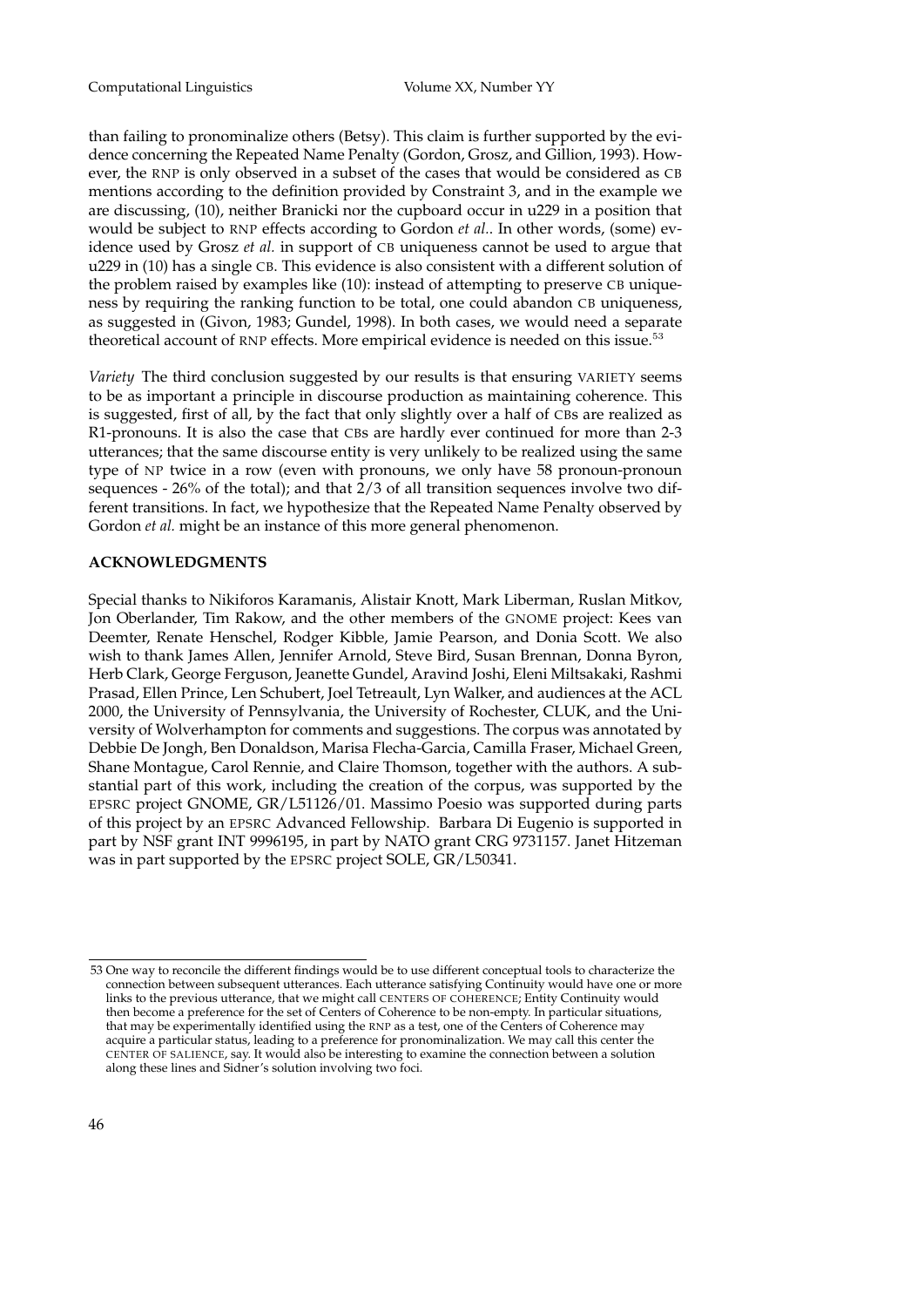### **References**

- Alshawi, Hiyan. 1987. *Memory and Context for Language Interpretation*. Cambridge University Press, Cambridge.
- Arnold, Jennifer E. 1998. *Reference Form and Discourse Patterns*. Ph.D. thesis, Stanford University.
- Baker, Collin F., Charles J. Fillmore, and John B Lowe. 1998. The Berkeley FrameNet project. In *Proc. of the 36th ACL*.
- Beaver, David. 2004. The optimization of discourse anaphora. *Linguistics and Philosophy*, 27(1):3–56.
- Brennan, Susan. E. 1995. Centering attention in discourse. *Language and Cognitive Processes*, 10:137–167.
- Brennan, Susan.E., Marilyn W. Friedman, and Charles J. Pollard. 1987. A Centering approach to pronouns. In *Proc. of the 25th ACL*, pages 155–162, June.
- Byron, Donna and Amanda Stent. 1998. A preliminary model of Centering in dialog. In *Proc. of the 36th ACL*.
- Caramazza, Alfonso, E. Grober, C. Garvey, and J. Yates. 1977. Comprehension of anaphoric pronouns. *Journal of Verbal Learning and Verbal Behavior*, 16:601–609.
- Carletta, Jean. 1996. Assessing agreement on classification tasks: the kappa statistic. *Computational Linguistics*, 22(2):249–254.
- Chafe, Wallace. 1976. Givenness, contrastiveness, definiteness, subjects, and topics. In C. Li, editor, *Subject and Topic*. Academic Press, New York, pages 25–76.
- Chinchor, Nancy A. and Beth Sundheim. 1995. Message Understanding Conference (MUC) tests of discourse processing. In *Proc. AAAI Spring Symposium on Empirical Methods in Discourse Interpretation and Generation*, pages 21–26, Stanford.
- Clark, Herbert H. 1977. Bridging. In P. N. Johnson-Laird and P.C. Wason, editors, *Thinking: Readings in Cognitive Science*. Cambridge University Press, London and New York.
- Cooreman, Ann and Tony Sanford. 1996. Focus and syntactic subordination in discourse. Research Paper RP-79, University of Edinburgh, HCRC.
- Cote, Sharon. 1998. Ranking forward-looking centers. In M. A. Walker, A. K. Joshi, and E. F. Prince, editors, *Centering Theory in Discourse*. Oxford, chapter 4, pages 55–70.
- Dale, Robert. 1992. *Generating Referring Expressions*. The MIT Press, Cambridge, MA.
- Di Eugenio, Barbara. 1998. Centering in italian. In M. A. Walker, A. K. Joshi, and E. F. Prince, editors, *Centering Theory in Discourse*. Oxford, chapter 7, pages 115–138.
- Di Eugenio, Barbara, Johanna D. Moore, and Massimo Paolucci. 1997. Learning features that predict cue usage. In *Proc. of the 35th ACL*, Madrid.
- Fox, Barbara A. 1987. *Discourse Structure and Anaphora*. Cambridge University Press.
- Gernsbacher, Morton A. and David Hargreaves. 1988. Accessing sentence participants: The advantage of first mention. *Journal of Memory and Language*, 27:699–717.
- Giouli, Paraskevi. 1996. Topic chaining and discourse structure in task-oriented dialogues. Master's thesis, University of Edinburgh, Linguistics Department.
- Givon, Talmy, editor. 1983. *Topic continuity in discourse : a quantitative cross-language study*. J. Benjamins.
- Gordon, Peter C., Barbara J. Grosz, and Laura A. Gillion. 1993. Pronouns, names, and the centering of attention in discourse. *Cognitive Science*, 17:311–348.
- Gordon, Peter C. and Randall Hendrick. 1999. The representation and processing of coreference in discourse. *Cognitive Science*, 22:389–424.
- Gordon, Peter C., Randall Hendrick, Kerry Ledoux, and Chin L. Yang. 1999. Processing of reference and the structure of language: an analysis of complex noun phrases. *Language and Cognitive Processes*, 14(4):353–379.
- Grosz, Barbara J. 1977. *The Representation and Use of Focus in Dialogue Understanding*. Ph.D. thesis, Stanford University.
- Grosz, Barbara J., Aravind K. Joshi, and S. Weinstein. 1986. Towards a computational theory of discourse interpretation. Unpublished ms.
- Grosz, Barbara J., Aravind K. Joshi, and Scott Weinstein. 1995. Centering: A framework for modeling the local coherence of discourse. *Computational Linguistics*, 21(2):202–225.
- Grosz, Barbara J. and Candace L. Sidner. 1986. Attention, intention, and the structure of discourse. *Computational Linguistics*, 12(3):175–204.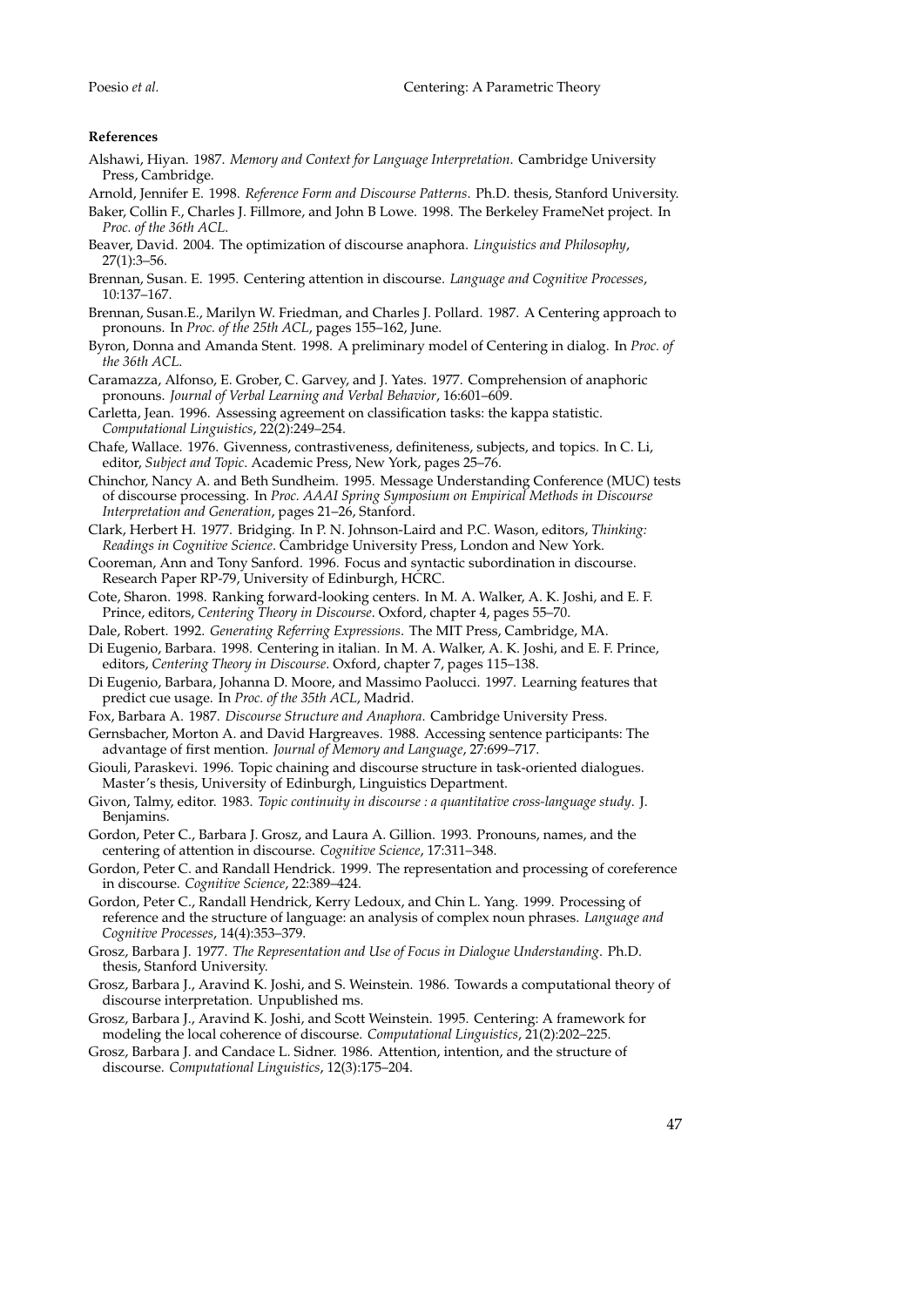- Grosz, Barbara J., Aravind K. Joshi, and Scott Weinstein. 1983. Providing a unified account of definite noun phrases in discourse. In *Proc. ACL-83*, pages 44–50.
- Gundel, Jeanette K. 1998. Centering theory and the givenness hierarchy: Towards a synthesis. In M. A. Walker, A. K. Joshi, and E. F. Prince, editors, *Centering Theory in Discourse*. Oxford University Press, chapter 10, pages 183–198.
- Gundel, Jeanette K., Nancy Hedberg, and Ron Zacharski. 1993. Cognitive status and the form of referring expressions in discourse. *Language*, 69(2):274–307.
- Hawkins, John A. 1978. *Definiteness and Indefiniteness*. Croom Helm, London.
- Heim, Irene. 1982. *The Semantics of Definite and Indefinite Noun Phrases*. Ph.D. thesis, University of Massachusetts at Amherst.
- Henschel, Renate, Hua Cheng, and Massimo Poesio. 2000. Pronominalization revisited. In *Proc. of 18th COLING*, Saarbruecken, August.
- Hitzeman, Janet, Alan Black, Paul Taylor, Chris Mellish, and Jon Oberlander. 1998. On the use of automatically generated discourse-level information in a concept-to-speech synthesis system. In *Proc. of the International Conference on Spoken Language Processing (ICSLP98),*, Australia.
- Hitzeman, Janet and Massimo Poesio. 1998. Long-distance pronominalisation and global focus. In *Proc. of ACL/COLING, vol. 1*, pages 550–556, Montreal.
- Hobbs, Jerry R. 1979. Coherence and coreference. *Cognitive Science*, 3:67–90.
- Hudson, Susan B., Michael K. Tanenhaus, and Gary S. Dell. 1986. The effect of the discourse center on the local coherence of a discourse. In *Proceedings of the 8th Annual Meeting of the Cognitive Science Society*, pages 96–101.
- Hudson-D'Zmura, Susan and Michael K. Tanenhaus. 1998. Assigning antecedents to ambiguous pronouns: The role of the center of attention as the default assignment. In M. A. Walker, A. K. Joshi, and E. F. Prince, editors, *Centering in Discourse*. Oxford University Press, pages 199–226.
- Hurewitz, Felicia. 1998. A quantitative look at discourse coherence. In M. Walker, A. Joshi, and E. Prince, editors, *Centering Theory in Discourse*. Clarendon Press, Oxford, pages 273–291.
- Joshi, Aravind K. and S. Kuhn. 1979. Centered logic: the role of entity centered sentence representation in natural language inferencing. In *Proc. IJCAI*, pages 435–439.
- Joshi, Aravind K. and Scott Weinstein. 1981. Control of inference: Role of some aspects of discourse structure–centering. In *Proc. IJCAI*, pages 435–439.
- Kameyama, Megumi. 1985. *Zero Anaphora: The case of Japanese*. Ph.D. thesis, Stanford University, Stanford, CA.
- Kameyama, Megumi. 1986. A property-sharing constraint in centering. In *Proc. ACL-86*, pages 200–206.
- Kameyama, Megumi. 1998. Intra-sentential centering: A case study. In M. A. Walker, A. K. Joshi, and E. F. Prince, editors, *Centering Theory in Discourse*. Oxford, chapter 6, pages 89–112.
- Kameyama, Megumi, Rebecca Passonneau, and Massimo Poesio. 1993. Temporal centering. In *Proc. of the 31st ACL*, pages 70–77, Columbus, OH.
- Kamp, Hans and Uwe Reyle. 1993. *From Discourse to Logic*. D. Reidel, Dordrecht.
- Karamanis, Nikiforos. 2001. Exploring entity-based coherence. In *Proc. of the Fourth CLUK*, pages 18–26. University of Sheffield.
- Karamanis, Nikiforos. 2003. *Entity coherence for descriptive text structuring*. Ph.D. thesis, University of Edinburgh, Informatics.
- Karttunen, Lauri. 1976. Discourse referents. In J. McCawley, editor, *Syntax and Semantics 7 - Notes from the Linguistic Underground*. Academic Press, New York.
- Kibble, Rodger. 2000. A Reformulation of Rule 2 of Centering Theory. Technical report, University of Brighton, ITRI. GNOME project internal deliverable.
- Kibble, Rodger. 2001. A reformulation of Rule 2 of Centering Theory. *Computational Linguistics*, 27(4):579–587.
- Kibble, Rodger and Richard Power. 2000. An integrated framework for text planning and pronominalization. In *Proc. of INLG*, Israel, June.
- Kintsch, Walter and Teun van Dijk. 1978. Towards a model of discourse comprehension and production. *Psychological Review*, 85:363–394.
- Knott, Alistair, Jon Oberlander, Mick O'Donnell, and Chris Mellish. 2001. Beyond elaboration: The interaction of relations and focus in coherent text. In T Sanders, J Schilperoord, and W Spooren, editors, *Text representation: linguistic and psycholinguistic aspects*. John Benjamins.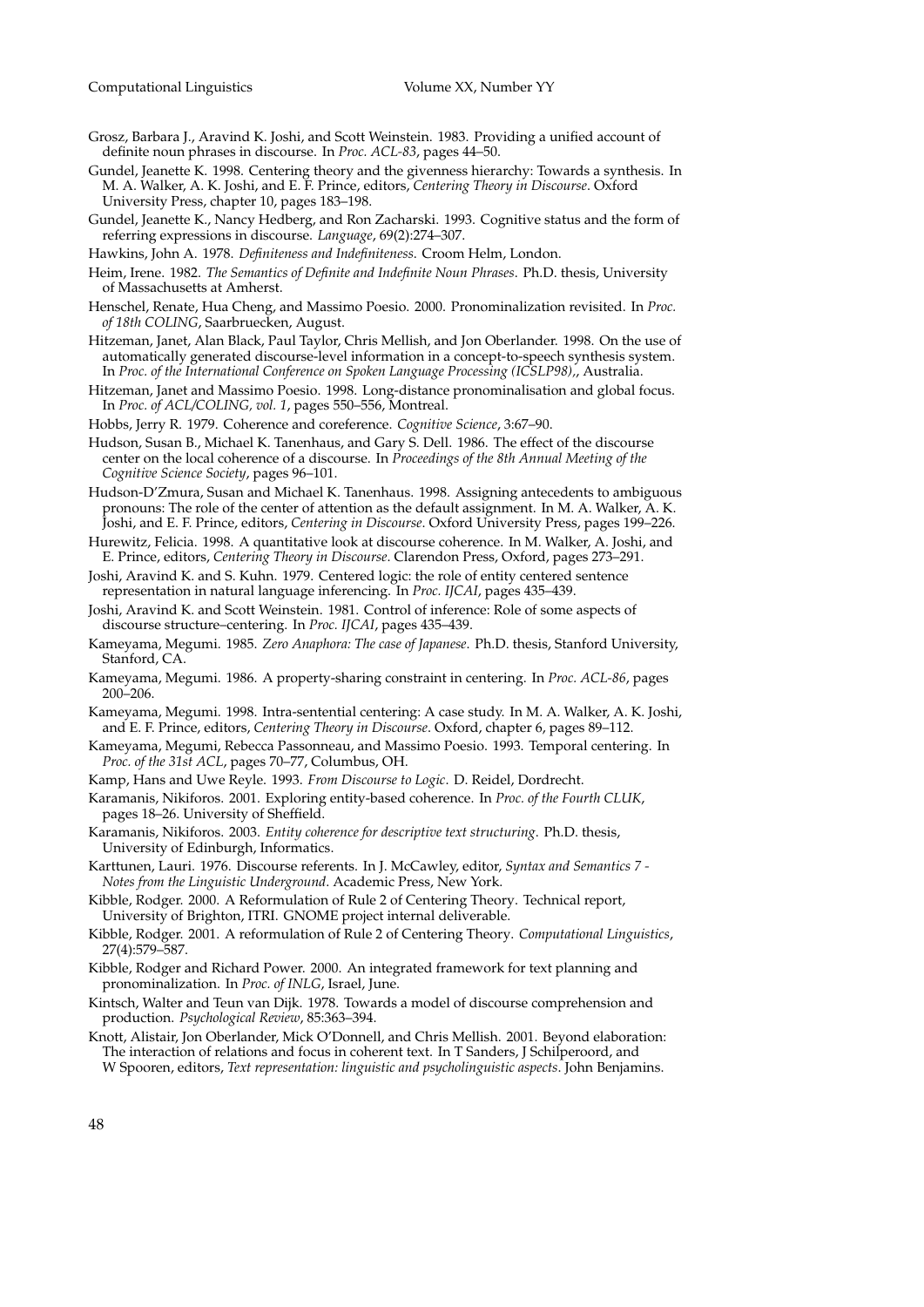- Lappin, Shalom and Herbert J. Leass. 1994. An algorithm for pronominal anaphora resolution. *Computational Linguistics*, 20(4):535–562.
- Lascarides, Alex and Nick Asher. 1993. Temporal interpretation, discourse relations and commonsense entailment. *Linguistics and Philosophy*, 16(5):437–493.
- Mann, William C. and Sandra A. Thompson. 1988. Rhetorical Structure Theory: Towards a functional theory of text organization. *Text*, 8(3):243–281.
- Marcu, Daniel. 1999. Instructions for manually annotating the discourse structures of texts. Unpublished manuscript, USC/ISI, May.
- McKeown, Kathy R. 1985. Discourse strategies for generating natural-language text. *Artificial Intelligence*, 27(1):1–41.
- Miltsakaki, Eleni. 1999. Locating topics in text processing. In *Proc. of CLIN*.
- Miltsakaki, Eleni. 2002. Towards an aposynthesis of topic continuity and intrasentential anaphora. *Computational Linguistics*, 28(3):319–355.
- Moser, Megan and Johanna D. Moore. 1996. Toward a synthesis of two accounts of discourse structure. *Computational Linguistics*, 22(3):409–419.
- Oberlander, Jon, Mick O'Donnell, Alistair Knott, and Chris Mellish. 1998. Conversation in the museum: Experiments in dynamic hypermedia with the intelligent labelling explorer. *New Review of Hypermedia and Multimedia*, 4:11–32.
- Oberlander, Jon and Massimo Poesio. 2002. Entity coherence and relational coherence: a corpus-based investigation. Presented at the Berlin workshop on Topics in Discourse, September.
- Passonneau, Rebecca J. 1997. Instructions for applying discourse reference annotation for multiple applications (DRAMA). Unpublished manuscript., December.
- Passonneau, Rebecca J. 1998. Interaction of discourse structure with explicitness of discourse anaphoric noun phrases. In M. A. Walker, A. K. Joshi, and E. F. Prince, editors, *Centering Theory in Discourse*. Oxford University Press, chapter 17, pages 327–358.
- Passonneau, Rebecca. and Diane Litman. 1993. Feasibility of automated discourse segmentation. In *Proceedings of 31st Annual Meeting of the ACL*.
- Passonneau, Rebecca J. 1993. Getting and keeping the center of attention. In M. Bates and R. M. Weischedel, editors, *Challenges in Natural Language Processing*. Cambridge University Press, chapter 7, pages 179–227.
- Pearson, Jamie, Rosemary Stevenson, and Massimo Poesio. 2000. Pronoun resolution in complex sentences. In *Proc. of AMLAP*, Leiden.
- Pearson, Jamie, Rosemary Stevenson, and Massimo Poesio. 2001a. The effects of animacy, thematic role, and surface position on the focusing of entities in discourse. In M. Poesio, editor, *Proc. of the First SEMPRO*. University of Edinburgh.
- Poesio, Massimo. 2000. Annotating a corpus to develop and evaluate discourse entity realization algorithms: issues and preliminary results. In *Proc. of the 2nd LREC*, pages 211–218, Athens, May.
- Poesio, Massimo. 2003. Associative descriptions and salience. In *Proc. of the EACL Workshop on Computational Treatments of Anaphora*, Budapest.
- Poesio, Massimo. 2004. The MATE/GNOME scheme for anaphoric annotation, revisited. In *Proc. of SIGDIAL*, Boston, May.
- Poesio, Massimo, Florence Bruneseaux, and Laurent Romary. 1999. The MATE meta-scheme for coreference in dialogues in multiple languages. In M. Walker, editor, *Proc. of the ACL Workshop on Standards and Tools for Discourse Tagging*, pages 65–74.
- Poesio, Massimo and Barbara Di Eugenio. 2001. Discourse structure and anaphoric accessibility. In Ivana Kruijff-Korbayova and Mark Steedman, editors, ´ *Proc. of the ESSLLI 2001 Workshop on Information Structure, Discourse Structure and Discourse Semantics*.
- Poesio, Massimo and Natalia Nygren-Modjeska. 2003. The THIS-NP hypothesis: A corpus-based investigation. In *Proc. of DAARC*, Lisbon.
- Poesio, Massimo and Rosemary Stevenson. To appear. *Salience: Theoretical Models and Empirical Evidence*. Cambridge University Press, Cambridge and New York.
- Poesio, Massimo and Renata Vieira. 1998. A corpus-based investigation of definite description use. *Computational Linguistics*, 24(2):183–216, June.
- Prasad, Rashmi and Michael Strube. 2000. Discourse salience and pronoun resolution in Hindi. In *Penn Working Papers in Linguistics*, volume 6, pages 189–208.